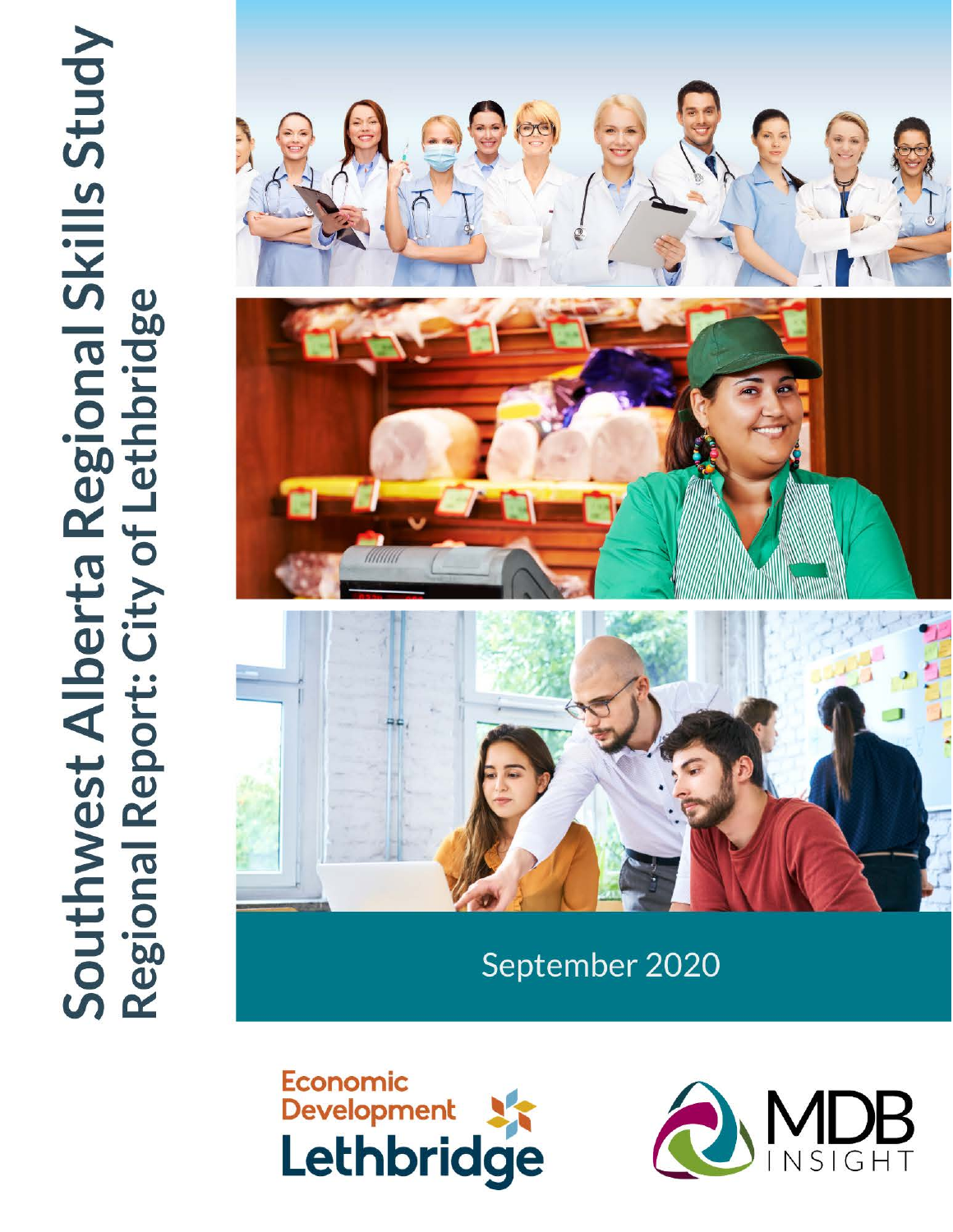

# <span id="page-1-0"></span>Acknowledgements

We take this opportunity to thank those that contributed to this important regional initiative, including local businesses, associations, organizations, job seekers, students, educators, and government representatives. Your input has been invaluable.

We would also like to thank the Southwest Alberta Regional Skills Study Partnership members that guided this project, composed of representatives from; SouthGrow Regional Economic Development, Lethbridge College, Economic Development Lethbridge, Community Futures Alberta Southwest, Vulcan County, Alberta Southwest Regional Alliance and Taber Economic Development.

The project is funded by the Government of Canada and the Province of Alberta.

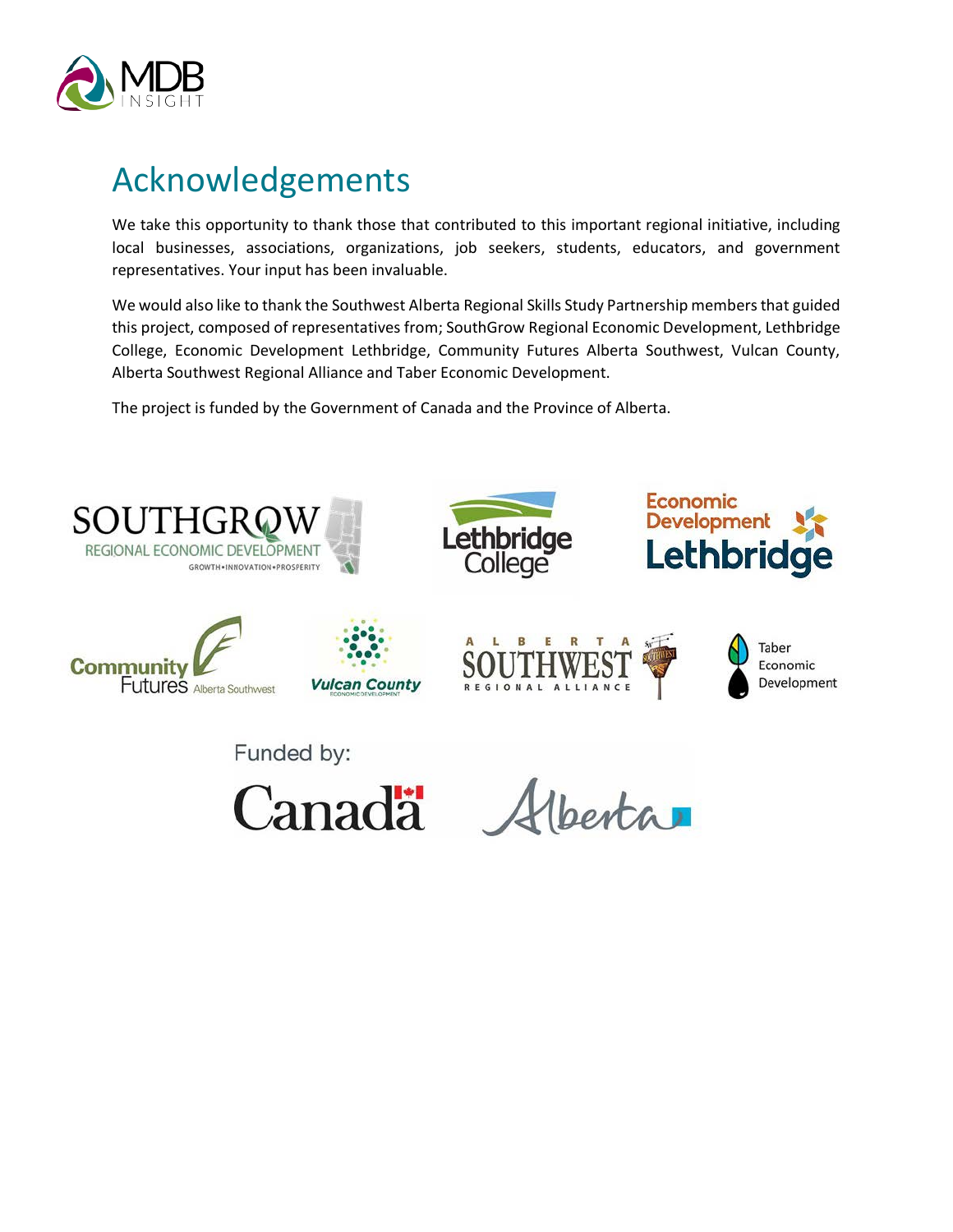

## **Contents**

| 1. |       |                                                                                         |  |  |  |
|----|-------|-----------------------------------------------------------------------------------------|--|--|--|
| 2. |       |                                                                                         |  |  |  |
|    | 2.1   |                                                                                         |  |  |  |
|    | 2.1.1 |                                                                                         |  |  |  |
|    | 2.1.2 |                                                                                         |  |  |  |
|    | 2.1.3 |                                                                                         |  |  |  |
|    | 2.1.4 |                                                                                         |  |  |  |
|    | 2.2   |                                                                                         |  |  |  |
|    | 2.3   |                                                                                         |  |  |  |
| 3. |       |                                                                                         |  |  |  |
|    | 3.1   |                                                                                         |  |  |  |
|    | 3.1.1 |                                                                                         |  |  |  |
|    | 3.1.2 |                                                                                         |  |  |  |
|    |       |                                                                                         |  |  |  |
|    | 3.2.1 |                                                                                         |  |  |  |
|    | 3.2.2 |                                                                                         |  |  |  |
|    | 3.3   |                                                                                         |  |  |  |
|    | 3.3.1 |                                                                                         |  |  |  |
|    | 3.3.2 | Employers Perspective on Job Seekers Point of View on the Local Regional Skills Gap  35 |  |  |  |
|    | 3.3.3 |                                                                                         |  |  |  |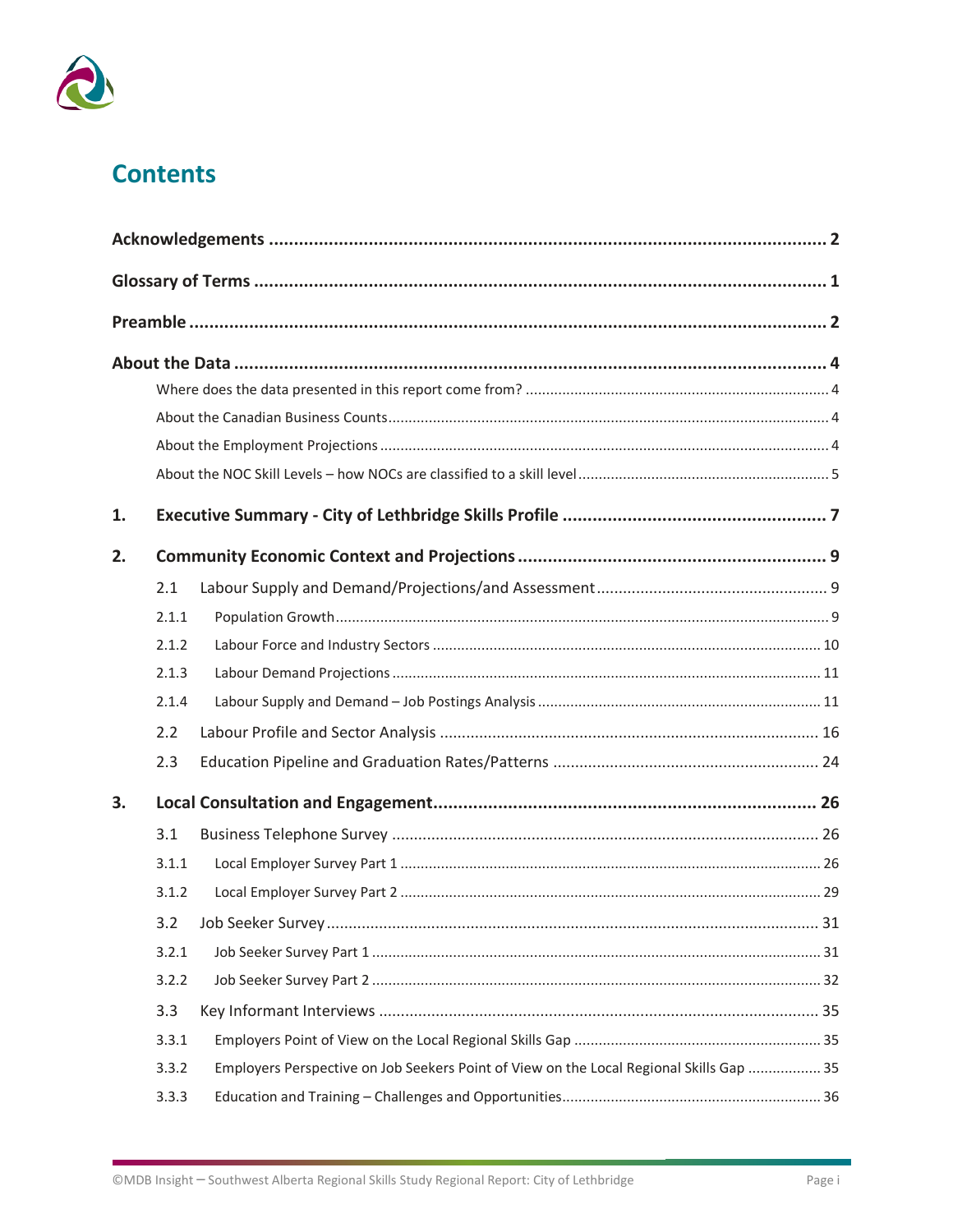

|    | 3.4   |  |
|----|-------|--|
|    | 3.4.1 |  |
|    | 3.4.2 |  |
|    | 3.4.3 |  |
| 4. |       |  |
|    | 4.1   |  |
|    | 4.1.1 |  |
|    | 4.1.2 |  |
|    | 4.1.3 |  |
|    |       |  |
|    | 4.1.4 |  |
|    | 4.1.5 |  |
|    | 4.1.6 |  |
|    | 4.2   |  |
| 5. |       |  |
| 6. |       |  |
|    | 6.1   |  |
|    |       |  |
|    | 6.2   |  |
| 7. |       |  |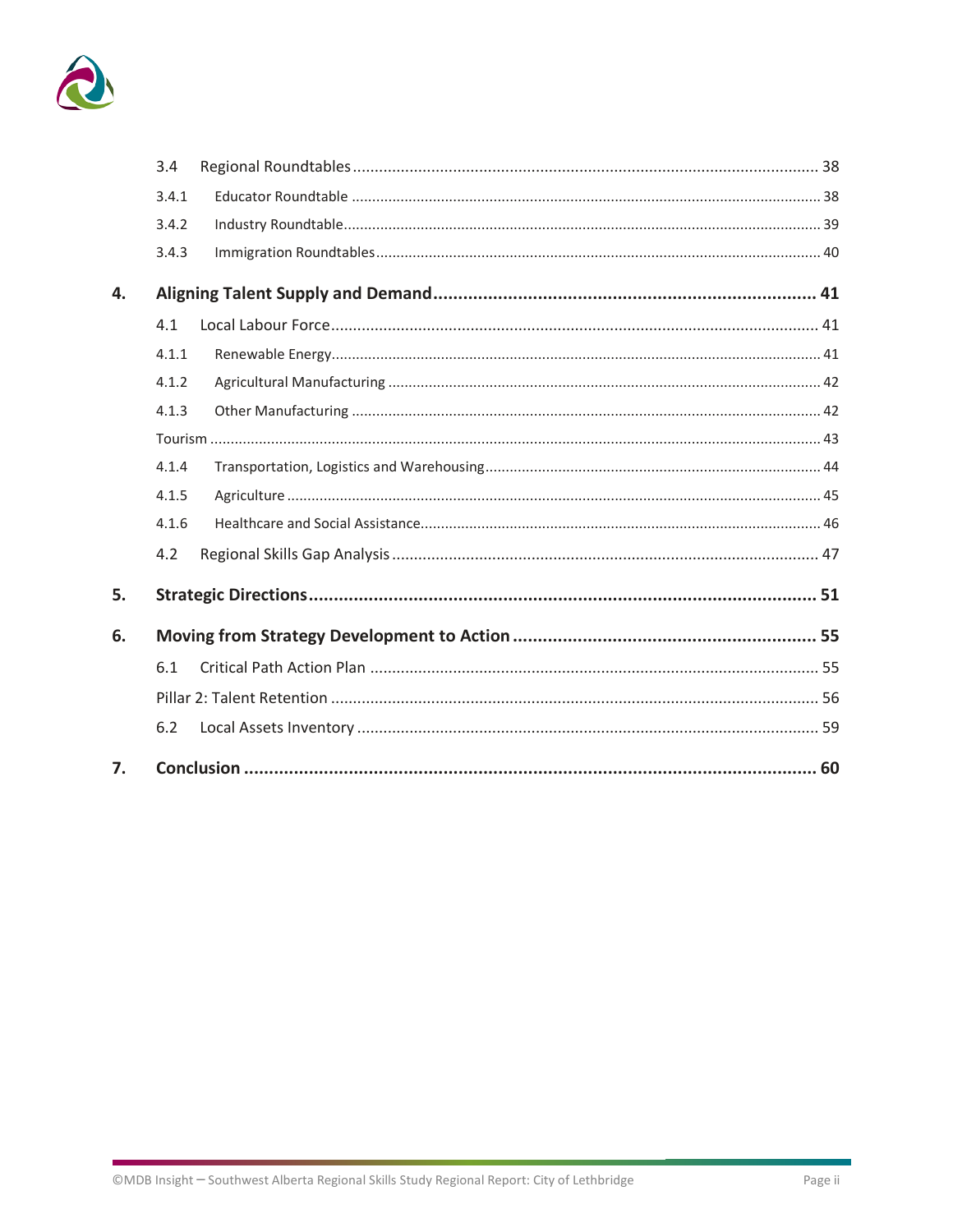

# <span id="page-4-0"></span>Glossary of Terms

**AI:** Artificial Intelligence

**Apprenticeship:** This form of training results in a skilled certification qualification, generally acquired through a combination of in-class and on-the-job learning

**Co-op:** A Cooperative program (Co-op) combines classroom education with practical, structured work experience. It differs from the apprenticeship as it is usually facilitated through an educational institution

**Economic Development Officer (EDO):** An employee that is responsible for planning, developing, coordinating, and implementing economic development policies, strategies, and initiatives that improve a community or region's economy

**Employability Skills:** Skills needed to enter, stay, and progress in the world of work. Examples of Employability Skills include essential skills such as communication, personal management skills, and teamwork skills

**ESDC:** Employment and Skills Development Canada

**Internships:** Internships are usually completed as part of the coursework, and students receive credit towards final program completion. They can be full time or part-time and can be paid or unpaid

**LMI:** Labour Market Information helps inform about the current job market in a geographic region, province, or nationally. It informs decisions by sharing information about jobs, companies, industries/sectors, wages, etc.

**Micro-credentials**: A single, shareable endorsement or attestation of a learner's achievement of specific knowledge, skills, or even competencies. Some micro-credentials utilize a badge system

**NAICS:** The North American Industry Classification System (NAICS) is the standard used by Federal statistical agencies in classifying business establishments to collect, analyze, and publish statistical data related to the economy

**NOC:** The National Occupational Classification (NOC) system is a federal statistical standard used by federal agencies to classify workers into occupational categories to collect, calculate, or disseminate data

**SME**: Small and Medium-Sized Enterprises

**Study Area:** For this study, the Southwest Alberta region (Study Area) is defined as the area spanning east of the BC border, south of Calgary, and west of Brooks.

**Transferrable Skills:** Transferable skills are skills you possess that are useful to employers across various jobs and industries. These might include skills like adaptability, organization, teamwork, or other qualities employers seek in strong candidates

**Soft skills:** The Collins English Dictionary defines soft skills as "desirable qualities for certain forms of employment that do not depend on acquired knowledge: they include common sense, the ability to deal with people, and a positive, flexible attitude

**Workforce/Labour Force:** People engaged in or available for work in the Study Area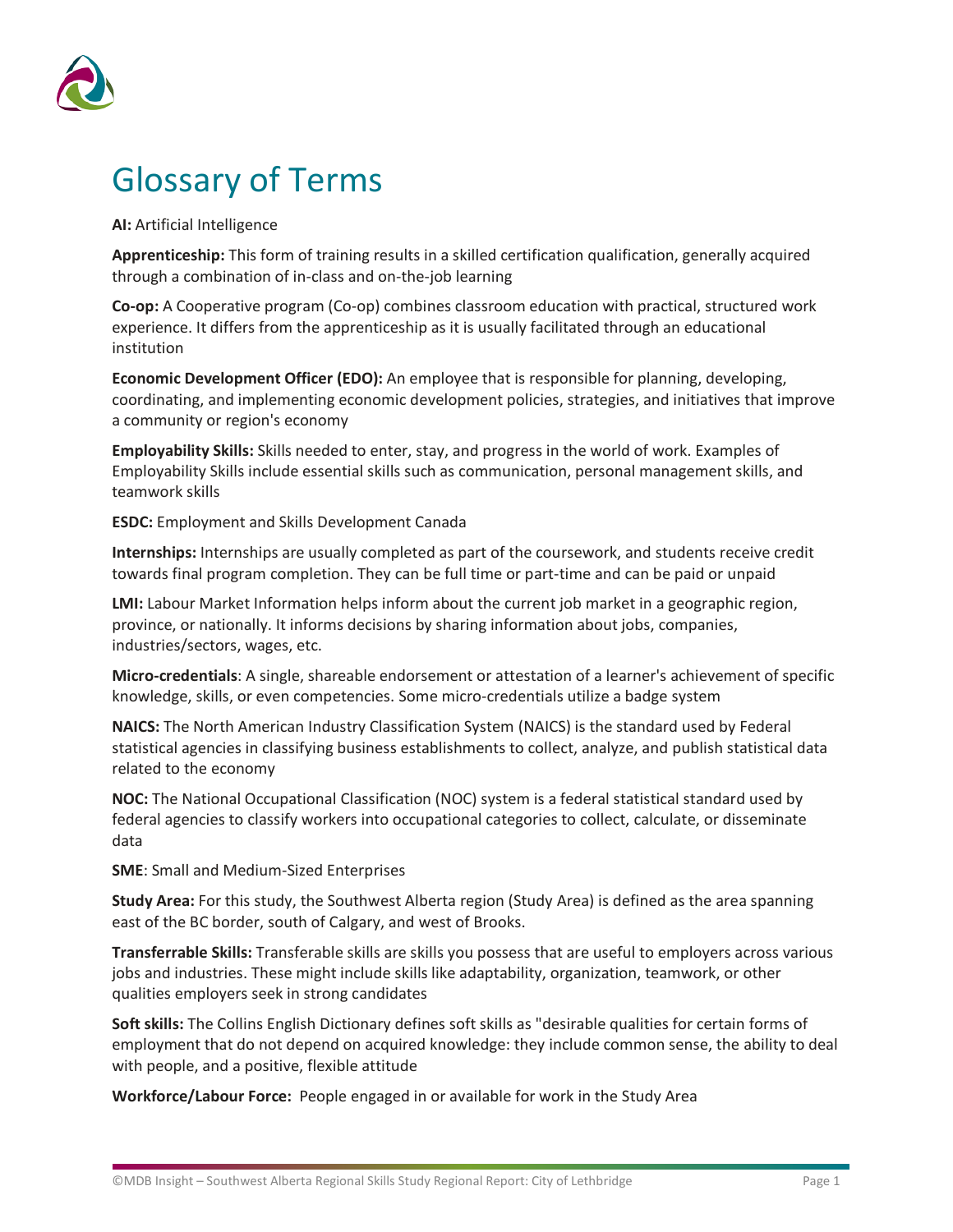

# <span id="page-5-0"></span>Preamble

The Southwest Alberta Region Skills Study Partnership is a collaboration between regional stakeholders to help identify regional skills and competency gaps and explore ways to address them. The partnership is made up of Lethbridge College, Alberta SouthWest, Economic Development Lethbridge, SouthGrow, Community Futures Alberta Southwest, Vulcan County and Town of Taber.

The Regional Skills Study is designed to support greater alignment between job vacancies of local employers with those looking for work. For this study, the Southwest Alberta region is defined as the area spanning east of the BC border, south of Calgary, and west of Brooks.

The final product is a strategy that offers tangible solutions to local challenges related to the labour market, ensuring that resources are being best allocated and that efforts are coordinated for maximum results. The overarching goal of this work is to ensure Southwest Alberta Region has a productive and valued workforce that meets the needs of local employers and contributes to the local and regional economic competitiveness today and into the future.

Emerging from this work will be a series of reports specific to:

- Southwest Alberta
- SouthGrow
- City of Lethbridge
- Town of Taber
- Vulcan County
- Town of Fort MacLeod
- Town of Cardston

#### Methodology – Phased Approach

The first phase of the project included a full background review and situational analysis for the Study Area. This report included labour supply and demand projections, definitions of the focus sectors identified by the project team, the development of a lifestyle asset inventory and an analysis of the education pipeline and graduation rates in the region.

The second phase of the project focused on community engagement, which collected a wide range of inputs from approximately 780 individuals within Southwest Alberta. Activities included surveying the Study Areas business, and job seeker communities (delivered in two phases due to COVID-19 interruptions), stakeholder interviews, and a series of 6 workshops focused on key stakeholder groups, including industry and educators.

The third and final phase of the project combines data from the earlier phases into regional and community level skills reports. Seven reports have been developed in this phase for Southwest Alberta, SouthGrow, The City of Lethbridge, Town of Taber, Vulcan County, Fort MacLeod and Cardston.

These regional and community level skills reports delve into three main areas:

 The economic context and projections for each region and community which provide a data-driven understanding of which sectors are projected to grow, decline, and require replacement workers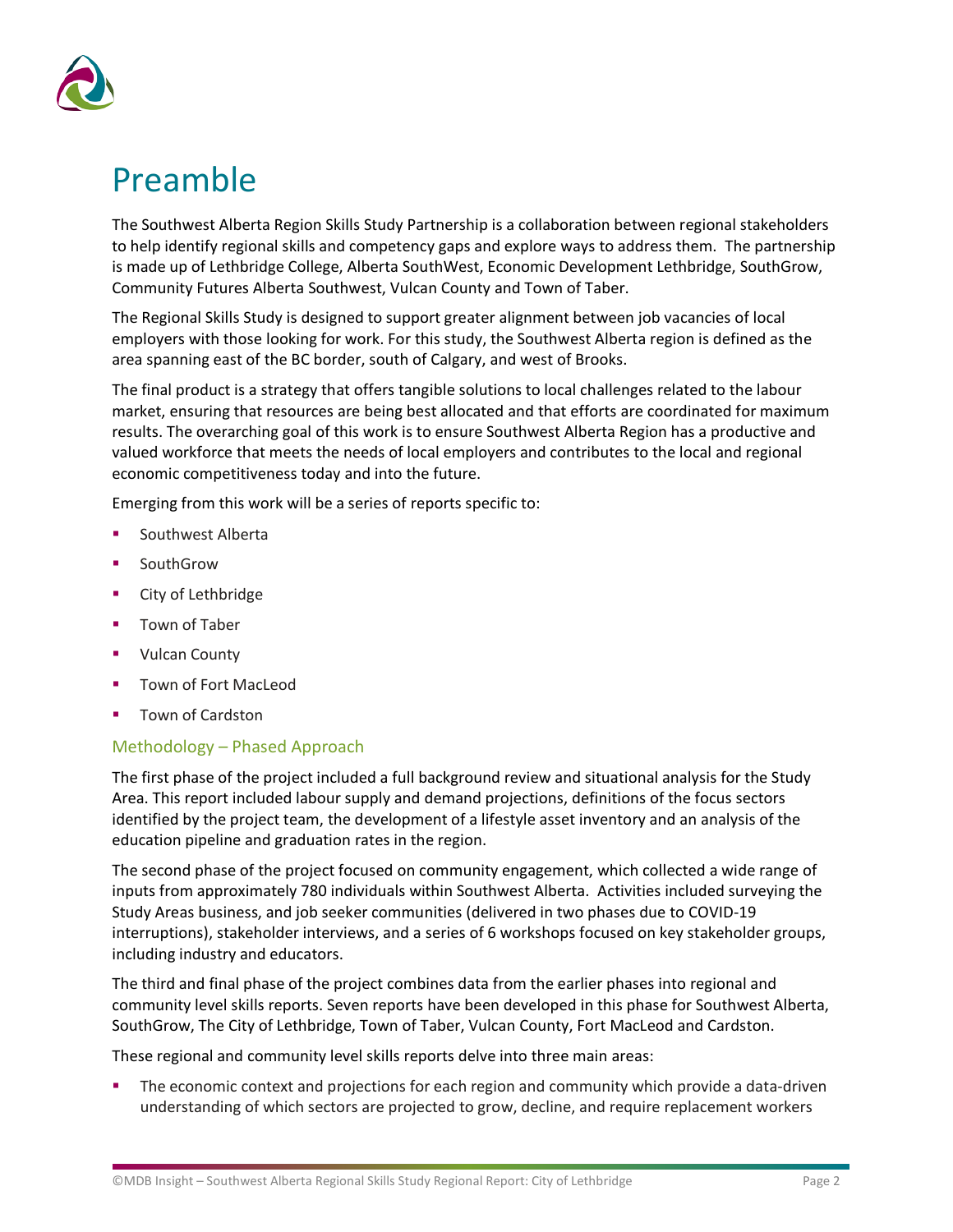

due to retirements. This section also breaks down projected growth in targeted sectors identified by the project team, which include:

- Renewable Energy
- Agricultural Manufacturing
- **•** Other Manufacturing
- **Tourism**
- **Transportation Logistics and Warehousing**
- **Agriculture**
- Healthcare and Social Assistance
- The Education Pipeline and Graduation Rates/Patterns projected for each community are included to provide an understanding of the number of graduates projected in the region and their skill levels.
- The final section combines data from the previous sections to align the projected number of graduates and their skills levels to the projected labour demand looking out to 2025. This section identifies skills gaps or oversupply in each of the top occupations in the targeted sectors.

These profiles will support the development of the final deliverable, the Southwest Alberta Regional Skills Strategic action plan.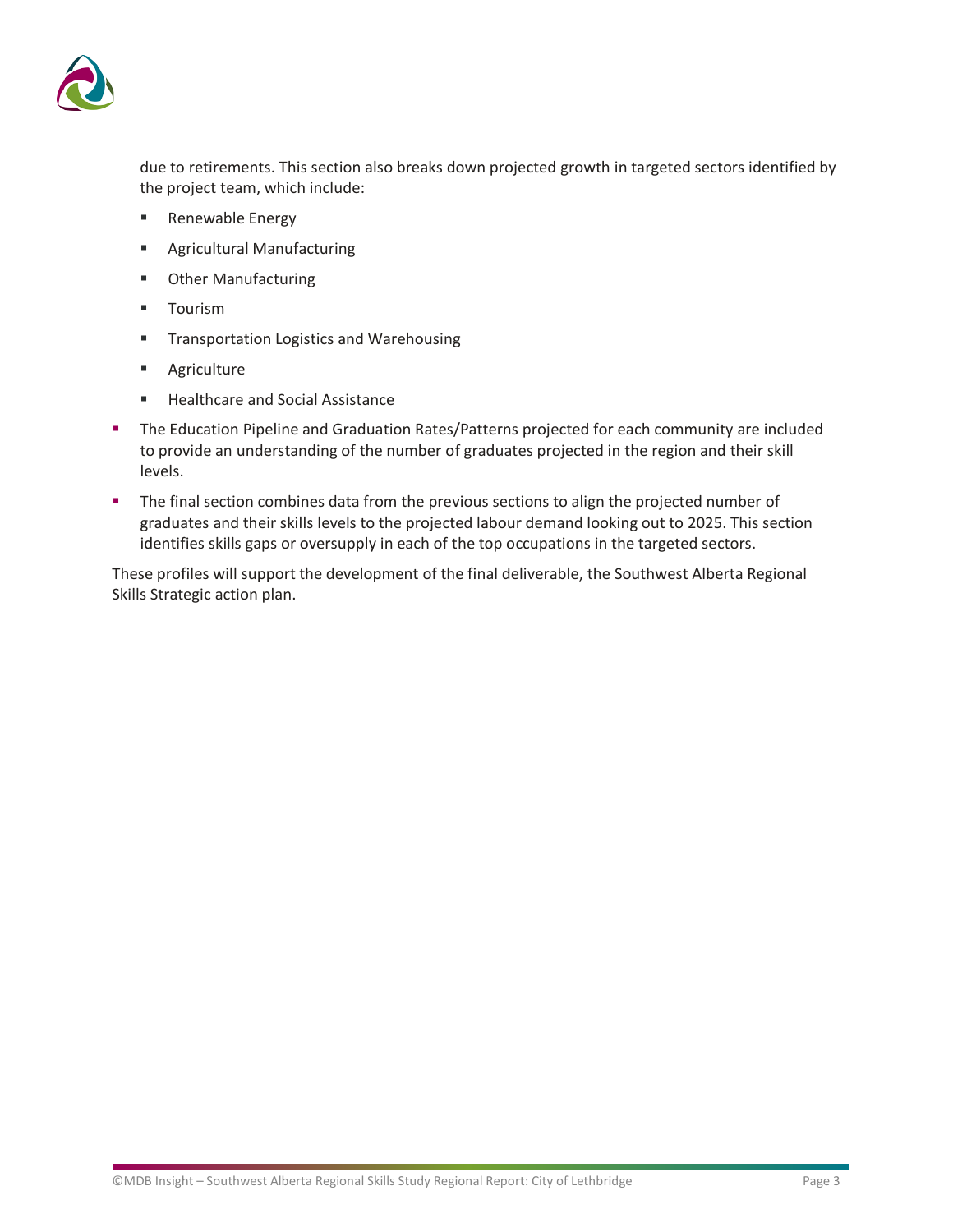

# <span id="page-7-0"></span>About the Data

## <span id="page-7-1"></span>Where does the data presented in this report come from?

MDB Insight Inc. gathers Statistical data from Manifold Data Mining; this tool use census data to calculate current year estimates with the following approaches: enhanced cohort survival methods, collaborative filtering techniques, and structural coherence techniques. The cohort survival method is used as a foundation for developing population forecasts. In addition to historical trends from 1991 to 2016, Manifold Data Mining considers the current birth and mortality rates, migration and immigration statistics, labour force activities and economic indicators. This tool has developed nonlinear modelling techniques for estimating other demographic variables and preserving the coherence structure in the census data.<sup>[1](#page-7-4)</sup>

Other sources include the Canadian Business Counts and employment projection developed by metroeconomics.

## <span id="page-7-2"></span>About the Canadian Business Counts

Statistics Canada's Canadian Business Counts provides a record of business establishments by industry sector and size. This data is collected from the Canadian Revenue Agency (CRA). The Canadian Business Counts data records business counts as either "Without Employees" or "With Employees." The establishments in the "Without Employees" category include the self-employed (i.e. those who do not maintain an employee payroll but may have a workforce consisting of contracted workers, family members or business owners). It should be noted that the Canadian Business Counts data use the Canada Revenue Agency as a primary resource in establishment counts; therefore, businesses without a business number or indicating annual sales less than \$30,000 are not included.

This section includes all registered companies that have a Goods and Services Tax number, as registered through the Canada Revenue Agency. Results should not be compared directly to existing business directories in Ajax as the criteria for registering are different for both. The Canadian Business Counts data are used primarily so that comparisons can be made to the Provincial Distribution of businesses across the same categories. In some cases, companies are registered in a community but operate in another community in the proximity.

## <span id="page-7-3"></span>About the Employment Projections

Employment by industry in any given area can be decomposed into economic base jobs (those that drive the overall economy) and community base jobs (those that serve the local population). The population growth of an area typically depends on its potential for growth in economic base employment, while an area's growth in community base employment depends on its population growth. In recognition of this interdependence between population and employment growth, *metroeconomics* has developed a community-based projection system that takes account of the economic and demographic factors influencing an area's growth potential. The system takes these factors into account as follows:

<span id="page-7-4"></span><sup>1</sup> <https://www.polarisintelligence.com/resources/>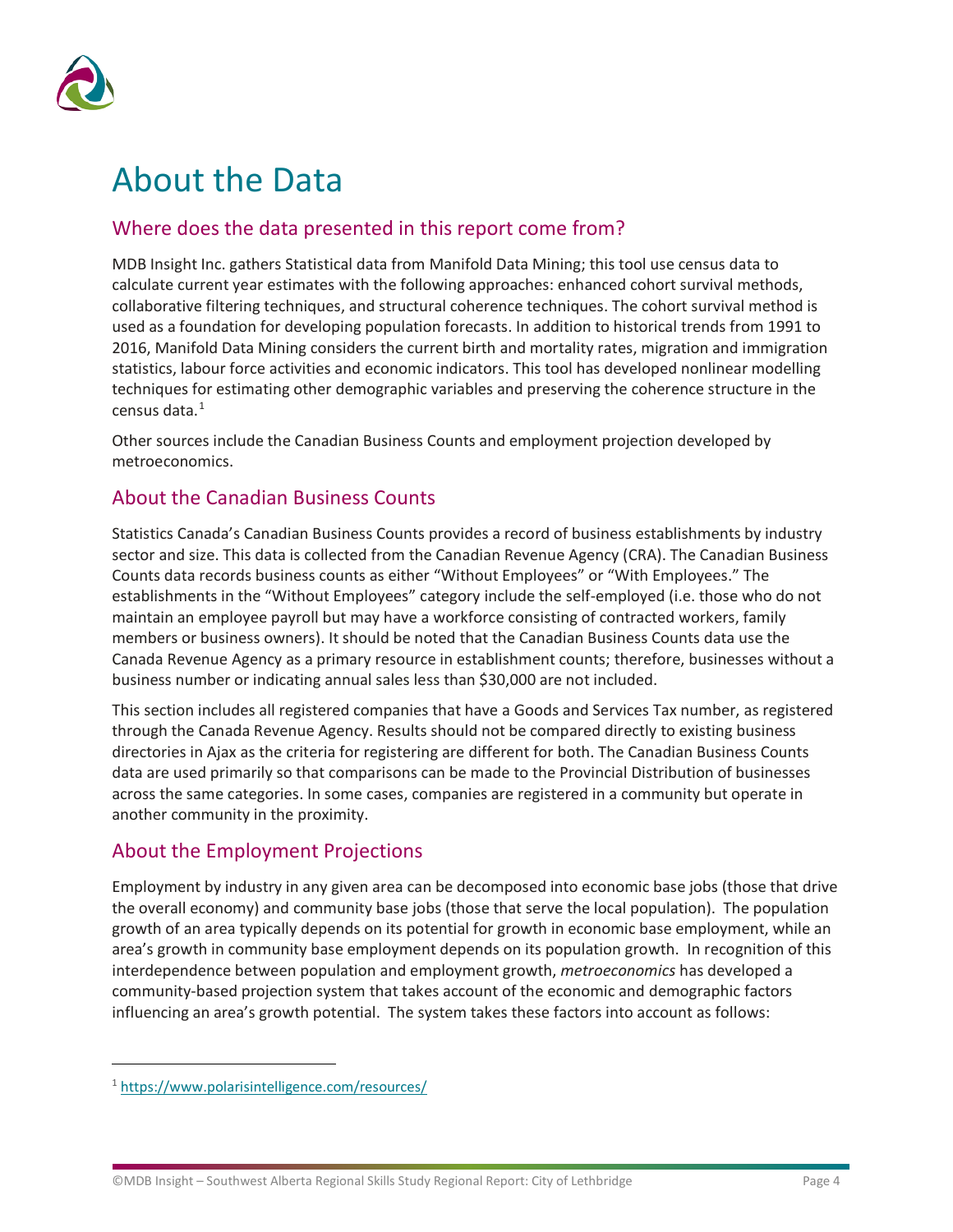

- The economic base of the community is identified through the de-composition of local jobs on a place of work basis by industry into those that are *economic base* jobs and those that are *community base* jobs; this is achieved using a location quotient process.
- **Economic base industries produce goods and services consumed primarily by businesses or people** outside of the local community; these industries – also called export-based industries – produce agriculture, mining or manufactured products for consumption elsewhere or provide tourism or higher-order education/health care services to visitors/temporary residents.
- The potential for growth of a local community's economic base jobs is identified through assessing how many such jobs exist today and how many might exist in the future, drawing on *metroeconomics*' extensive forecasts of economic base industrial job trends nation-wide and province-wide.
- An assessment is also made of the potential for residents to commute to jobs in nearby employment locations drawing on existing patterns and *metroeconomics*' base case forecasts of such jobs by subprovincial areas across the country.
- The potential for job growth within the local area and job growth in nearby locations determines the potential for job growth among residents.
- The *metroeconomics* system ties this resident job growth potential to the demographic side of the community; if potential job growth among residents exceeds the current supply of workers (based on age and gender assessment of the current population, age-specific rates of labour force participation, the level of unemployment, and the need to replace retiring workers), in-migration occurs; thus job growth potential determines population growth potential recognizing that each new job-holding resident typically brings along one or two dependents.
- The system further takes into account the fact that each new resident job-holder increases the need for workers who service the local population – the community base jobs – and that these additional community base jobs, in turn, create the need for more workers, more residents, etc.
- Employed residents' growth, in other words, drives the community's net in-migration requirements, which, along with standard assumptions regarding fertility and mortality rates, provide the parameters needed to develop local area population projections by age and gender.
- **Projected economic base jobs by industry are added to projected community base jobs by industry** to determine the total number of jobs by place of work that will exist in the community in the decades ahead.

## <span id="page-8-0"></span>About the NOC Skill Levels – how NOCs are classified to a skill level

According to Statistics Canada<sup>[2](#page-8-1)</sup>, the skill level is defined first of all by the amount and type of education and training required to enter and perform the duties of an occupation. In determining skill level, the experience required for entry, and the complexity and responsibilities typical of an occupation are also considered in relation to other occupations. Four skill level categories are identified in the NOC. Each major, minor and unit group is assigned to one of the skill levels. The skill level categories are broad aggregates, reflecting four commonly accepted educational, training or preparatory routes for entering

<span id="page-8-1"></span><sup>2</sup> https://www.statcan.gc.ca/eng/subjects/standard/noc/2016/introductionV1.1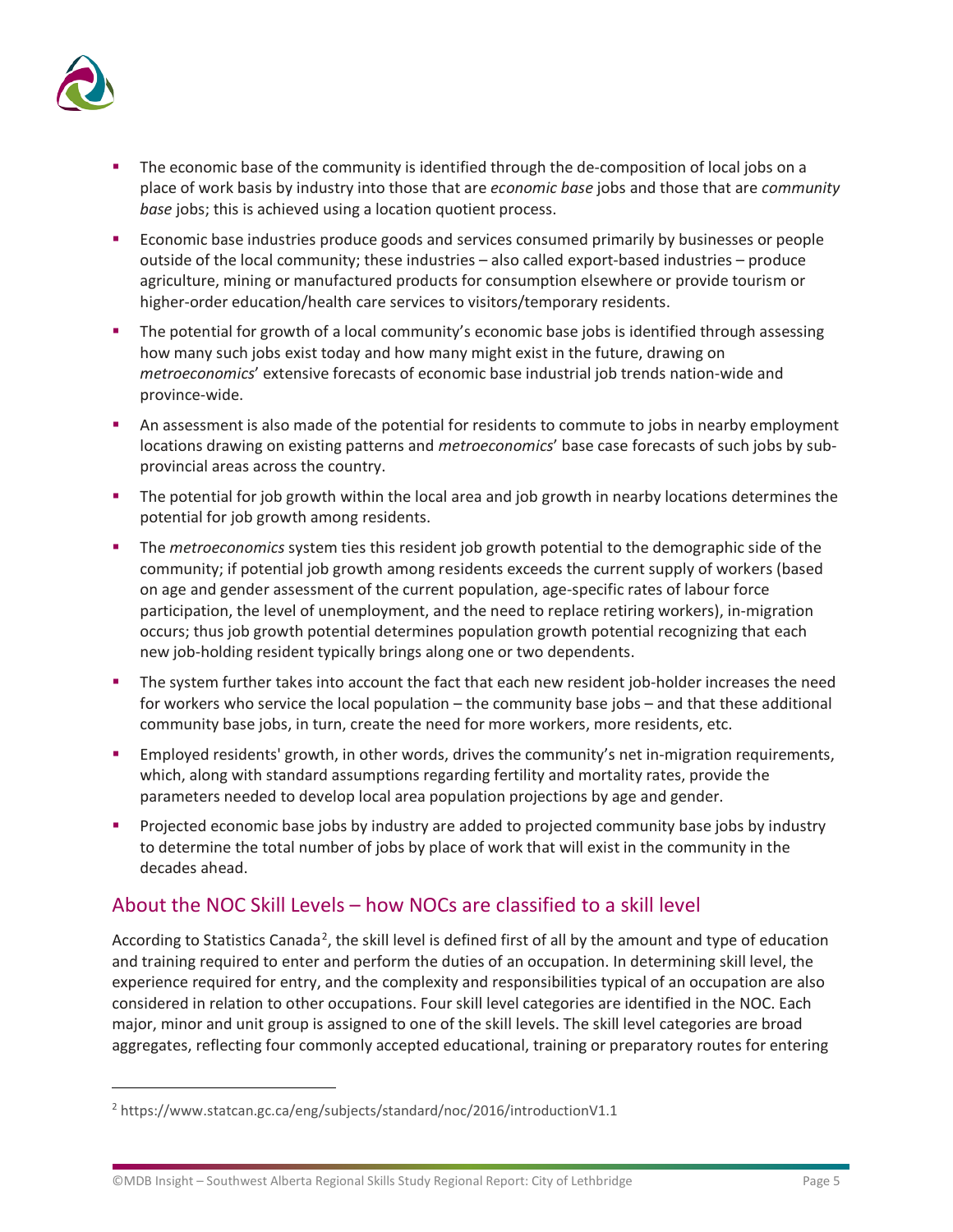

employment. Requirements for individual unit groups or occupations may overlap between the boundaries of the skill levels. For example, some occupations can be entered with either a university degree or a college diploma. When the entry requirements for a unit group or occupation reflect a range of possible educational and training specifications, skill level placement of the group was determined by considering several factors. These include the requirements most generally demanded by employers, the minor group context, complexity of overall responsibilities and knowledge requirements, as well as further training and specialization acquired on the job.

The classification describes the educational and training requirements for occupations. However, the education and experience of particular job incumbents may not correspond exactly to the level described. Individuals may be over-qualified for their work, or they may work in occupations for which the entry requirements have changed after they became employed.

It is important to note that the skill level categories are not intended to designate socio-economic status or prestige. Rather they are intended to reflect actual occupational entry requirements. These requirements are expressed in terms of the formal educational system and other types of training specified by employers. NOC skill level criteria are presented below:

#### **Skill level A**

University degree (bachelors, masters or doctorate)

#### **Skill Level B**

- Two to three years of post-secondary education at community college, institute of technology or CÉGEP
- Two to five years of apprenticeship training
- Three to four years of secondary school and more than two years of on-the-job training, occupationspecific training courses or specific work experience
- **C**Ccupations with supervisory responsibilities are also assigned to skill level B.
- Occupations with significant health and safety responsibilities (e.g., firefighters, police officers and licensed practical nurses) are assigned to skill level B.

#### **Skill level C**

- Completion of secondary school and some short-duration courses or training specific to the occupation
- Some secondary school education, with up to two years of on-the-job training, training courses or specific work experience

#### **Skill level D**

- Short work demonstration or on-the-job training
- No formal educational requirements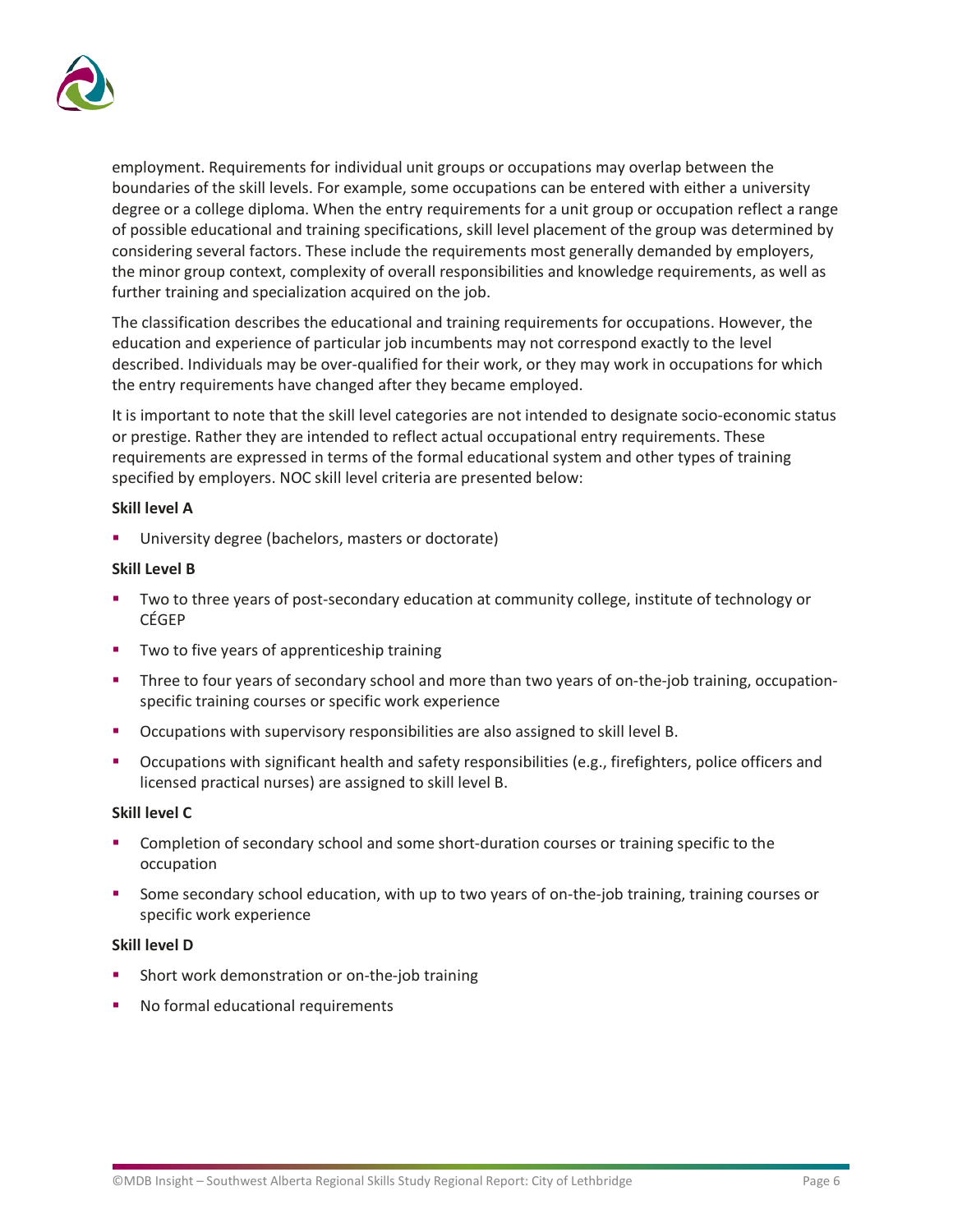

# <span id="page-10-0"></span>1. Executive Summary - City of Lethbridge Skills Profile

The City of Lethbridge is the largest and fastest-growing centre in the Study Area and the hub of the region's educational institutions, healthcare, and social services. The city is expected to grow by 22,718 residents by 2028 and will require 4,517 new workers by 2025.

The city is recognized as a regional hub and will see most of its projected growth in healthcare and social assistance, accommodation and food services, and educational services.

#### Engagement Findings

 As the largest community in the region, Lethbridge had proportionally higher representation in the engagement process. Key themes that emerged included:

- COVID-19 has had a significant effect on the economy, causing businesses to adopt technology and job seekers to change their approaches to employment and the sectors they are choosing to work in
	- The most mentioned sectors seeing an increase in job postings by job seekers post COVID-19 were food services, healthcare, and agriculture.
	- 47% of job seeker respondents are temporarily or permanently laid off, and 14% have had their hours reduced.
- There is a perceived opportunity and skills gap between employers and job seekers in Lethbridge.
	- The majority of employers are 'very dissatisfied' or 'somewhat dissatisfied' with the availability of experienced workers in their industry and the availability of a trained, local workforce.
	- The vast majority of Lethbridge businesses indicated that the availability of qualified candidates was either a significant or somewhat of a challenge.
	- The top three occupations/positions that businesses in Lethbridge indicated they are likely to require included: Cashiers/helpers/general labourers, skilled trades and sales/service workers.
	- Job seekers reported a lack of suitable job opportunities and a lack of adequately paying jobs were the most mentioned factors that significantly hindered job seekers' ability to get a job/better job.

Overall, these factors indicate that while workers are abundant with the appropriate level of education, there is a disconnect between this education and the tangible skills employees bring into the workforce.

- Opportunities to address challenges
	- Industry and educators want to work together to understand what skills are needed and to prepare graduates for the workforce.
	- The importance of experiential learning to support soft skills development gaps and retention of the workforce to stakeholders.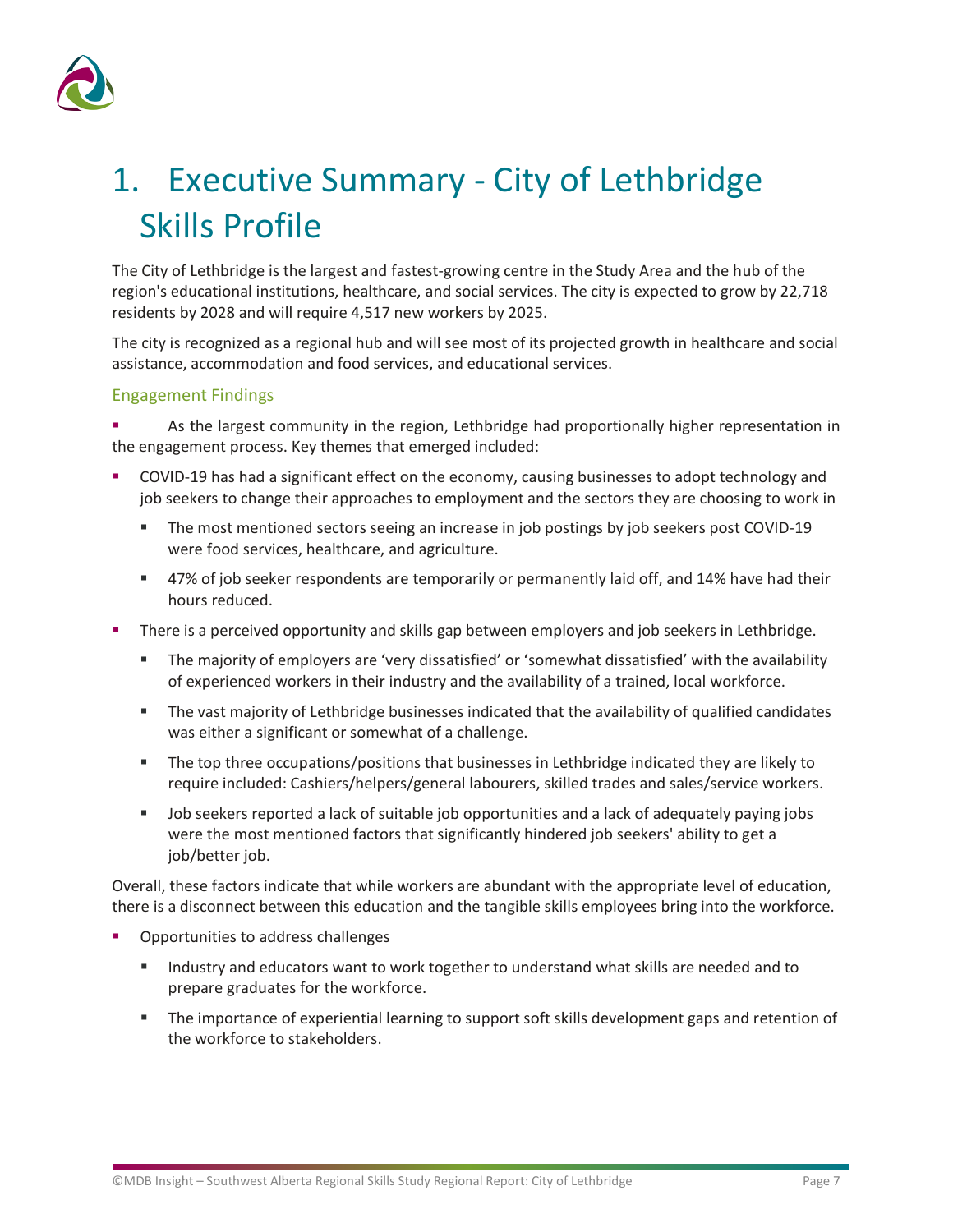

#### Education Pipeline

The City of Lethbridge is home to two of the principal education institutions in Southwest Alberta, The University of Lethbridge, and Lethbridge College.

- During the last five years, the University of Lethbridge has graduated 9,120 individuals, most of them in program bands such as business and languages, social sciences, arts and humanities.
- Lethbridge College has graduated 7,541 individuals since 2015, most of these graduated in areas such as trade and technologies and health science.

#### Workforce Projections

- Among all the critical sectors analyzed, health care is expected to have the highest projected demand by 2025. In total, the health care sector will require 1,041 new workers, followed by the tourism sector, which will require 614 new workers. Over the next five years, if the current educational pipeline maintains its trends and the region is successful in retaining graduates, the City will able to meet projected demand.
- COVID-19 is likely to have a depressing effect on many sectors in the short term; from the selected sectors, Tourism is expected to take the most significant hit. The other sectors are likely to see continued or increased growth, particularly healthcare, which has been stress tested throughout the pandemic.
- Overall, the City of Lethbridge, as a hub of education, has a significant oversupply of new graduates in every sector identified by the project team. However, the presence of graduates in the City does not mean they will remain to fill these projected jobs. The City should focus on not on how to increase the supply of skilled workforce but on connecting these individuals with local opportunities to retain them in the region.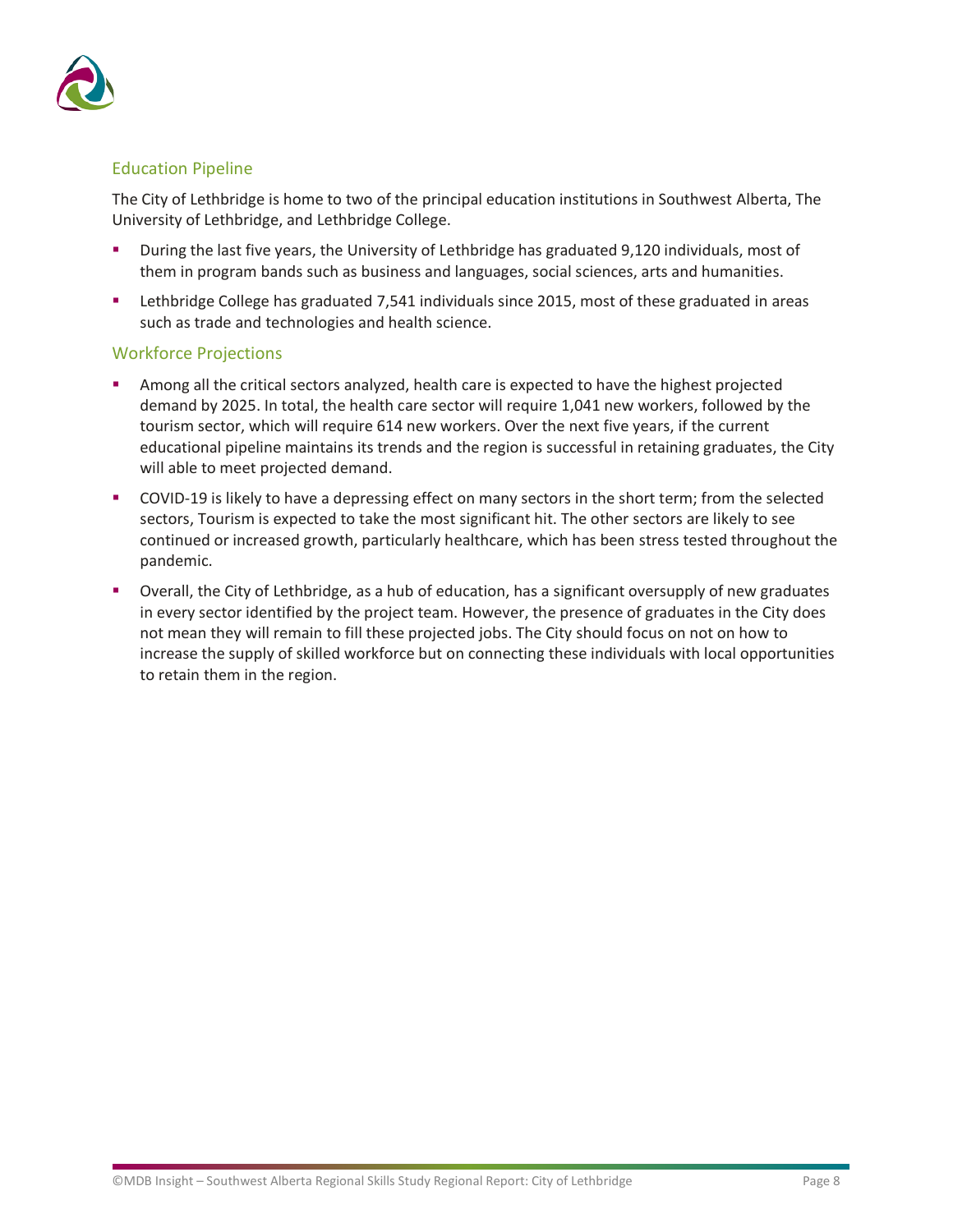

# <span id="page-12-0"></span>2. Community Economic Context and Projections

## <span id="page-12-1"></span>2.1 Labour Supply and Demand/Projections/and Assessment

## <span id="page-12-2"></span>2.1.1 Population Growth

According to Manifold Data Mining, in 2018, the City of Lethbridge had a population of approximately 100,551 people; this represents 49% of the Study Area's total population and 2% of Alberta's residents. During the next ten years, the City's population is expected to grow by 23%, and this means 22,718 new people will reside in Lethbridge by 2028. The City will experience similar growth to the province and higher growth than the Study Area.

#### **Figure 1: Population growth projections, 2018-2028**

| Year                  | Lethbridge, City | <b>Study Area</b> | <b>Alberta</b> |
|-----------------------|------------------|-------------------|----------------|
| 2018 Total population | 100.551          | 206,271           | 4,417,880      |
| 2023 Total population | 111.446          | 227,253           | 4,925,270      |
| 2028 Total population | 123,269          | 250,136           | 5,490,940      |
| 10-year net change    | 22,718           | 43,865            | 1,073,060      |
| 10-year % change      | 23%              | 21%               | 24%            |

Source: Manifold Data Mining. 2018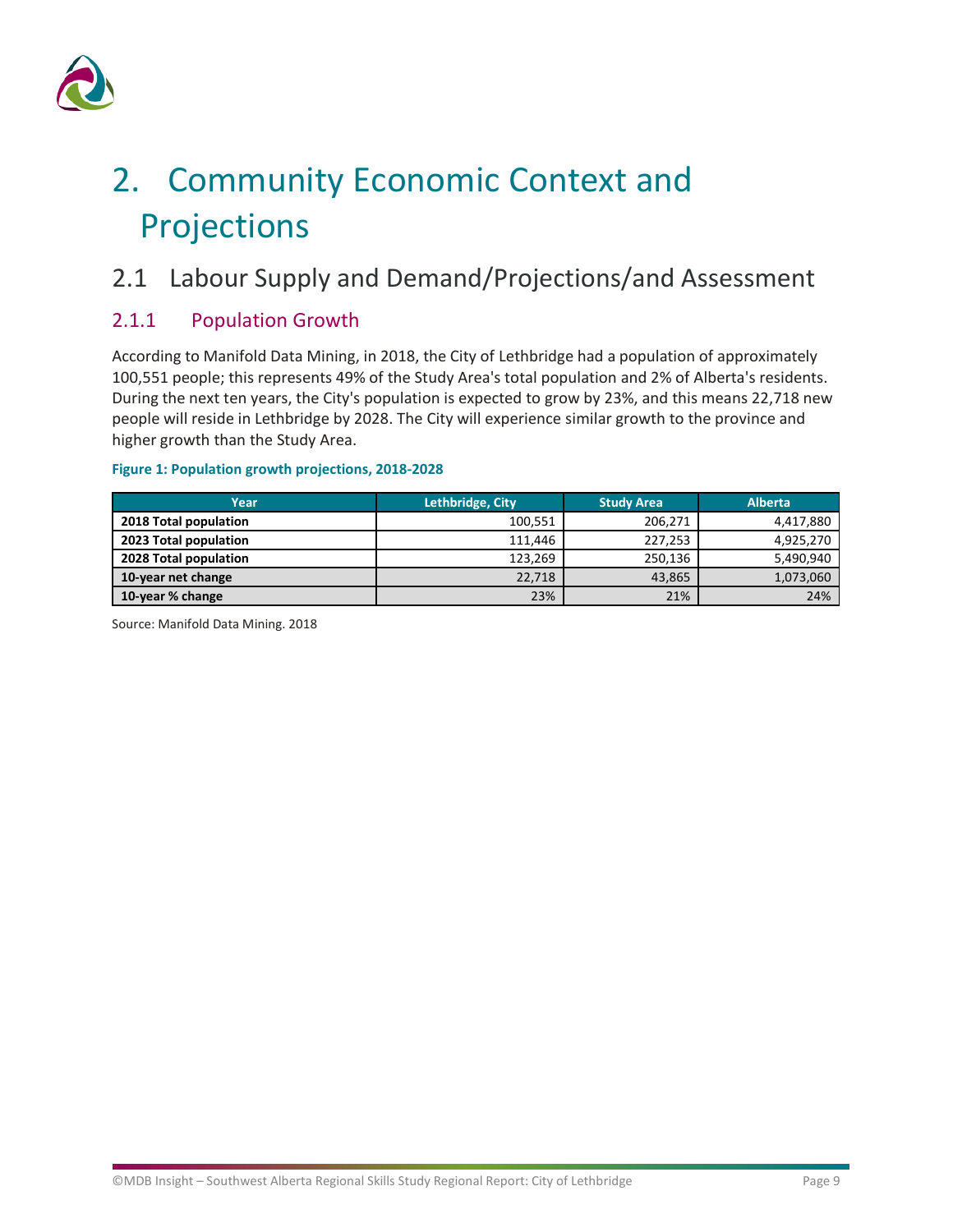

## <span id="page-13-0"></span>2.1.2 Labour Force and Industry Sectors

Lethbridge's labour force grew 19% from 2011 to 2018, adding a total of 9,203 people to the workforce. This growth is only 2% lower than the increase experienced at the provincial level. Due to data limitations, labour force growth for the Study Area is not available.

#### **Figure 2: Labour Force Change, 2011-2018**

| <b>Period</b>     | Lethbridge, City | <b>Study Area</b> | <b>Alberta</b> |
|-------------------|------------------|-------------------|----------------|
| Labour force 2018 | 57,163           | 108,281           | 2,559,960      |
| Labour force 2011 | 47.960           | 80,455            | 2,115,640      |
| % Change          | 19%              | Not applicable    | 21%            |

Source: Statistics Canada, 2011 National Household Survey | Manifold Data Mining Inc. 2018

**Note:** Highlighted figures have been calculated using data from limited communities. Do not use for labour growth analysis

Most of the labour force in Lethbridge are employed in sectors such as health care and social assistance (14%), and retail trade (13%). These sectors also employ the largest share of the labour force in the Study Area and Alberta.

#### **Figure 3: Labour Force (15 years and over) Employed by Industry Sector (2-Digit NAICS)**

| <b>2-Digital Labor Force</b>                                             | Lethbridge | <b>Study Area</b> | <b>Alberta</b> |
|--------------------------------------------------------------------------|------------|-------------------|----------------|
| 11 Agriculture, forestry, fishing and hunting                            | 2%         | 8%                | 3%             |
| 21 Mining, quarrying, and oil and gas extraction                         | 2%         | 3%                | 6%             |
| <b>22 Utilities</b>                                                      | 1%         | 1%                | 1%             |
| 23 Construction                                                          | 8%         | 9%                | 10%            |
| 31-33 Manufacturing                                                      | 8%         | 7%                | 6%             |
| 41 Wholesale trade                                                       | 3%         | 3%                | 4%             |
| 44-45 Retail trade                                                       | 13%        | 12%               | 11%            |
| 48-49 Transportation and warehousing                                     | 3%         | 4%                | 5%             |
| 51 Information and cultural industries                                   | 1%         | 1%                | 2%             |
| 52 Finance and insurance                                                 | 3%         | 3%                | 3%             |
| 53 Real estate and rental and leasing                                    | 2%         | 1%                | 2%             |
| 54 Professional, scientific and technical services                       | 5%         | 4%                | 7%             |
| 55 Management of companies and enterprises                               | 0%         | 0%                | 0%             |
| 56 Administrative and support, waste management and remediation services | 4%         | 4%                | 4%             |
| <b>61 Educational services</b>                                           | 9%         | 8%                | 6%             |
| 62 Health care and social assistance                                     | 14%        | 13%               | 11%            |
| 71 Arts, entertainment, and recreation                                   | 2%         | 2%                | 2%             |
| <b>72 Accommodation and food services</b>                                | 8%         | 7%                | 7%             |
| 81 Other services (except public administration)                         | 5%         | 5%                | 5%             |
| 91 Public administration                                                 | 6%         | 5%                | 5%             |

Source: Manifold Data Mining. 2018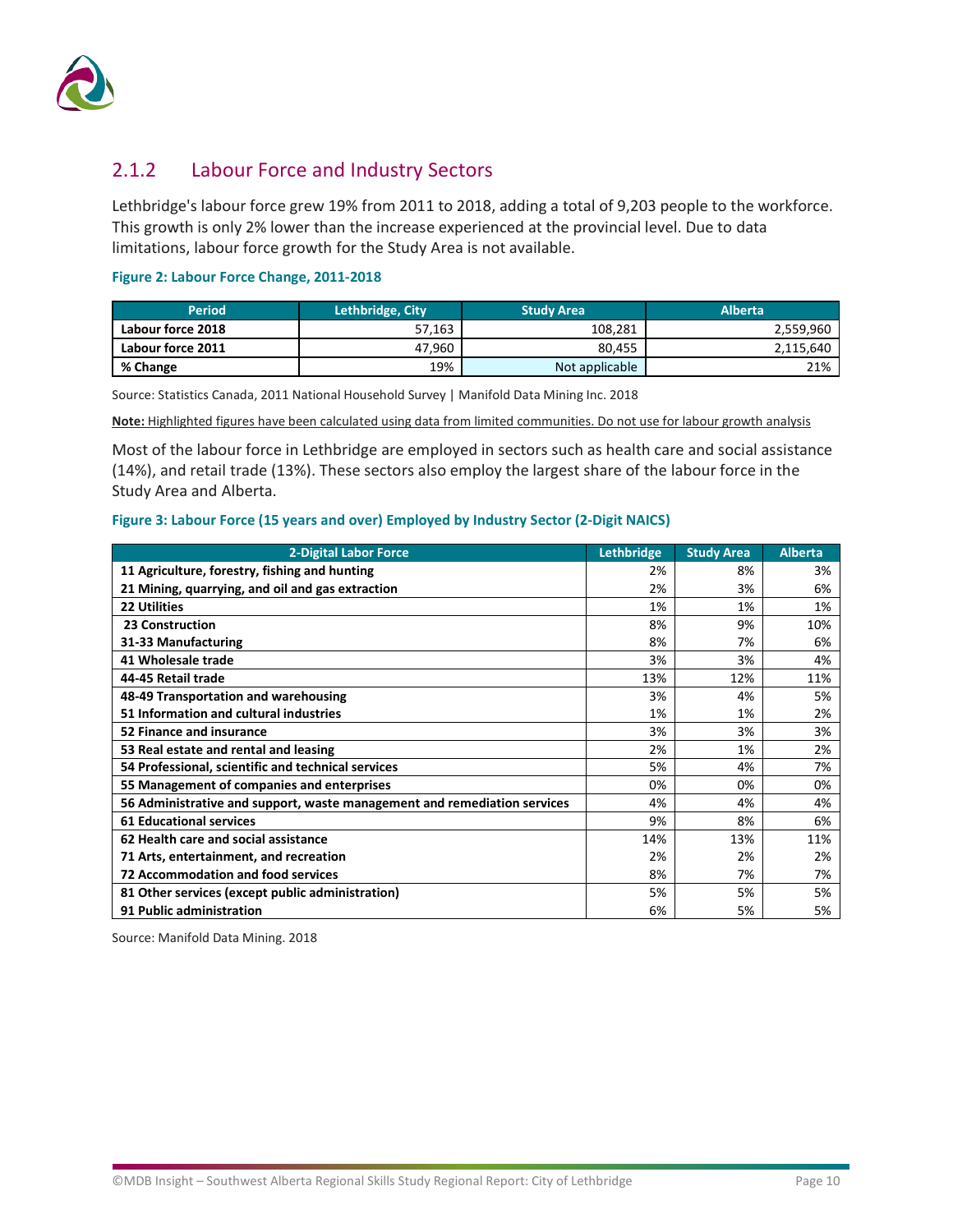

## <span id="page-14-0"></span>2.1.3 Labour Demand Projections

Metroeconomics projects that by 2025, a total of 4,517 workers will be needed to meet the employment demand in Lethbridge; this represented an increase of 10% compared to the employment estimates in 2020. Most of this growth will be in healthcare and social assistance, accommodation and food services, and educational services.

| <b>Industry Sector</b>                                                      | 2020   | 2025   | <b>Net Change</b> | % Change |
|-----------------------------------------------------------------------------|--------|--------|-------------------|----------|
| <b>Total all industries</b>                                                 | 46,964 | 51,482 | 4,517             | 10%      |
| 11 Agriculture, forestry, fishing and hunting                               | 527    | 535    | 8                 | 2%       |
| 21 Mining, quarrying, and oil and gas extraction                            | 103    | 106    | 3                 | 3%       |
| <b>22 Utilities</b>                                                         | 317    | 316    | $\blacksquare$    | $-0.2%$  |
| 23 Construction                                                             | 2,209  | 2,446  | 237               | 11%      |
| 31-33 Manufacturing                                                         | 4,251  | 4,242  | 9                 | $-0.2%$  |
| 41 Wholesale trade                                                          | 1,325  | 1,336  | 10                | 1%       |
| 44-45 Retail trade                                                          | 7,213  | 7,703  | 490               | 7%       |
| 48-49 Transportation and warehousing                                        | 1,136  | 1,313  | 178               | 16%      |
| 51 Information and cultural industries                                      | 657    | 690    | 33                | 5%       |
| 52 Finance and insurance                                                    | 1,475  | 1,562  | 87                | 6%       |
| 53 Real estate and rental and leasing                                       | 894    | 991    | 97                | 11%      |
| 54 Professional, scientific and technical services                          | 2,250  | 2,397  | 147               | 7%       |
| 55 Management of companies and enterprises                                  | 1,473  | 1,650  | 176               | 12%      |
| 56 Administrative and support, waste management and<br>remediation services | 4,694  | 5,213  | 519               | 11%      |
| <b>61 Educational services</b>                                              | 8,226  | 9,534  | 1,308             | 16%      |
| 62 Health care and social assistance                                        | 904    | 1,021  | 118               | 13%      |
| 71 Arts, entertainment, and recreation                                      | 4,382  | 5,063  | 681               | 16%      |
| <b>72 Accommodation and food services</b>                                   | 2,294  | 2,493  | 199               | 9%       |
| 81 Other services (except public administration)                            | 2,635  | 2,872  | 237               | 9%       |

#### **Figure 4: Employment Projections (Place of Work) by Industry Sector, 2020-2025**

Source: metroeconomics 2020

## <span id="page-14-1"></span>2.1.4 Labour Supply and Demand – Job Postings Analysis

The real-time Jobs Demand Report's intelligence-gathering system provides ongoing monitoring of online job postings with extensive quality assurance to analyze and compile each local job demand report. The Data Warehouse and Reporting Engine allow for the monitoring of the online local job market within the province of Alberta. This technology permits the extraction of relevant information about each online job posting, including but not limited to the following metrics:

- Job Location
- Employer and employer industry (NAICS)
- Occupational Category (NOCS)

All labour demand and labour supply data provided in the following sections correspond to the job posting and job seekers published between **March 1, 2019, to February 29, 2020.** This report presents data for the City of Lethbridge.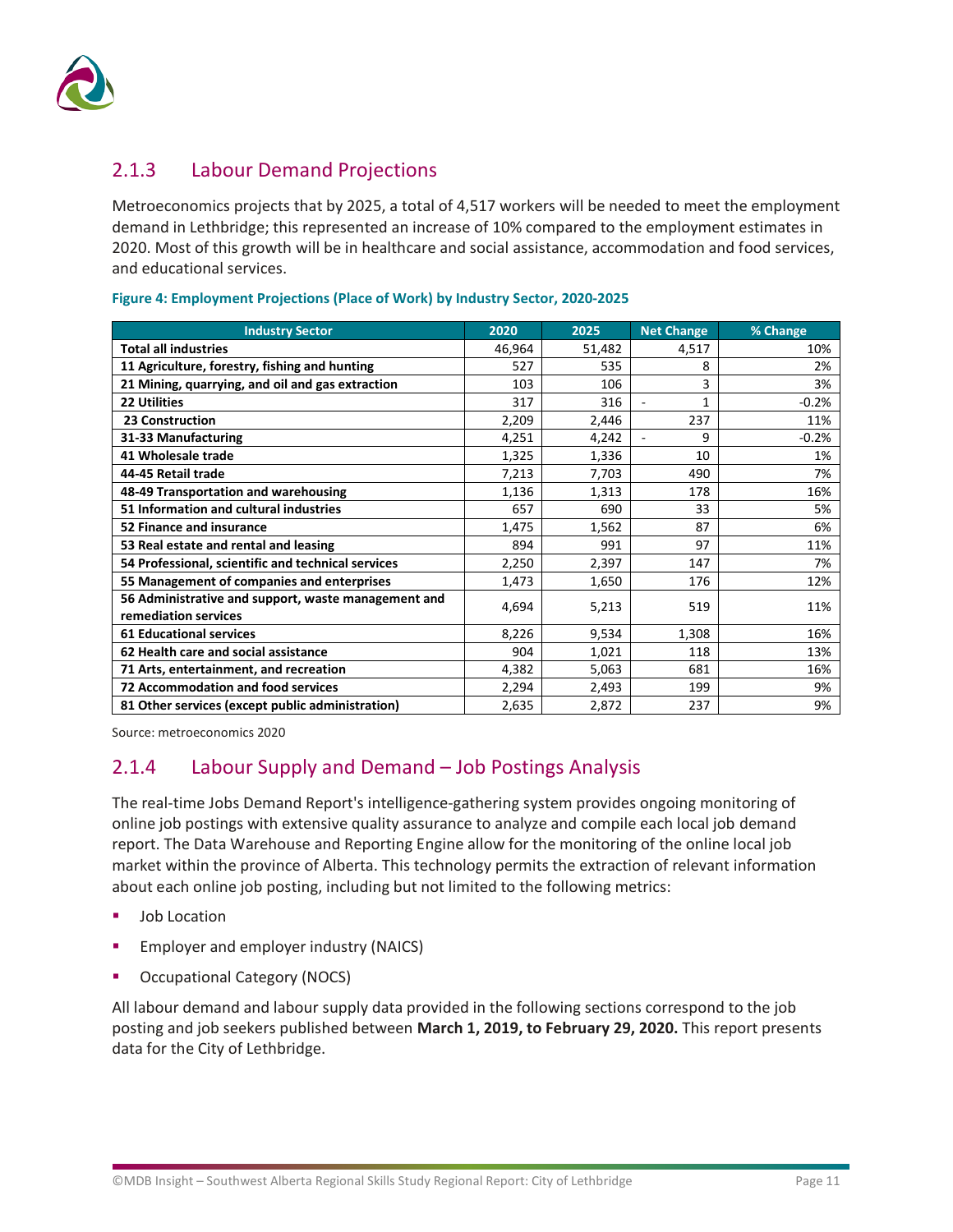

#### **Job Postings and Jobs Seekers in the City of Lethbridge**

[Figure 5](#page-15-0) and [Figure 6](#page-15-1) show the trendlines of job postings and job seekers by month for the City of Lethbridge compared to the Southwest Alberta Study Area.

During the reporting period, a total of 6,597 job postings were recorded in the City of Lethbridge; this represented 72% of the Southwest Alberta Study Area. On the other hand, 7,071 job seekers were recorded in the City; this represented 77% of the region's job seekers. It is essential to mention that there was a more significant number of job seekers than job postings in the City of Lethbridge.



<span id="page-15-0"></span>**Figure 5: Job Posting by Month – March 1, 2019, to February 29, 2020**

Source: Vicinity Jobs



#### <span id="page-15-1"></span>**Figure 6: Job Seekers by Month – March 1, 2019, to February 29, 2020**

Source: Vicinity Jobs

#### **Job Postings and Jobs Seekers by Industry Sector in the City of Lethbridge**

During the reporting period, a total of 3,208 job posting and 2,098 job seekers were classified to an industry sector. The industry sectors with the most significant number of job postings in Lethbridge were retail trade, healthcare, and social assistance, and educational services. On the other hand, accommodation and food services, retail trade, and educational services were the industry sector targeted by job seekers.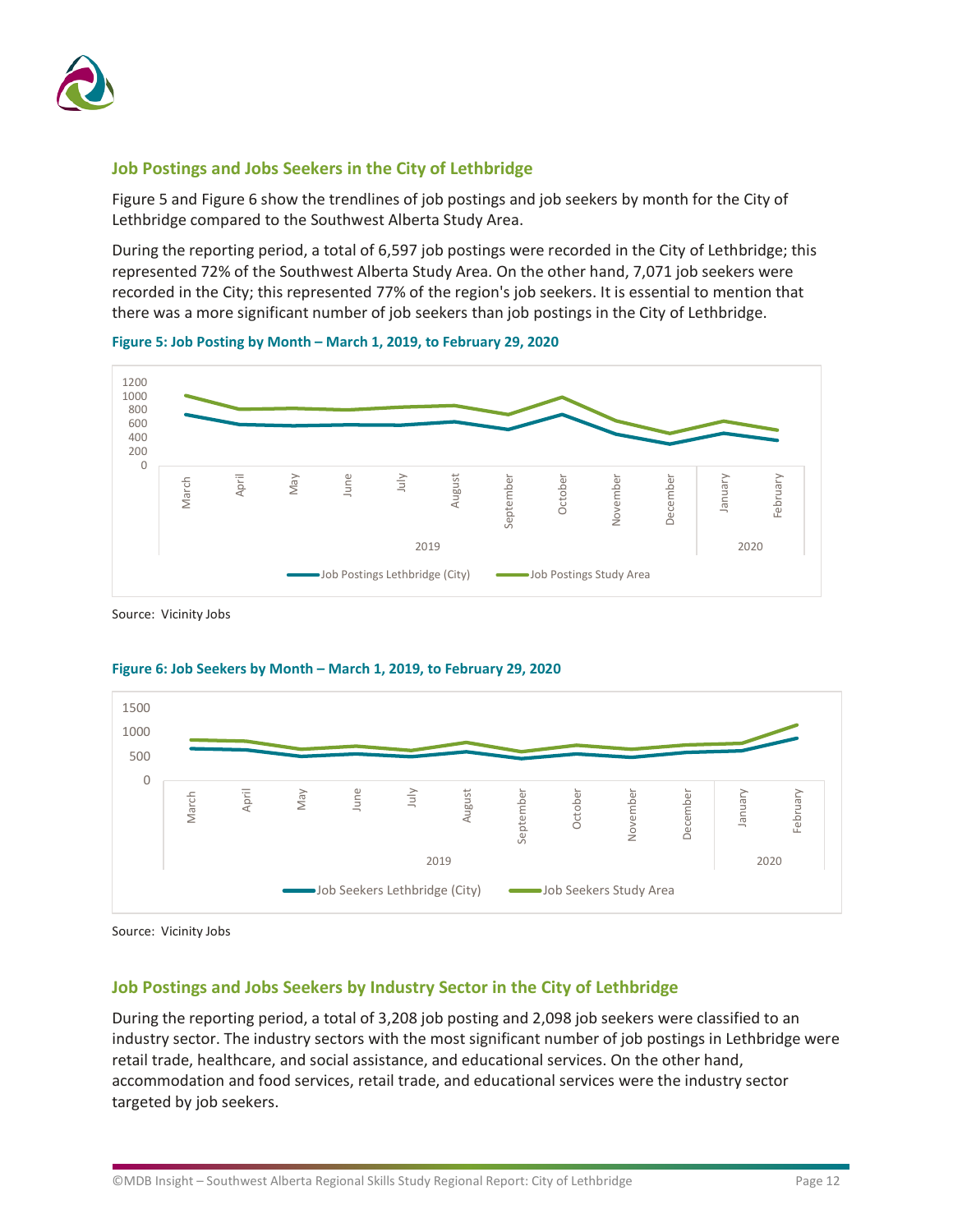

| <b>NACIS</b>                                                               | <b>Job Postings*</b> | <b>Job Seekers**</b> |
|----------------------------------------------------------------------------|----------------------|----------------------|
| 11 - Agriculture, Forestry, Fishing and Hunting                            | 0                    | 3                    |
| 21 - Mining and Oil and Gas Extraction                                     |                      | 14                   |
| 22 - Utilities                                                             | 3                    | 3                    |
| 23 - Construction                                                          | 36                   | 36                   |
| 31-33 - Manufacturing                                                      | 335                  | 253                  |
| 41 - Wholesale Trade                                                       | 93                   | 97                   |
| 44-45 - Retail Trade                                                       | 695                  | 352                  |
| 48-49 - Transportation and Warehousing                                     | 44                   | 67                   |
| 51 - Information and Cultural Industries                                   | 102                  | 34                   |
| 52 - Finance and Insurance                                                 | 229                  | 57                   |
| 53 - Real Estate and Rental and Leasing                                    | 15                   | 15                   |
| 54 - Professional, Scientific and Technical Services                       | 200                  | 69                   |
| 56 - Administrative and Support, Waste Management and Remediation Services | 89                   | 34                   |
| <b>61 - Educational Services</b>                                           | 405                  | 262                  |
| 62 - Health Care and Social Assistance                                     | 564                  | 130                  |
| 71 - Arts, Entertainment and Recreation                                    | 18                   | 17                   |
| 72 - Accommodation and Food Services                                       | 327                  | 616                  |
| 81 - Other Services (except Public Administration)                         | 8                    | 23                   |
| 91 - Public Administration                                                 | 44                   | 16                   |

#### **Figure 7: Job Postings and Seekers by Industry Sector (2-Digit NAICS) – March 1, 2019, to February 29, 2020**

Source: Vicinity Jobs \* Number of **Job Postings** applicable to the reporting period but excluded from this report's total due to lack of reliable and relevant information: 3,389 \*\* Number of **Job Seekers** applicable to the reporting period but excluded from this report's total due to lack of reliable and relevant information: 4,973

In terms of specific industry sectors, general medical and surgical hospitals were the industry sector with the most significant number of job postings (17% of total job postings associated with an industry sector). Followed by food services and drinking place, and depository credit intermediation.

#### **Figure 8: Top 15 Job Postings by Industry Sector (4-Digit NAICS) – March 1, 2019, to February 29, 2020**

| <b>NAICS</b>                                                      | <b>Job Postings</b> | %   |
|-------------------------------------------------------------------|---------------------|-----|
| 6221 - General Medical and Surgical Hospitals                     | 538                 | 17% |
| 5221 - Depository Credit Intermediation                           | 174                 | 5%  |
| 6112 - Community Colleges and C.E.G.E.P.s                         | 163                 | 5%  |
| 4521 - Department Stores                                          | 139                 | 4%  |
| 6113 - Universities                                               | 110                 | 3%  |
| 5416 - Management, Scientific and Technical Consulting Services   | 102                 | 3%  |
| 4481 - Clothing Stores                                            | 98                  | 3%  |
| 3121 - Beverage Manufacturing                                     | 80                  | 3%  |
| 4461 - Health and Personal Care Stores                            | 75                  | 2%  |
| 5152 - Pay and Specialty Television                               | 75                  | 2%  |
| 7225 - Full-service restaurants and limited-service eating places | 74                  | 2%  |
| 7211 - Traveller Accommodation                                    | 62                  | 2%  |
| 5616 - Investigation and Security Services                        | 61                  | 2%  |
| 4452 - Specialty Food Stores                                      | 59                  | 2%  |
| 4421 - Furniture Stores                                           | 56                  | 2%  |

Source: Vicinity Jobs

Most of the job seekers looked for jobs in the full-service restaurants and limited-service eating places, followed by traveller accommodation, and general medical and surgical hospitals.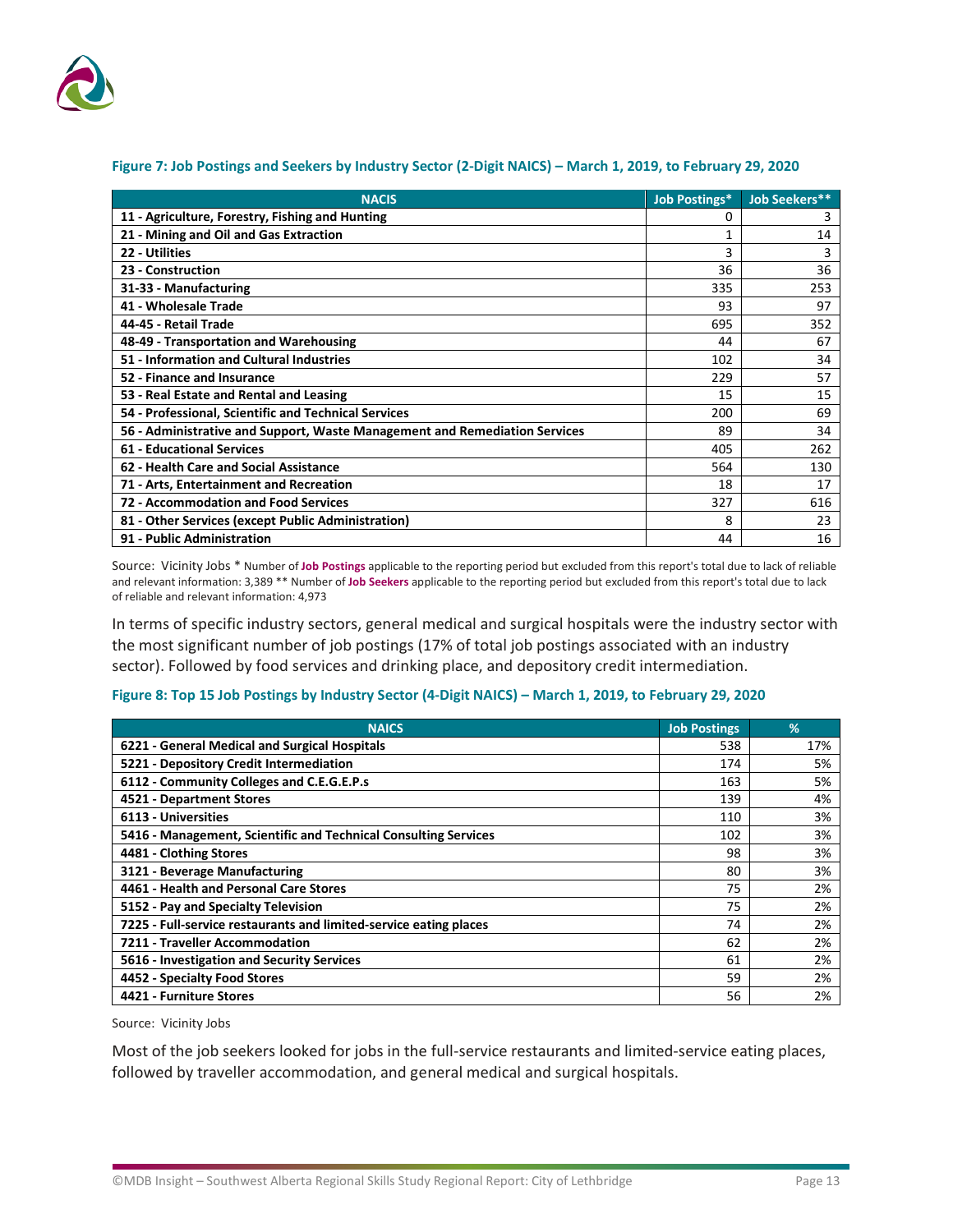

| <b>NAICS</b>                                                           | <b>Job Seekers</b> |     |
|------------------------------------------------------------------------|--------------------|-----|
| 7225 - Full-service restaurants and limited-service eating places      | 253                | 12% |
| 7211 - Traveller Accommodation                                         | 148                | 7%  |
| 6221 - General Medical and Surgical Hospitals                          | 96                 | 5%  |
| 4521 - Department Stores                                               | 86                 | 4%  |
| 6113 - Universities                                                    | 82                 | 4%  |
| 4461 - Health and Personal Care Stores                                 | 50                 | 2%  |
| 4441 - Building Material and Supplies Dealers                          | 48                 | 2%  |
| 3219 - Other Wood Product Manufacturing                                | 39                 | 2%  |
| 4451 - Grocery Stores                                                  | 37                 | 2%  |
| 6112 - Community Colleges and C.E.G.E.P.s                              | 37                 | 2%  |
| 4481 - Clothing Stores                                                 | 29                 | 1%  |
| 3114 - Fruit and Vegetable Preserving and Specialty Food Manufacturing | 26                 | 1%  |
| 2382 - Building Equipment Contractors                                  | 25                 | 1%  |
| 4143 - Home Furnishings Wholesaler-Distributors                        | 25                 | 1%  |
| 4421 - Furniture Stores                                                | 25                 | 1%  |

#### **Figure 9: Top 15 Job Seekers by Industry Sector (4-Digit NAICS) – March 1, 2019, to February 29, 2020**

Source: Vicinity Jobs

#### **Job Postings and Jobs Seekers by Occupational Category in the City of Lethbridge**

During the reporting period, 31% of the job postings and 25% of job seekers were in the sales and service occupations. In the second place, the job postings showed a significant number of job postings in management occupations. On the other hand, trades, transport and equipment operators and related occupations were the second largest occupation in terms of job seekers.

#### **Figure 10: Job Postings and Seekers by Occupational Category (1-Digit NOC) – March 1, 2019, to February 29, 2020**

| <b>NOC</b>                                                                      | <b>Postings</b> | <b>Job Seekers</b> |
|---------------------------------------------------------------------------------|-----------------|--------------------|
| 0 - Management occupations                                                      | 808             | 489                |
| 1 - Business, finance and administration occupations                            | 634             | 455                |
| 2 - Natural and applied sciences and related occupations                        | 101             | 99                 |
| 3 - Health occupations                                                          | 685             | 220                |
| 4 - Occupations in education, law and social, community and government services | 439             | 310                |
| 5 - Occupations in art, culture, recreation and sport                           | 87              | 142                |
| 6 - Sales and service occupations                                               | 2.072           | 1,794              |
| 7 - Trades, transport and equipment operators and related occupations           | 590             | 1,006              |
| 8 - Natural resources, agriculture and related production occupations           | 51              | 79                 |
| 9 - Occupations in manufacturing and utilities                                  | 105             | 148                |
| <b>Other / Unidentified</b>                                                     | 1.025           | 2,329              |

Source: Vicinity Jobs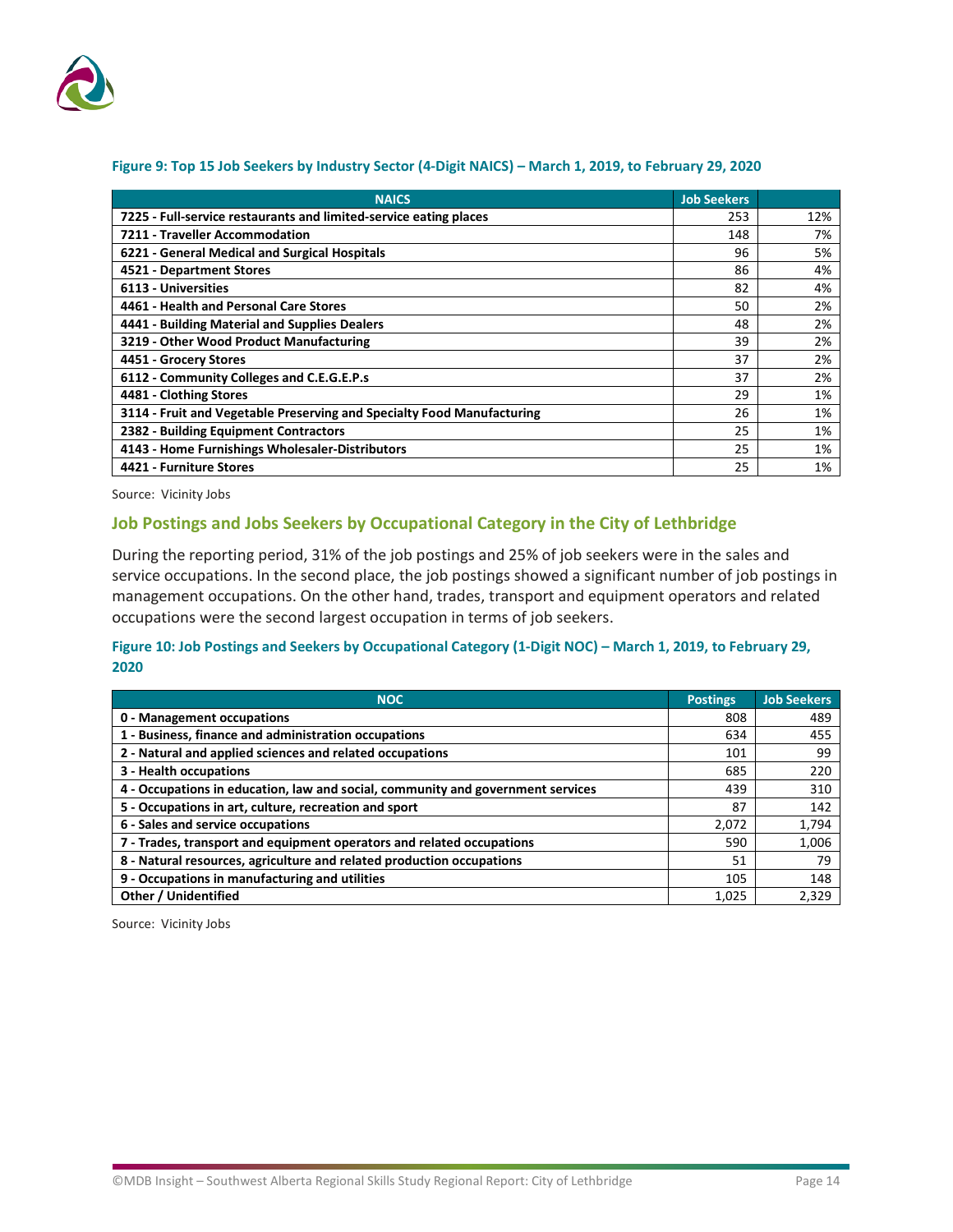

In terms of specific occupations, Lethbridge had the highest demand for retail salespersons (4%), retail and wholesale trade managers (3%), and cooks (3%).

| Figure 11: Top 15 Job Postings by Occupational Category (4-Digit NOC) - March 1, 2019, to February 29, 2020 |  |
|-------------------------------------------------------------------------------------------------------------|--|
|-------------------------------------------------------------------------------------------------------------|--|

| <b>NOC</b>                                                                 | <b>Job Postings</b> | %  |
|----------------------------------------------------------------------------|---------------------|----|
| 6421 - Retail salespersons                                                 | 293                 | 4% |
| 0621 - Retail and wholesale trade managers                                 | 204                 | 3% |
| 6322 - Cooks                                                               | 193                 | 3% |
| 3413 - Nurse aides, orderlies and patient service associates               | 145                 | 2% |
| 6311 - Food service supervisors                                            | 140                 | 2% |
| 3012 - Registered nurses and registered psychiatric nurses                 | 136                 | 2% |
| 6411 - Sales and account representatives - wholesale trade (non-technical) | 126                 | 2% |
| 3233 - Licensed practical nurses                                           | 112                 | 2% |
| 6235 - Financial sales representatives                                     | 107                 | 2% |
| 6552 - Other customer and information services representatives             | 102                 | 2% |
| 6623 - Other sales-related occupations                                     | 96                  | 2% |
| 4021 - College and other vocational instructors                            | 84                  | 1% |
| 7452 - Material handlers                                                   | 77                  | 1% |
| 6731 - Light duty cleaners                                                 | 75                  | 1% |
| 7514 - Delivery and courier service drivers                                | 75                  | 1% |

Source: Vicinity Jobs

Most of the job seekers looked for jobs in occupations such as cashiers (4%), retail salespersons (3%), and material handlers (3%).

#### **Figure 12: Top 15 Job Seekers by Occupational Category (4-Digit NOC) – March 1, 2019, to February 29, 2020**

| <b>NOC</b>                                                                      | <b>Job Seekers</b> | $\%$ |
|---------------------------------------------------------------------------------|--------------------|------|
| 6611 - Cashiers                                                                 | 303                | 4%   |
| 6421 - Retail salespersons                                                      | 241                | 3%   |
| 7452 - Material handlers                                                        | 233                | 3%   |
| 6322 - Cooks                                                                    | 174                | 3%   |
| 6552 - Other customer and information services representatives                  | 168                | 2%   |
| 6623 - Other sales-related occupations                                          | 159                | 2%   |
| 0621 - Retail and wholesale trade managers                                      | 128                | 2%   |
| 3413 - Nurse aides, orderlies and patient service associates                    | 102                | 1%   |
| 6711 - Food counter attendants, kitchen helpers and related support occupations | 100                | 1%   |
| 7612 - Other trades helpers and labourers                                       | 89                 | 1%   |
| 6513 - Food and beverage servers                                                | 87                 | 1%   |
| 7514 - Delivery and courier service drivers                                     | 84                 | 1%   |
| 6731 - Light duty cleaners                                                      | 72                 | 1%   |
| 7237 - Welders and related machine operators                                    | 71                 | 1%   |
| 7511 - Transport truck drivers                                                  | 71                 | 1%   |

Source: Vicinity Jobs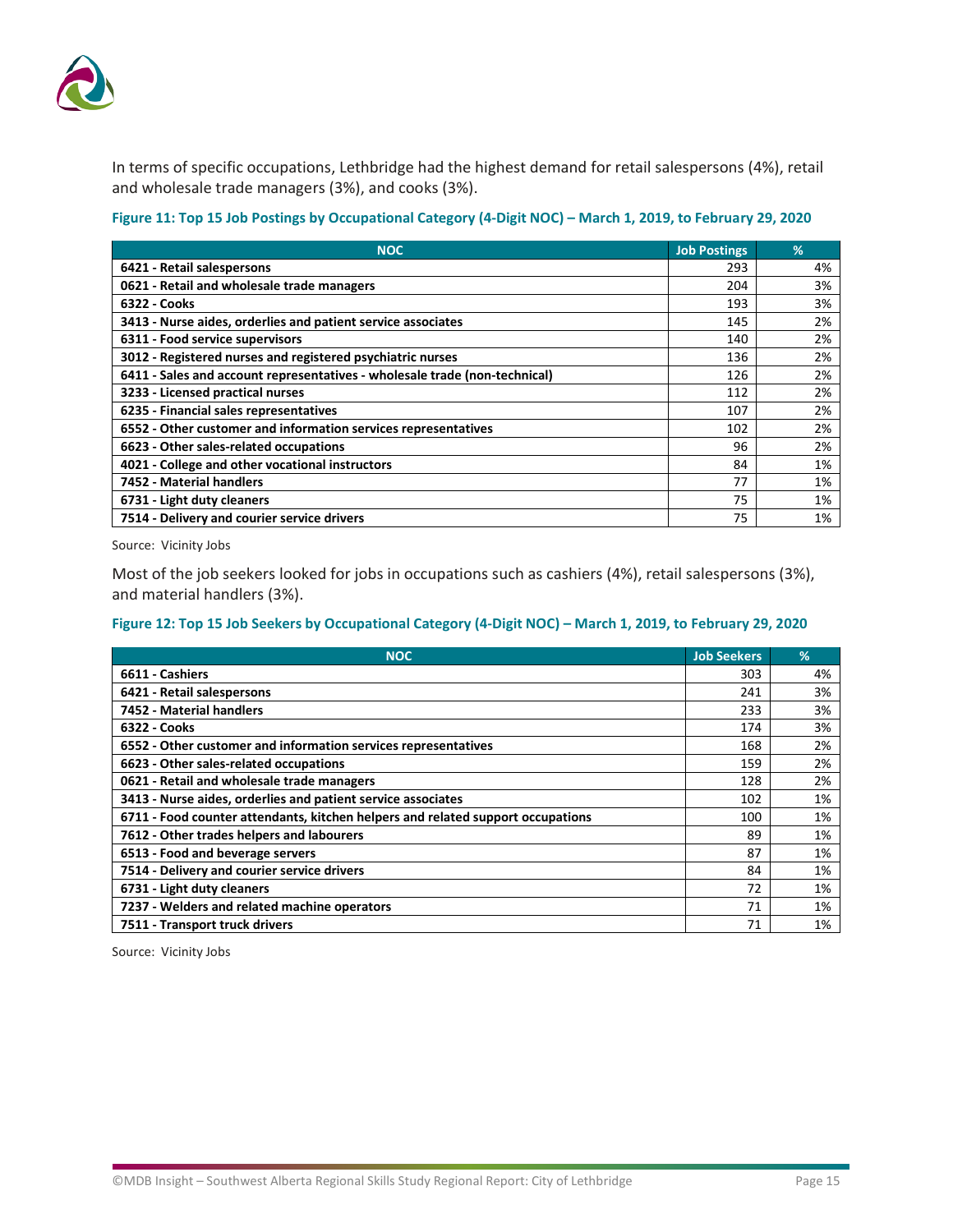

## <span id="page-19-0"></span>2.2 Labour Profile and Sector Analysis

The City of Lethbridge, along with the regional partners, identified the key industry sectors for the regional economy. These sectors are:

| <b>Sector</b>                                   | <b>Total Labour</b> | <b>Total Businesses</b> |
|-------------------------------------------------|---------------------|-------------------------|
| <b>Renewable Energy</b>                         | 314                 | 17                      |
| <b>Agricultural Manufacturing</b>               | 1,133               | 33                      |
| <b>Other Manufacturing</b>                      | 2,336               | 163                     |
| <b>Tourism</b>                                  | 6,179               | 480                     |
| <b>Transportation Logistics and Warehousing</b> | 3,643               | 616                     |
| Agriculture                                     | 1,783               | 390                     |
| <b>Healthcare and Social Assistance</b>         | 8,021               | 869                     |

This section will showcase the total labour force employed within these sectors and analyze the total number of businesses with employees in each of the industry subsectors.

#### **Renewable Energy**

A total of 314 residents were employed in the renewable energy sector; most of these people were employed in electric power generation, transmission, and distribution. In terms of businesses, a total of 17 companies were recorded in this sector in the City of Lethbridge: ten in remediation and other waste management services; six in electric power generation, transmission, and distribution; and one in engine, Turbine, and Power Transmission Equipment Manufacturing.

#### **Figure 13: Labour Force and Business in Renewable Energy**

| <b>NAICS</b>                                                                   | <b>Labour Force</b> | <b>Total Businesses</b> |
|--------------------------------------------------------------------------------|---------------------|-------------------------|
| 2211 Electric Power Generation, Transmission and Distribution                  | 285                 |                         |
| 3336 Engine, Turbine, and Power Transmission Equipment<br><b>Manufacturing</b> | 11                  |                         |
| 5629 Remediation and Other Waste Management Services                           | 18                  |                         |
| Total                                                                          | 314                 |                         |

Source: Manifold Data Mining, 2018 | Statistics Canada; Canadian Business Counts, December 2019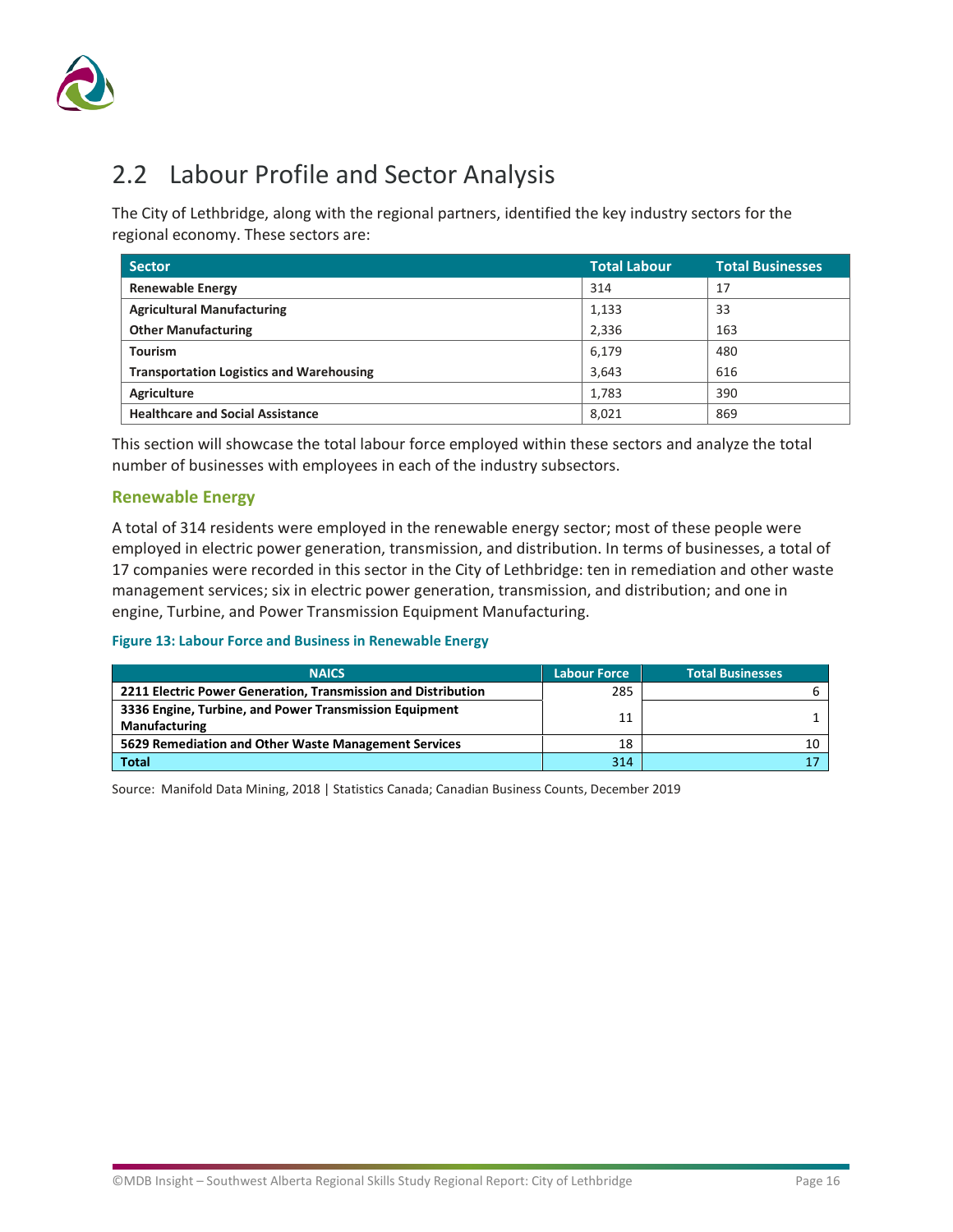

#### **Agricultural Manufacturing**

A total of 1,133 residents were employed in the agricultural manufacturing sector; most of these people were employed in fruit and vegetable preserving and specialty food manufacturing, followed by other food manufacturing. In terms of businesses, a total of 33 businesses were recorded in this sector in the City of Lethbridge. Most of these businesses were in other food production (9) and animal food manufacturing (7).

#### **Figure 14: Labour Force and Business in Agricultural Manufacturing**

| <b>NAICS</b>                                                         | <b>Labour Force</b> | <b>Total Businesses</b> |
|----------------------------------------------------------------------|---------------------|-------------------------|
| 3111 Animal food manufacturing                                       | 58                  |                         |
| 3112 Grain and oilseed milling                                       | 152                 | 4                       |
| 3113 Sugar and confectionery product manufacturing                   | 30                  |                         |
| 3114 Fruit and vegetable preserving and specialty food manufacturing | 354                 |                         |
| 3115 Dairy product manufacturing                                     | 136                 |                         |
| 3117 Seafood product preparation and packaging                       | 29                  |                         |
| 3118 Bakeries and tortilla manufacturing                             | 106                 |                         |
| 3119 Other food manufacturing                                        | 171                 | 9                       |
| 3121 Beverage manufacturing                                          | 96                  |                         |
| 3122 Tobacco manufacturing                                           |                     |                         |
| <b>Total</b>                                                         | 1.133               | 33                      |

Source: Manifold Data Mining, 2018 | Statistics Canada; Canadian Business Counts, December 2019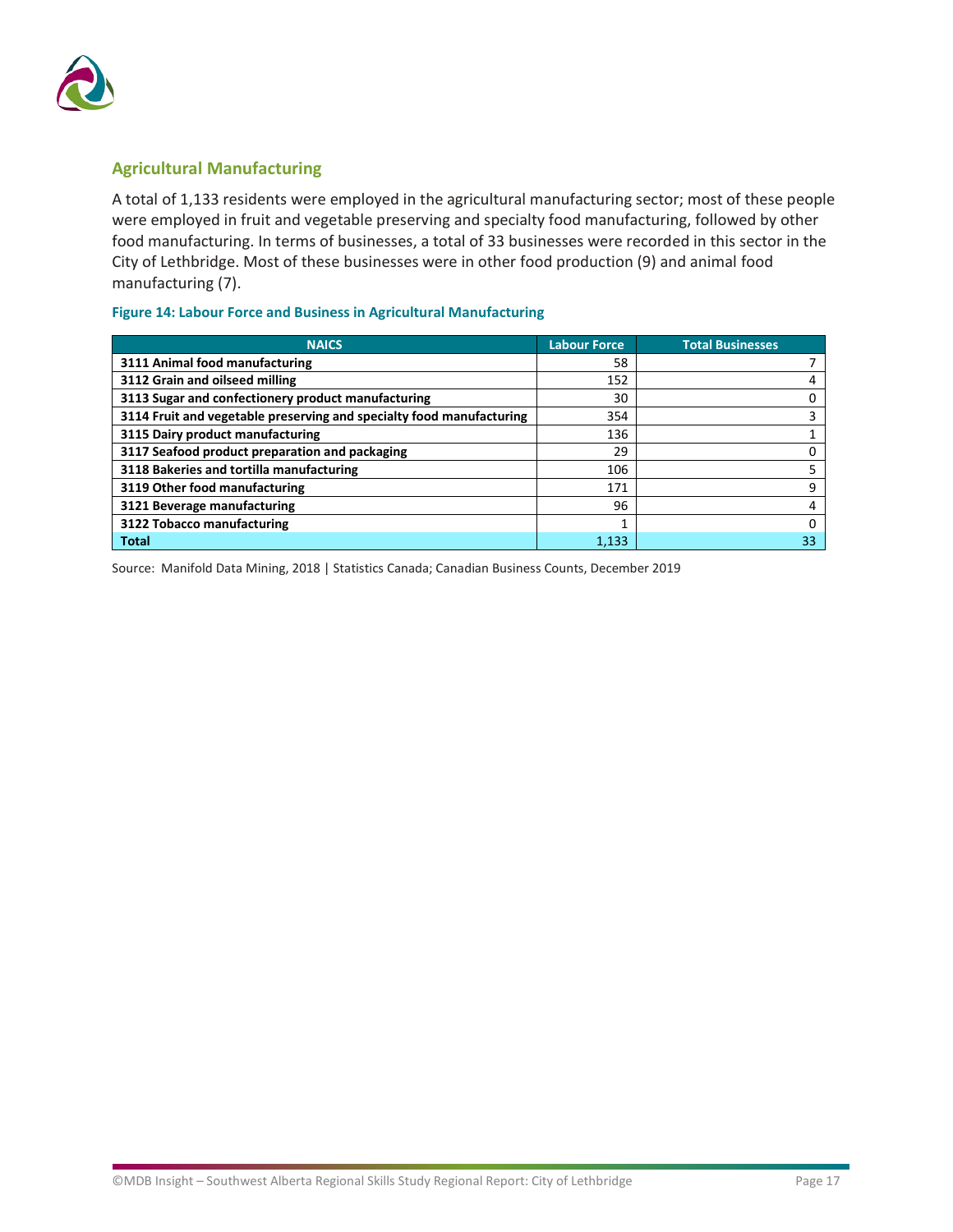

#### **Other Manufacturing**

A total of 2,336 residents were employed in other manufacturing industries; most of these people were employed in architectural and structural metals manufacturing (350 people) and other wood product manufacturing (255 people). In terms of businesses, a total of 163 businesses were recorded in this sector in the City of Lethbridge. Most of these businesses were in other miscellaneous manufacturing (26), household and institutional furniture and kitchen cabinet manufacturing (15), and printing and related support activities (14).

#### **Figure 15: Labour Force and Business in Other Manufacturing**

| <b>NAICS</b>                                                                    | <b>Labour Force</b> | <b>Total Businesses</b> |
|---------------------------------------------------------------------------------|---------------------|-------------------------|
| 3132 Fabric mills                                                               | 0                   | 0                       |
| 3133 Textile and fabric finishing and fabric coating                            | 0                   | $\mathbf{1}$            |
| 3141 Textile furnishings mills                                                  | 0                   | 0                       |
| 3149 Other textile product mills                                                | 10                  | 3                       |
| 3151 Clothing knitting mills                                                    | 0                   | 0                       |
| 3159 Clothing accessories and other clothing manufacturing                      | 0                   | 4                       |
| 3161 Leather and hide tanning and finishing                                     | 0                   | $\mathbf{1}$            |
| 3162 Footwear manufacturing                                                     | 0                   | $\mathbf{1}$            |
| 3169 Other leather and allied product manufacturing                             | 0                   | 0                       |
| 3211 Sawmills and wood preservation                                             | 29                  | $\pmb{0}$               |
| 3212 Veneer, plywood and engineered wood product manufacturing                  | 28                  | $\mathbf{1}$            |
| 3219 Other wood product manufacturing                                           | 255                 | 6                       |
| 3221 Pulp, paper and paperboard mills                                           | 2                   | 0                       |
| 3222 Converted paper product manufacturing                                      | $\overline{2}$      | 0                       |
| 3231 Printing and related support activities                                    | 73                  | 14                      |
| 3241 Petroleum and coal products manufacturing                                  | 34                  | $\overline{2}$          |
| 3251 Basic chemical manufacturing                                               | 15                  | 0                       |
| 3252 Resin, synthetic rubber, and artificial and synthetic fibres and filaments | 2                   | 0                       |
| 3253 Pesticide, fertilizer and other agricultural chemical manufacturing        | $\overline{2}$      | 0                       |
| 3254 Pharmaceutical and medicine manufacturing                                  | 16                  | 0                       |
| 3255 Paint, coating and adhesive manufacturing                                  | 4                   | 0                       |
| 3256 Soap, cleaning compound and toilet preparation manufacturing               | 5                   | $\mathbf{1}$            |
| 3259 Other chemical product manufacturing                                       | 34                  | $\overline{2}$          |
| 3261 Plastic product manufacturing                                              | 111                 | 6                       |
| 3262 Rubber product manufacturing                                               | 1                   | 0                       |
| 3271 Clay product and refractory manufacturing                                  | 0                   | 0                       |
| 3272 Glass and glass product manufacturing                                      | 20                  | $\mathbf{1}$            |
| 3273 Cement and concrete product manufacturing                                  | 78                  | 8                       |
| 3274 Lime and gypsum product manufacturing                                      | 10                  | 0                       |
| 3279 Other non-metallic mineral product manufacturing                           | 23                  | 3                       |
| 3311 Iron and steel mills and ferro-alloy manufacturing                         | 32                  | 0                       |
| 3312 Steel product manufacturing from purchased steel                           | 6                   | $\mathbf{1}$            |
| 3313 Alumina and aluminum production and processing                             | 32                  | 0                       |
| 3314 Non-ferrous metal (except aluminum) production and processing              | 20                  | 0                       |
| 3315 Foundries                                                                  | 121                 | $\mathbf{1}$            |
| 3321 Forging and stamping                                                       | 9                   | 0                       |
| 3322 Cutlery and hand tool manufacturing                                        | 11                  | $\mathbf 0$             |
| 3323 Architectural and structural metals manufacturing                          | 350                 | 9                       |
| 3324 Boiler, tank and shipping container manufacturing                          | 133                 | 5                       |
| 3326 Spring and wire product manufacturing                                      | 6                   | 0                       |
| 3327 Machine shops, turned product, and screw, nut and bolt                     | 70                  | 4                       |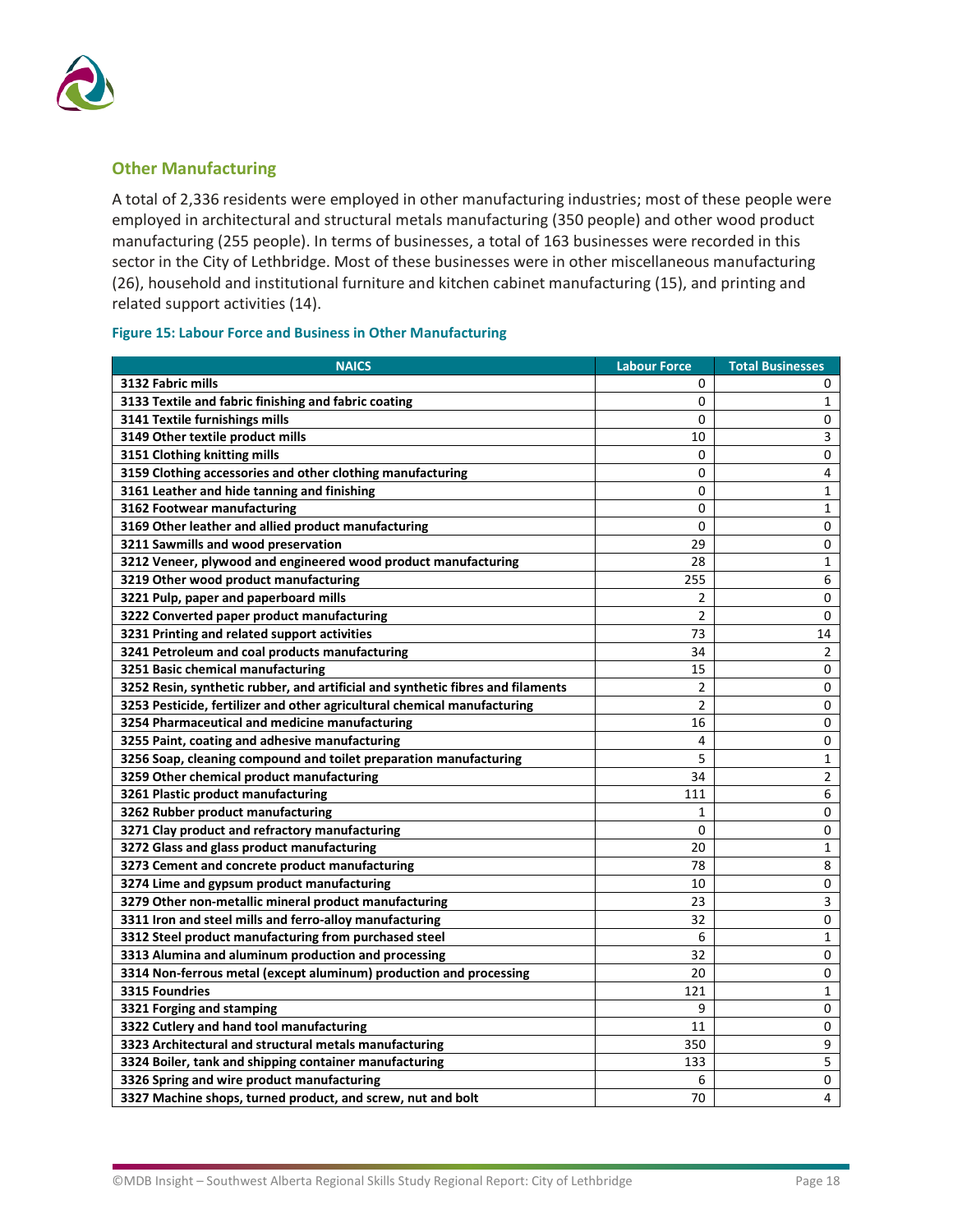

| <b>NAICS</b>                                                        | <b>Labour Force</b> | <b>Total Businesses</b> |
|---------------------------------------------------------------------|---------------------|-------------------------|
| 3328 Coating, engraving, heat treating and allied activities        | 4                   | 0                       |
| 3329 Other fabricated metal product manufacturing                   | 34                  | 6                       |
| 3331 Agricultural, construction and mining machinery manufacturing  | 74                  | 8                       |
| 3332 Industrial machinery manufacturing                             | 16                  | $\mathbf{1}$            |
| 3333 Commercial and service industry machinery manufacturing        | 4                   | $\overline{2}$          |
| 3334 Ventilation, heating, A/C and commercial refrigeration equip.  | 14                  | $\overline{2}$          |
| 3335 Metalworking machinery manufacturing                           | 8                   | $\overline{\mathbf{5}}$ |
| 3336 Engine, turbine and power transmission equipment manufacturing | 11                  | $\mathbf{1}$            |
| 3339 Other general-purpose machinery manufacturing                  | 31                  | $\mathbf{1}$            |
| 3341 Computer and peripheral equipment manufacturing                | $\overline{2}$      | 0                       |
| 3342 Communications equipment manufacturing                         | 11                  | $\mathbf{1}$            |
| 3343 Audio and video equipment manufacturing                        | 0                   | 0                       |
| 3344 Semiconductor and other electronic component manufacturing     | 15                  | 0                       |
| 3345 Navigational, measuring, medical and control instruments       | 31                  | $\mathbf{1}$            |
| 3346 Manufacturing and reproducing magnetic and optical media       | 0                   | 0                       |
| 3351 Electric lighting equipment manufacturing                      | 0                   | 0                       |
| 3352 Household appliance manufacturing                              | 1                   | 0                       |
| 3353 Electrical equipment manufacturing                             | 1                   | $\mathbf 0$             |
| 3359 Other electrical equipment and component manufacturing         | 0                   | $\mathbf{1}$            |
| 3361 Motor vehicle manufacturing                                    | 33                  | 0                       |
| 3362 Motor vehicle body and trailer manufacturing                   | 89                  | 3                       |
| 3363 Motor vehicle parts manufacturing                              | 56                  | $\mathbf{1}$            |
| 3364 Aerospace product and parts manufacturing                      | 110                 | $\mathbf{1}$            |
| 3365 Railroad rolling stock manufacturing                           | 1                   | 0                       |
| 3366 Ship and boat building                                         | 2                   | 0                       |
| 3369 Other transportation equipment manufacturing                   | 19                  | 0                       |
| 3371 Household and institutional furniture and kitchen cabinet      | 51                  | 15                      |
| 3372 Office furniture (including fixtures) manufacturing            | 34                  | $\overline{2}$          |
| 3379 Other furniture-related product manufacturing                  | 16                  | 0                       |
| 3391 Medical equipment and supplies manufacturing                   | 7                   | 12                      |
| 3399 Other miscellaneous manufacturing                              | 117                 | 26                      |
| <b>Total</b>                                                        | 2,336               | 163                     |

Source: Manifold Data Mining, 2018 | Statistics Canada; Canadian Business Counts, December 2019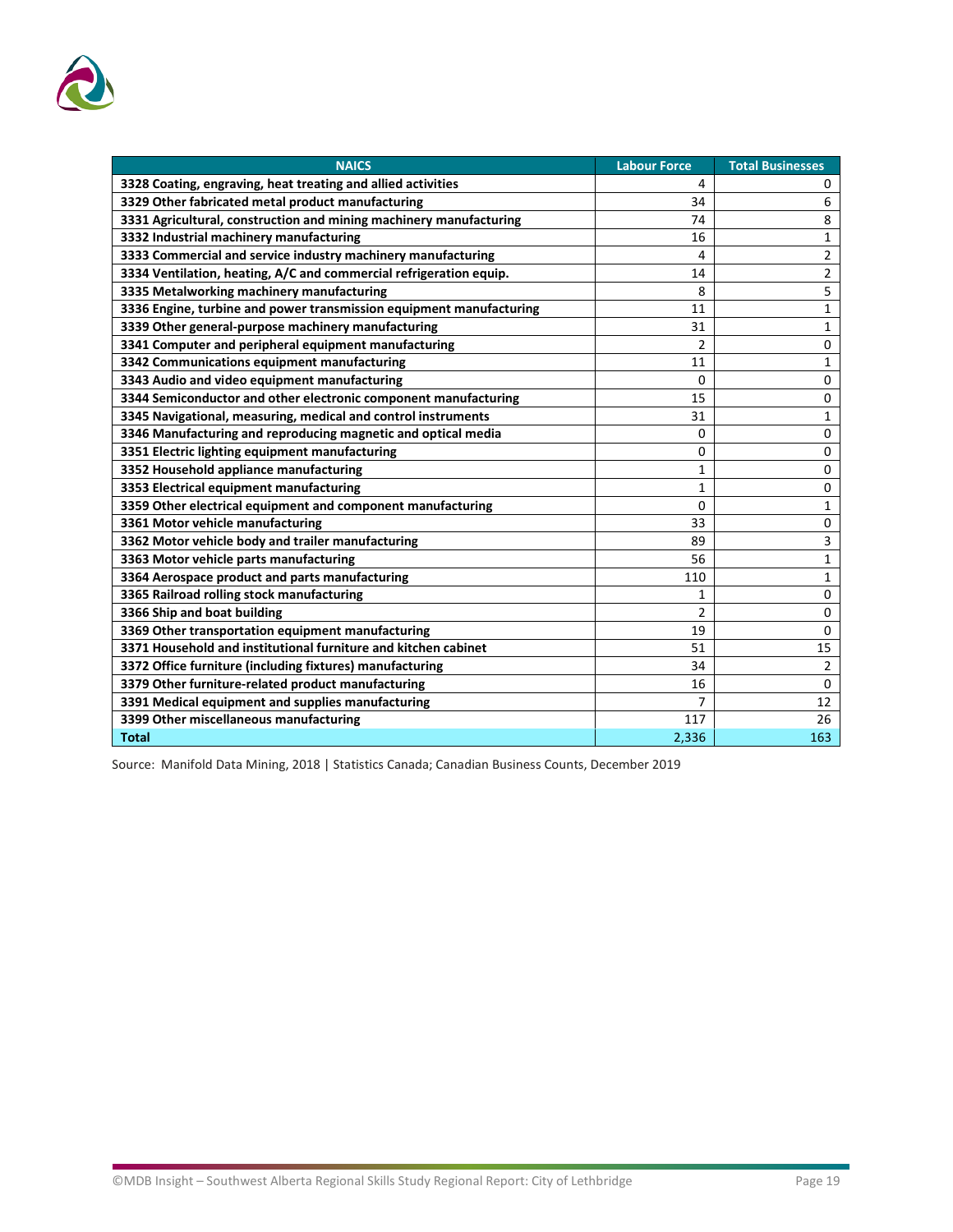

#### **Tourism**

A total of 6,179 residents were employed in tourism-related industries; most of these people were employed in full-service restaurants and limited-service eating places (3,708 people), and other amusement and recreation industries (661 people). In terms of businesses, a total of 480 businesses were recorded in this sector in the City of Lethbridge. Most of these businesses were full-service restaurants and limited service eating places (216), other amusement and recreation industries (67), and traveller accommodation (31).

#### **Figure 16: Labour Force and Business in Tourism Related Industries**

| <b>NAICS</b>                                                                          | <b>Labour Force</b> | <b>Total Businesses</b> |
|---------------------------------------------------------------------------------------|---------------------|-------------------------|
| 4532 Office supplies, stationery and gift stores                                      | 181                 | 20                      |
| 4811 Scheduled air transportation                                                     | 37                  | 0                       |
| 4812 Non-scheduled air transportation                                                 | 2                   | 4                       |
| 4821 Rail Transportation                                                              | 164                 | 0                       |
| 4872 Scenic and sightseeing transportation, water                                     | o                   | 1                       |
| 5615 Travel arrangement and reservation services                                      | 62                  | 14                      |
| 7111 Performing arts companies                                                        | 43                  | 30                      |
| 7112 Spectator sports                                                                 | 81                  | 9                       |
| 7113 Promoters (presenters) of performing arts, sports and similar events             | 49                  | 6                       |
| 7114 Agents and managers for artists, athletes, entertainers and other public figures | 0                   | 1                       |
| 7115 Independent artists, writers and performers                                      | 43                  | 22                      |
| 7121 Heritage institutions                                                            | 198                 | 4                       |
| 7131 Amusement parks and arcades                                                      | 8                   | 3                       |
| 7132 Gambling industries                                                              | 119                 | 6                       |
| 7139 Other amusement and recreation industries                                        | 661                 | 67                      |
| 7211 Traveller accommodation                                                          | 431                 | 31                      |
| 7212 Recreational vehicle (RV) parks and recreational camps                           | 17                  | 6                       |
| 7213 Rooming and boarding houses                                                      | o                   | 0                       |
| 7223 Special food services                                                            | 258                 | 21                      |
| 7224 Drinking places (alcoholic beverages)                                            | 117                 | 19                      |
| 7225 Full-service restaurants and limited service eating places                       | 3,708               | 216                     |
| <b>Total</b>                                                                          | 6,179               | 480                     |

Source: Manifold Data Mining, 2018 | Statistics Canada; Canadian Business Counts, December 2019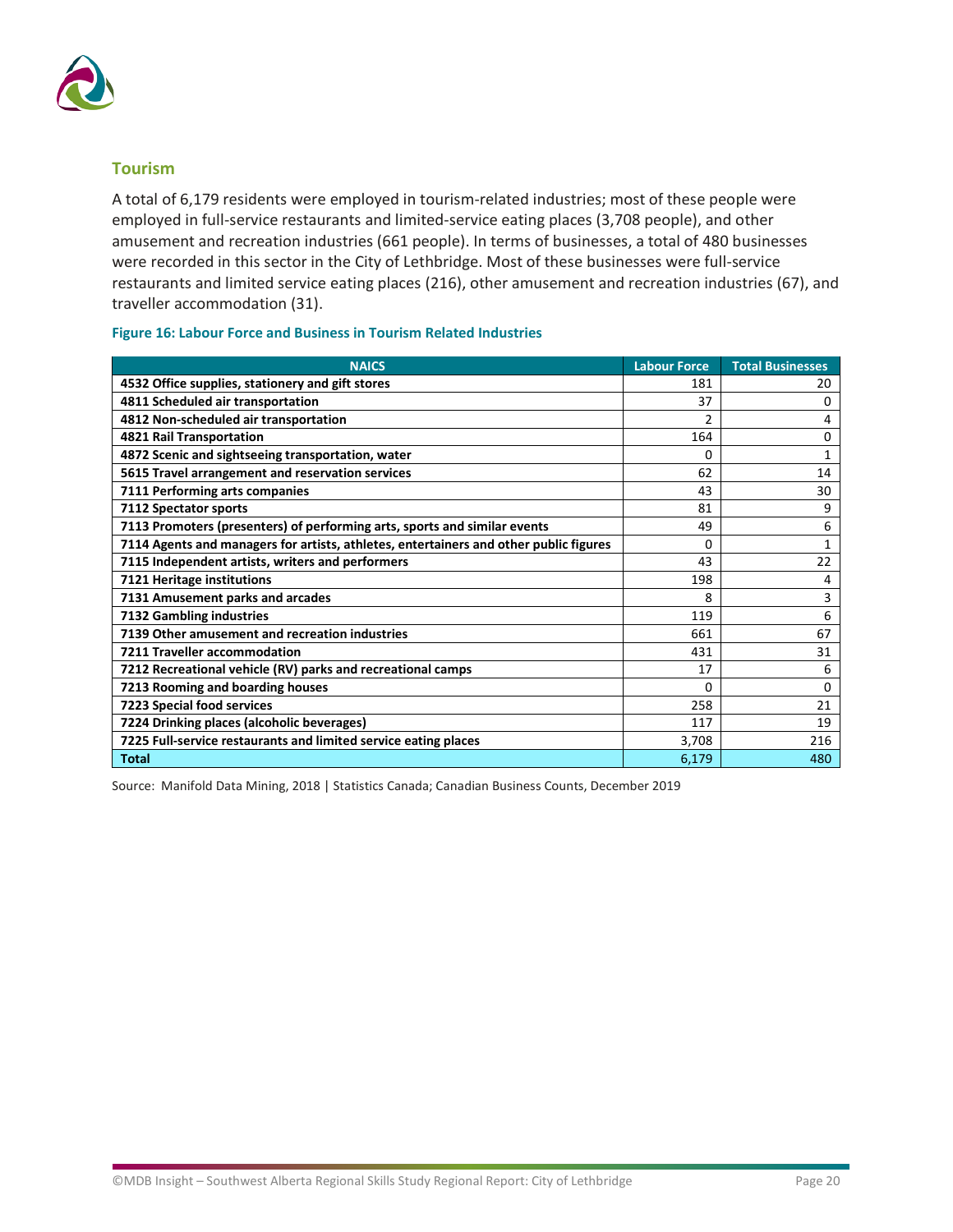

#### **Transportation Logistics and Warehousing**

A total of 3,643 residents were employed in transportation logistics and warehousing industries; most of these people were employed in general freight trucking (535 people) and specialized freight trucking (298 people). In terms of businesses, a total of 616 businesses were recorded in this sector in the City of Lethbridge. Most of these businesses were in general freight trucking (144) and specialized freight trucking (76).

| Figure 17: Labour Force and Business in Transportation Logistics and Warehousing |  |  |  |  |
|----------------------------------------------------------------------------------|--|--|--|--|
|----------------------------------------------------------------------------------|--|--|--|--|

| <b>NAICS</b>                                                                     | <b>Labour Force</b> | <b>Total Businesses</b> |
|----------------------------------------------------------------------------------|---------------------|-------------------------|
| 4111 Farm product merchant wholesaler                                            | 94                  | 10                      |
| 4121 Petroleum and petroleum products merchant wholesalers                       | 30                  | 6                       |
| 4131 Food merchant wholesalers                                                   | 140                 | 19                      |
| 4132 Beverage merchant wholesalers                                               | 52                  | 6                       |
| 4133 Cigarette and tobacco product merchant wholesalers                          | 3                   | 0                       |
| 4142 Home entertainment equipment and household appliance merchant               |                     |                         |
| wholesalers                                                                      | 5                   | 2                       |
| 4143 Home furnishings merchant wholesalers                                       | 14                  | $\mathbf{1}$            |
| 4144 Personal goods merchant wholesalers                                         | 48                  | 0                       |
| 4145 Pharmaceuticals, toiletries, cosmetics and sundries merchant wholesalers    | 12                  | 8                       |
| 4151 Motor vehicle merchant wholesalers                                          | 72                  | 14                      |
| 4152 New motor vehicle parts and accessories merchant wholesalers                | 111                 | 18                      |
| 4153 Used motor vehicle parts and accessories merchant wholesalers               | 19                  | 1                       |
| 4161 Electrical, plumbing, heating and air-conditioning equipment and supplies   | 137                 | 20                      |
| merchant wholesalers                                                             |                     |                         |
| 4162 Metal service centres                                                       | 97                  | 4                       |
| 4163 Lumber, millwork, hardware and other building supplies merchant wholesalers | 155                 | 37                      |
| 4171 Farm, lawn and garden machinery and equipment merchant wholesalers          | 229                 | 21                      |
| 4172 Construction, forestry, mining, and industrial machinery, equipment and     | 142                 | 20                      |
| supplies merchant wholesalers                                                    |                     |                         |
| 4173 Computer and communications equipment and supplies merchant wholesalers     | 18                  | 4                       |
| 4179 Other machinery, equipment and supplies merchant wholesalers                | 49                  | 17                      |
| 4182 Paper, paper product and disposable plastic product merchant wholesalers    | 16                  | $\overline{2}$          |
| 4183 Agricultural supplies merchant wholesalers                                  | 98                  | 15                      |
| 4184 Chemical (except agricultural) and allied product merchant wholesalers      | 18                  | 5                       |
| 4189 Other miscellaneous merchant wholesalers                                    | 40                  | 12                      |
| 4191 Business-to-business electronic markets, and agents and brokers             | 90                  | 12                      |
| 4811 Scheduled air transportation                                                | 37                  | 0                       |
| 4812 Non-scheduled air transportation                                            | $\overline{2}$      | 4                       |
| 4821 Rail Transportation                                                         | 164                 | 0                       |
| 4841 General freight trucking                                                    | 535                 | 144                     |
| 4842 Specialized freight trucking                                                | 298                 | 76                      |
| 4851 Urban transit systems                                                       | 21                  | $\mathbf{1}$            |
| 4852 Interurban and rural bus transportation                                     | 16                  | 0                       |
| 4853 Taxi and limousine service                                                  | 76                  | 35                      |
| 4854 School and employee bus transportation                                      | 41                  | 0                       |
| 4855 Charter bus industry                                                        | 11                  | $\overline{2}$          |
| 4859 Other transit and ground passenger transportation                           | 11                  | 3                       |
| 4862 Pipeline transportation of natural gas                                      | 1                   | 0                       |
| 4869 Other pipeline transportation                                               | 0                   | 0                       |
| 4871 Scenic and sightseeing transportation, land                                 | 0                   | 0                       |
| 4872 Scenic and sightseeing transportation, water                                | 0                   | $\mathbf{1}$            |
| 4881 Support activities for air transportation                                   | 50                  | 6                       |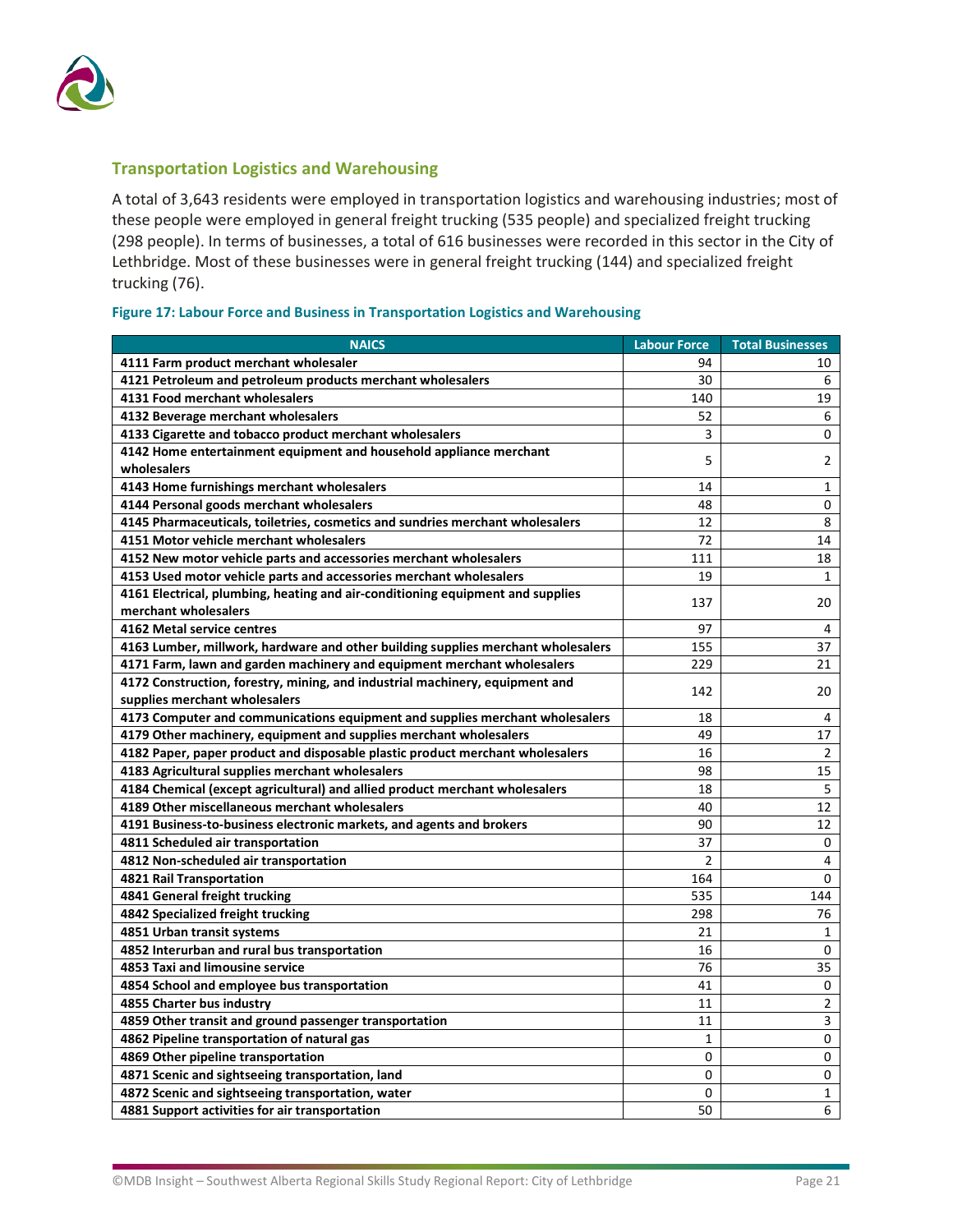

| <b>NAICS</b>                                     | <b>Labour Force</b> | <b>Total Businesses</b> |
|--------------------------------------------------|---------------------|-------------------------|
| 4882 Support activities for rail transportation  | 23                  |                         |
| 4883 Support activities for water transportation | 21                  |                         |
| 4884 Support activities for road transportation  | 82                  | 8                       |
| 4885 Freight transportation arrangement          | 56                  |                         |
| 4889 Other support activities for transportation |                     |                         |
| 4911 Postal service                              | 171                 |                         |
| 4921 Couriers                                    | 143                 | 26                      |
| 4922 Local messengers and local delivery         | 22                  | 17                      |
| 4931 Warehousing and storage                     | 109                 | 12                      |
| 5615 Travel arrangement and reservation services | 62                  | 14                      |
| <b>Total</b>                                     | 3,643               | 616                     |

Source: Manifold Data Mining, 2018 | Statistics Canada; Canadian Business Counts, December 2019

#### **Agriculture**

A total of 1,783 residents were employed in agriculture industries; most of these people were employed in farms - except greenhouses and aquaculture (1,049 people), and farm, lawn and garden machinery and equipment merchant wholesalers (229 people). In terms of businesses, a total of 390 businesses were recorded in this sector in the City of Lethbridge. Most of these businesses were farms - except greenhouses and aquaculture (269), support activities for farms (44), and farm, lawn and garden machinery and equipment merchant wholesalers (21).

#### **Figure 18: Labour Force and Business in Agriculture**

| <b>NAICS</b>                                                            | <b>Labour Force</b> | <b>Total Businesses</b> |
|-------------------------------------------------------------------------|---------------------|-------------------------|
| 1110 Farms (except Greenhouses and Aquaculture) (1111 to 1124 and 1129) | 1,049               | 269                     |
| 1114 Greenhouse, nursery and floriculture production                    | 39                  |                         |
| 1125 Aquaculture                                                        |                     | 0                       |
| 1141 Fishing                                                            | 6                   |                         |
| 1142 Hunting and trapping                                               | 0                   |                         |
| 1150 Support activities for farms (1151 and 1152)                       | 53                  | 44                      |
| 1153 Support activities for forestry                                    | 19                  |                         |
| 4111 Farm product merchant wholesaler                                   | 94                  | 10                      |
| 4131 Food merchant wholesalers                                          | 140                 | 19                      |
| 4132 Beverage merchant wholesalers                                      | 52                  | 6                       |
| 4133 Cigarette and tobacco product merchant wholesalers                 | 3                   | 0                       |
| 4171 Farm, lawn and garden machinery and equipment merchant wholesalers | 229                 | 21                      |
| 4183 Agricultural supplies merchant wholesalers                         | 98                  | 15                      |
| <b>Total</b>                                                            | 1.783               | 390                     |

Source: Manifold Data Mining, 2018 | Statistics Canada; Canadian Business Counts, December 2019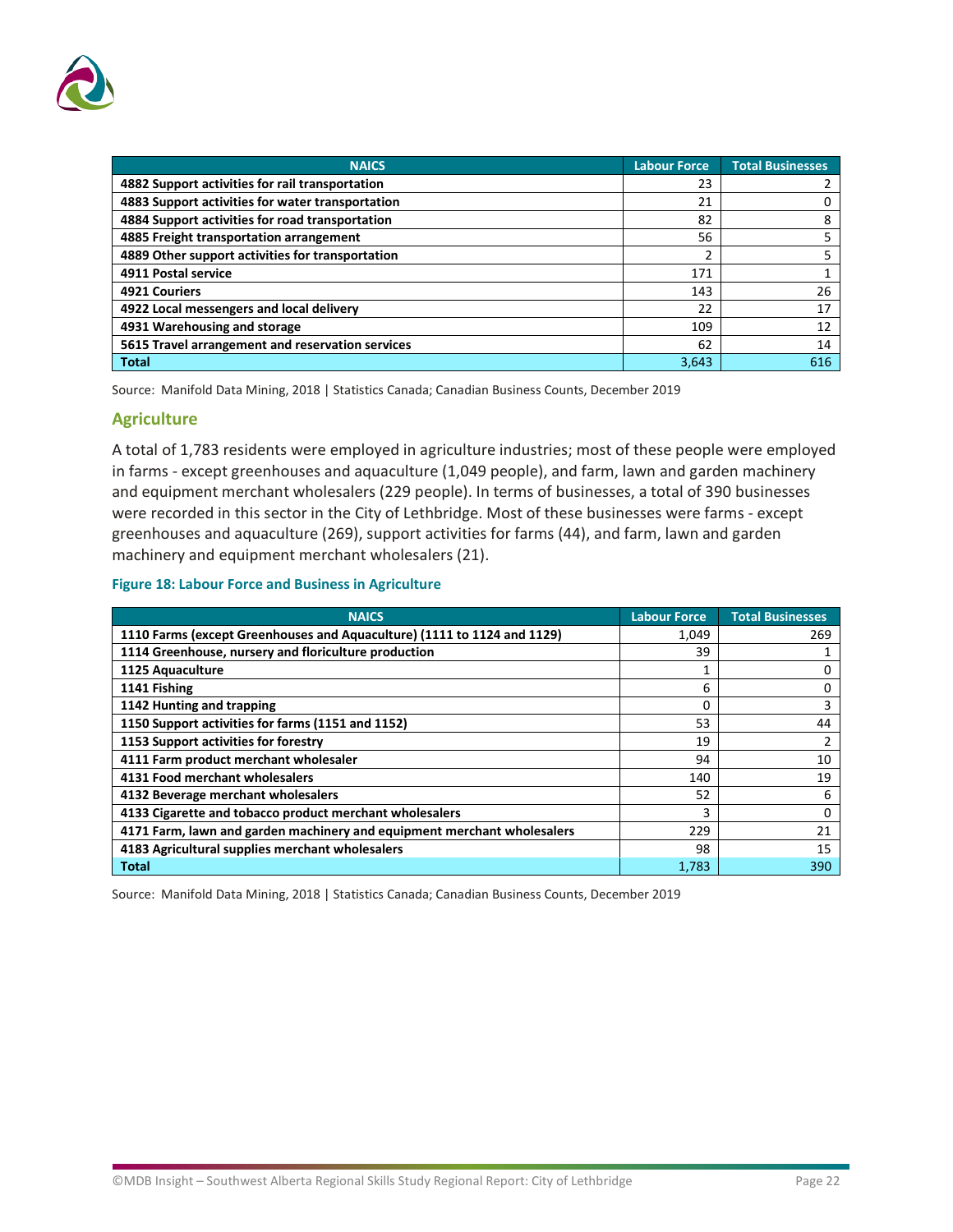![](_page_26_Picture_0.jpeg)

#### **Healthcare and Social Assistance**

A total of 8,021 residents were employed in the healthcare and social assistance sector; most of these people were employed in hospitals (2,205 people), and nursing and residential care facilities (1,511 people). In terms of businesses, a total of 869 businesses were recorded in this sector in the City of Lethbridge. Most of these businesses were offices of physicians (277), offices of other health practitioners (229), and child day-care services (130).

#### **Figure 19: Labour Force and Business in Healthcare and Social Assistance**

| <b>NAICS</b>                                                             | <b>Labour Force</b> | <b>Total Businesses</b> |
|--------------------------------------------------------------------------|---------------------|-------------------------|
| <b>6211 Offices of Physicians</b>                                        | 948                 | 277                     |
| <b>6212 Offices of Dentists</b>                                          | 482                 | 80                      |
| <b>6213 Offices of Other Health Practitioners</b>                        | 753                 | 229                     |
| 6214 Out-patient care centres                                            | 268                 | 33                      |
| 6215 Medical and Diagnostic Laboratories                                 | 81                  | 10                      |
| <b>6216 Home Health Care Services</b>                                    | 182                 | 13                      |
| 6219 Other Ambulatory Health Care Services                               | 101                 |                         |
| 6220 Hospitals (6221 to 6223)                                            | 2,205               | 6                       |
| 6230 Nursing and residential care facilities (6231 to 6239)              | 1,511               | 28                      |
| 6241 Individual and Family Services                                      | 760                 | 53                      |
| 6242 Community Food and Housing, and Emergency and Other Relief Services | 43                  | 4                       |
| <b>6243 Vocational Rehabilitation Services</b>                           | 79                  | 4                       |
| 6244 Child day-care services                                             | 608                 | 130                     |
| Total                                                                    | 8,021               | 869                     |

Source: Manifold Data Mining, 2018 | Statistics Canada; Canadian Business Counts, December 2019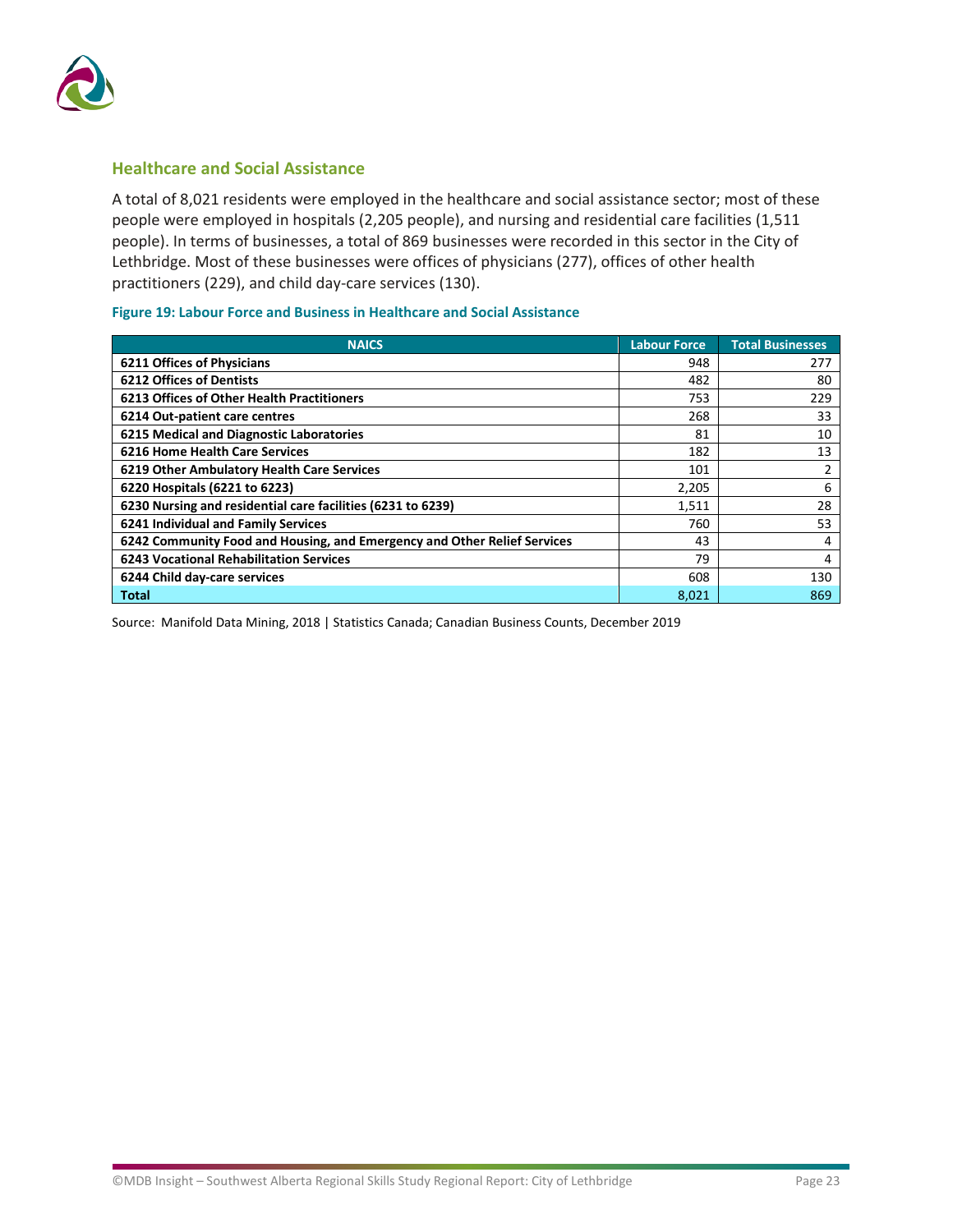![](_page_27_Picture_0.jpeg)

# <span id="page-27-0"></span>2.3 Education Pipeline and Graduation Rates/Patterns

An average of 1,214 students per year have enrolled in schools within the Lethbridge area (City and county together). Recognizing that these students will go on to pursue a wide array of career paths, some outside of the region, the numbers show a promising trend for the supply of new talent to the area. The Southern Alberta Occupations Requirements section of the Phase 1 Report projected that between 2020 and 2025, there will be a net demand of 4,158 new job openings that will need to be filled due to newly created positions and upcoming retirements. If the number of final-year secondary students remains constant for the next five years, this will result in approximately 6,070 new young workers graduating secondary school and beginning post-secondary education/training or entering the workforce. While the number of expected graduates is higher than the anticipated demand for new workers in the City, Lethbridge's ability to provide labour will depend on the career paths that these students pursue and the ability of the City to retain that talent. To ensure that there is an adequate number of qualified individuals within each discipline, the City will require a pipeline of young workers that is proportionate to the employment needs and opportunities in the local labour market.

| $\begin{array}{c} 1300 \\ 1250 \\ 1200 \\ 1150 \\ 100 \\ 1050 \end{array}$ | 1242 | 1149 | 1187 | 1242 | 1250 |
|----------------------------------------------------------------------------|------|------|------|------|------|
|                                                                            | 2015 | 2016 | 2017 | 2018 | 2019 |

**Figure 20: Grade 12 enrollment in the Lethbridge City Area (Includes Lethbridge County) 2015-2019**

Source: Alberta Open Data[. https://open.alberta.ca/opendata/high-school-enrollments-by-municipality](https://open.alberta.ca/opendata/high-school-enrollments-by-municipality)

In terms of post-secondary graduates, the data was divided by college graduates and university graduates to distinguish the skill levels A (university education) and B (college education). The data presented bellow identifies individuals who completed a program at a public post-secondary institution in the Lethbridge Service Area [\(Figure 23\)](#page-28-0). These institutions include the University of Lethbridge and the Lethbridge College.

### University Education

Most of the individuals who graduated from the University of Lethbridge between 2014 and 2019 obtained a degree in business, followed by languages, social sciences, arts and humanities.

| Figure 21: Estimates of numbers of graduates - University of Lethbridge (2014 to 2019) |  |  |  |
|----------------------------------------------------------------------------------------|--|--|--|
|----------------------------------------------------------------------------------------|--|--|--|

| <b>Program Band</b>                             | 2014-2015 | 2015-2016 | 2016-2017 | 2017-2018 | 2018-2019 | <b>Total</b> |
|-------------------------------------------------|-----------|-----------|-----------|-----------|-----------|--------------|
| <b>Business</b>                                 | 470       | 461       | 473       | 448       | 409       | 2,261        |
| <b>Education</b>                                | 239       | 245       | 252       | 226       | 249       | 1,211        |
| <b>Health Science</b>                           | 383       | 381       | 324       | 317       | 332       | 1,737        |
| Languages, Social Sciences, Arts & Humanities   | 457       | 458       | 428       | 414       | 424       | 2,181        |
| Legal & Security                                | 0         | 0         | 0         | 0         | 0         |              |
| <b>Physical, Natural &amp; Applied Sciences</b> | 235       | 242       | 251       | 266       | 266       | 1,260        |
| Recreation                                      | 95        | 94        | 99        | 90        | 92        | 470          |
| <b>Trades &amp; Technologists</b>               | 0         | 0         | 0         | 0         | 0         |              |
| Total                                           | 1,879     | 1.881     | 1,827     | 1.761     | 1.772     | 9,120        |

Source: LERS Cubes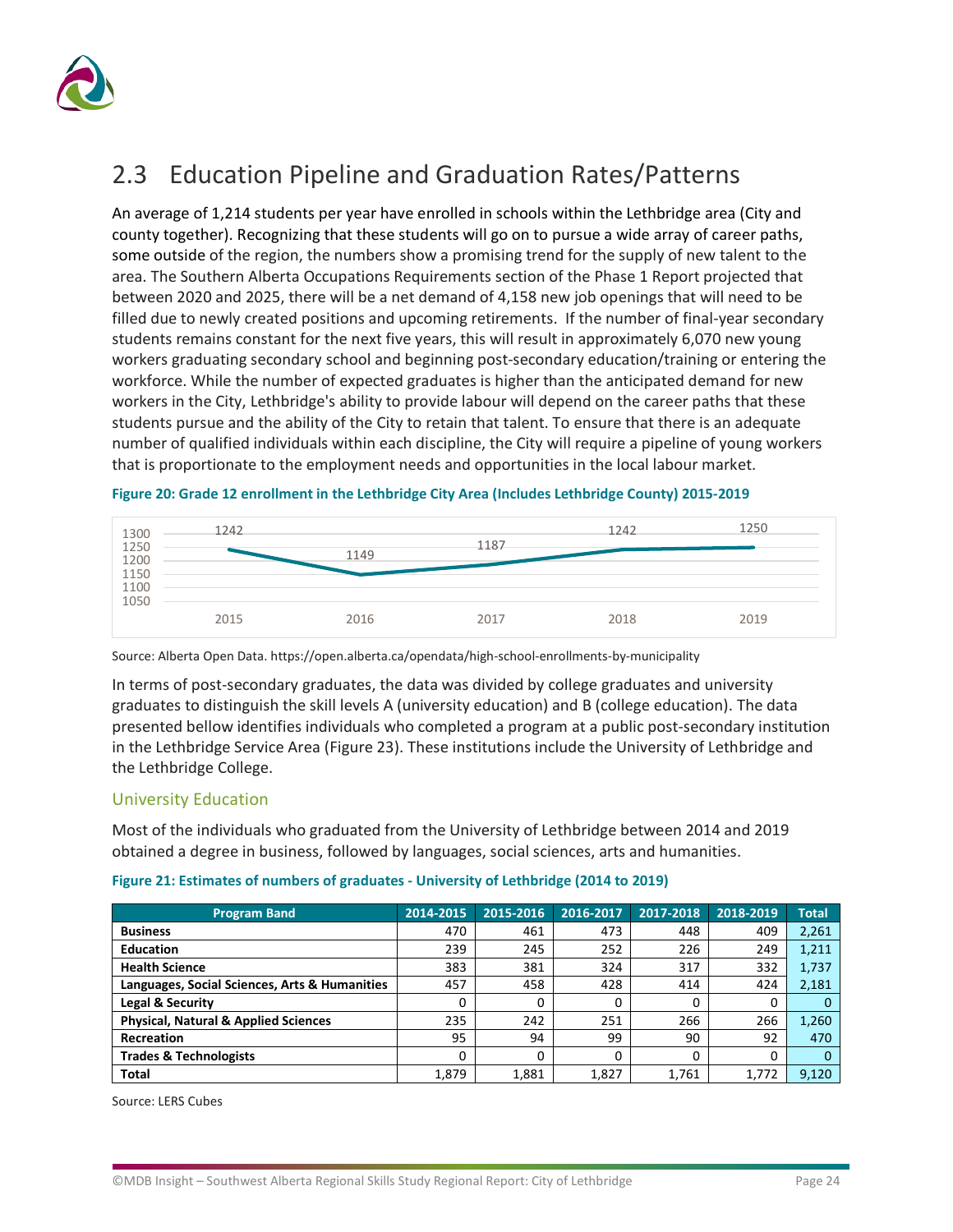![](_page_28_Picture_0.jpeg)

#### College Education

Most of the individuals who graduated from Lethbridge College between 2014 and 2019 obtained a diploma in trades and technologies, followed by health science, and legal and security.

| <b>Program Band</b>                             | 2014-2015 | 2015-2016 | 2016-2017 | 2017-2018 | 2018-2019 | <b>Total</b> |
|-------------------------------------------------|-----------|-----------|-----------|-----------|-----------|--------------|
| <b>Business</b>                                 | 161       | 148       | 162       | 137       | 148       | 756          |
| <b>Education</b>                                | 12        | 21        | 38        | 47        | 39        | 157          |
| <b>Health Science</b>                           | 362       | 336       | 313       | 308       | 363       | 1,682        |
| Languages, Social Sciences, Arts & Humanities   | 229       | 159       | 186       | 164       | 197       | 935          |
| Legal & Security                                | 200       | 144       | 211       | 220       | 302       | 1,077        |
| <b>Physical, Natural &amp; Applied Sciences</b> | 183       | 181       | 192       | 212       | 239       | 1,007        |
| <b>Recreation</b>                               | 16        | 15        | 20        | 18        | 18        | 87           |
| <b>Trades &amp; Technologists</b>               | 393       | 396       | 378       | 361       | 312       | 1,840        |
| <b>Total</b>                                    | 1,556     | 1,400     | 1,500     | 1,467     | 1,618     | 7,541        |

Source: LERS Cubes

#### <span id="page-28-0"></span>**Figure 23: Lethbridge Service Area – Innovation and Advanced Education Alberta**

![](_page_28_Figure_7.jpeg)

Source: Alberta Ministry of Innovation and Advanced Education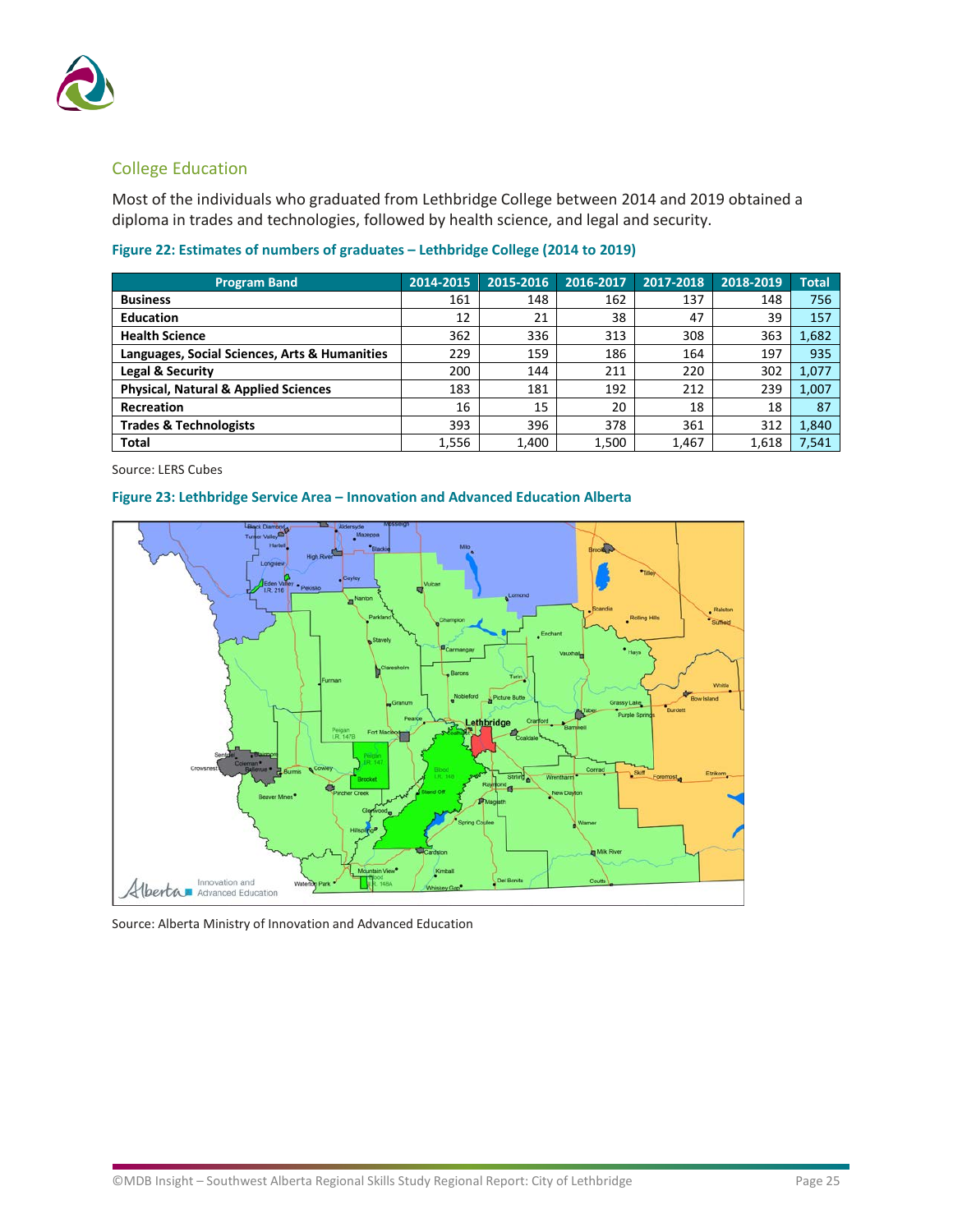![](_page_29_Picture_0.jpeg)

# <span id="page-29-0"></span>3. Local Consultation and Engagement

Engagement activities were designed to encourage participants across Southwest Alberta to share their experiences and insights related to workforce issues and challenges, and gaps and opportunities that would improve the region's positioning in having a strong pipeline of talent. The comments in this section reflect the views, perceptions, and opinions as received. They have not been vetted for accuracy, instead reflect individual participant perspectives and viewpoints. Insights gathered, and conclusions drawn from the engagement and consultation activities reflect the collective responses. They should not be taken as generalizations about all employers or job seekers within the study area.

A wide range of inputs from approximately 780 individuals in the Study Area has helped form this local consultation and engagement report. Drawing from the extensive consultative initiatives that were held between February and June 2020, this report offers a synopsis of the emerging themes and priorities that have evolved through a comprehensive analysis of all inputs relating to Lethbridge. It is these themes and priorities that reflect the perceptions of participants.

The majority of respondents in all engagement activities indicated they are residents of Lethbridge in many cases, the themes identified in the Southwest Alberta Regional Skills Study Consultation Input Summary Report are echoed here. Each section below highlights the themes most relevant to Lethbridge; for the full engagement report, see the Southwest Alberta Regional Skills Study Consultation Input Summary Report.

## <span id="page-29-1"></span>3.1 Business Telephone Survey

Employer surveys were completed across the Southwest Region through direct telephone interviews and supplemented with an online web link to allow for flexible participation. The activity was interrupted and delayed as a result of COVID-19 emergency measures causing businesses to close temporarily. This resulted in the data collection being separated into two parts. Part one ran until mid-March, resulted in 309 completes. To achieve the goal of 400 total completes, the survey was relaunched in late May, resulting in an additional 95 completes, surpassing our goal. The part two survey was revised to include several COVID-19 specific questions to inform how the pandemic has influenced skills requirements. The surveys probed workforce demand, skills need, challenges, and immigration considerations. In part, one 151 respondents were located in Lethbridge in part two, 64, for a total of 215. The purpose of this section of the report is to highlight key insights from the survey that are relevant to Lethbridge.

## <span id="page-29-2"></span>3.1.1 Local Employer Survey Part 1

NOTE: Numbers of respondents varied per question, causing a variance in the number of businesses noted in question analysis.

### **Profile of Local Businesses and Employees**

 **Business Location –** The largest group of survey respondents, 151 or 49% of the total, are in Lethbridge. A further 15 businesses indicated they had multiple locations, one of which in Lethbridge for a total of 167 surveyed companies with a location in the City. The majority of businesses in Lethbridge (82%) are locally owned and operated.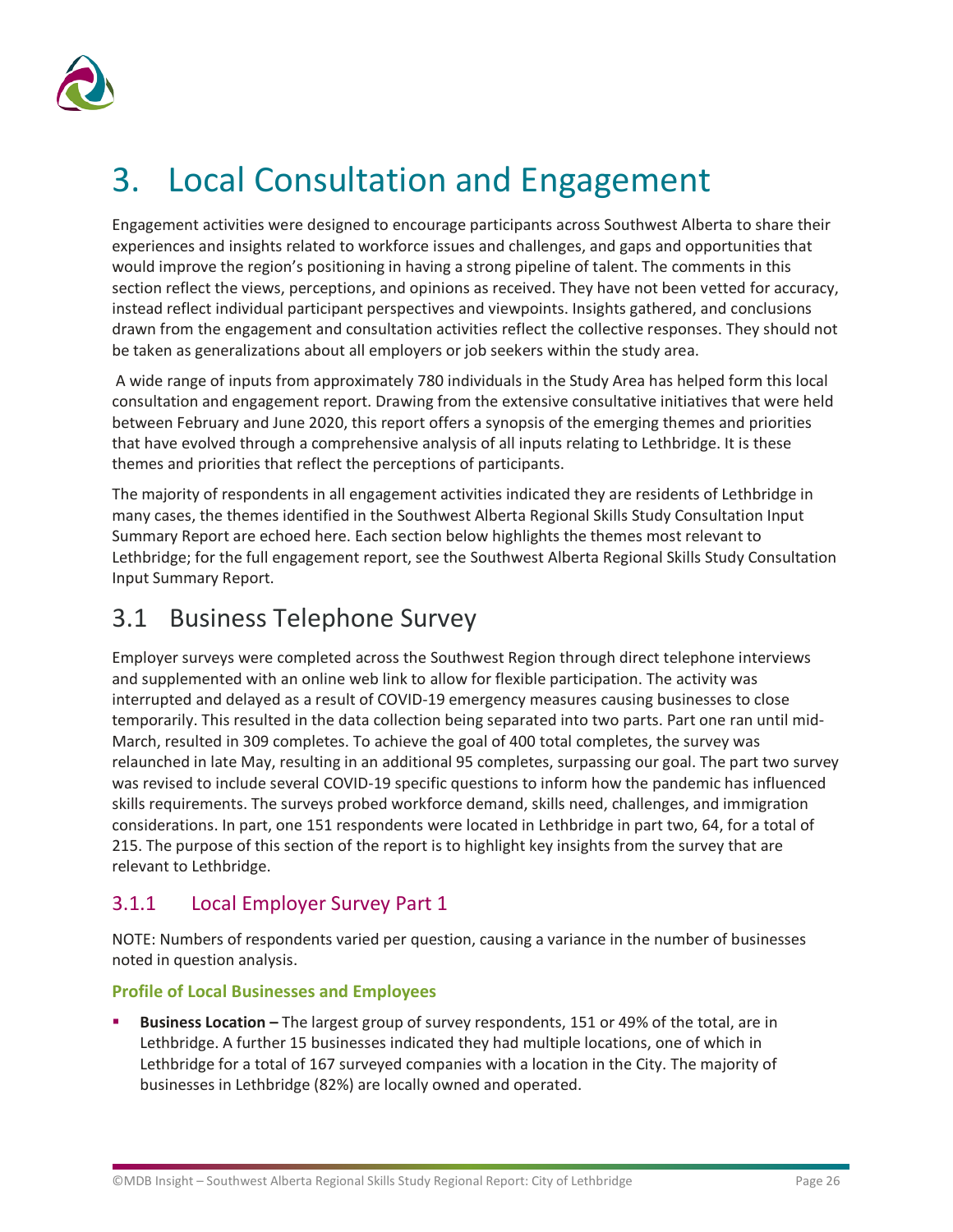![](_page_30_Picture_0.jpeg)

- **Years of Operation –** 73% of businesses have been operating for more than ten years, while 1% are less than a year old, and 10% have been in operation for 1 to 5 years.
- **Industry Type** Out of the 151 businesses in Lethbridge, the top three industry types included: General Manufacturing (11%), transportation (10%) and agriculture (9%). When compared to all survey responses across the Study Area, agriculture was the largest category at 19.4%.
- **Number of Employees –** Almost half (48%) of businesses surveyed have 1-5 employees. Mediumsized businesses classified as having 11 to 50 employees were the next largest group at 27% of responses, while those with 51-100+ employees were 5%.
- **High Level of Business Satisfaction –** The vast majority (93%) of Lethbridge business owners indicated that they were either 'very satisfied' or 'somewhat satisfied' with operating in the Southwest Alberta region.

#### **Key Business Talent Attraction and Retention Satisfaction Indicators**

- **Challenges related to recruiting, hiring, and retaining employees –** Most businesses in Lethbridge (51%) have faced challenges in recruiting or retaining talent.Of those that have had challenges, the majority (95%) indicated that the availability of qualified candidates was either 'a significant' or 'somewhat of a challenge.' Other challenges identified by the respondents were an ageing workforce/retirement (36%) and drugs & alcohol issues.
- **Difficult skills, knowledge and/or abilities to hire or retain –** Lethbridge businesses indicated that the most challenging attributes to hire or retain are employees with a drivers licence (particularly class 1 and class 3), employees who are proactive and take the initiative/embody leadership skills, advanced technology skills and skilled trade workers (e.g. equipment operators, welders etc.).
- **12-month hiring intentions –** 60% of Lethbridge businesses indicated that they are planning to hire new employees within the coming year, which is in line with the overall Southwest Alberta region at 52%.
- **In-demand occupations/positions –** The top three most mentioned occupations/positions that businesses in Lethbridge indicated they are likely to require included: Cashiers/helpers/general labourers (28% of mentions), skilled trades (25% of mentions), and sales/service workers (22% of mentions).
- **Level of satisfaction regarding workforce development –** Lethbridge respondents were 'very satisfied' or 'somewhat satisfied' with professional development opportunities for staff (70%), the availability of prime-working-aged people (ages 25-54) in the region (72%) and the availability of workers with the appropriate education (69% ). Conversely, they were 'very dissatisfied' or 'somewhat dissatisfied' with the availability of experienced workers in their industry (51%) and the availability of a trained local workforce (49%). Overall, these factors indicate that while are sufficient workers with the appropriate level of education, there is a disconnect with experience and trained workers.
- **Likelihood of staying in the region –** Slightly below half of Lethbridge respondents (35%) indicated that difficulties with skilled labour retention or recruitment are likely, somewhat likely, or very likely to influence their decision to stay operating within the region. This is an important indicator to monitor as it influences business retention.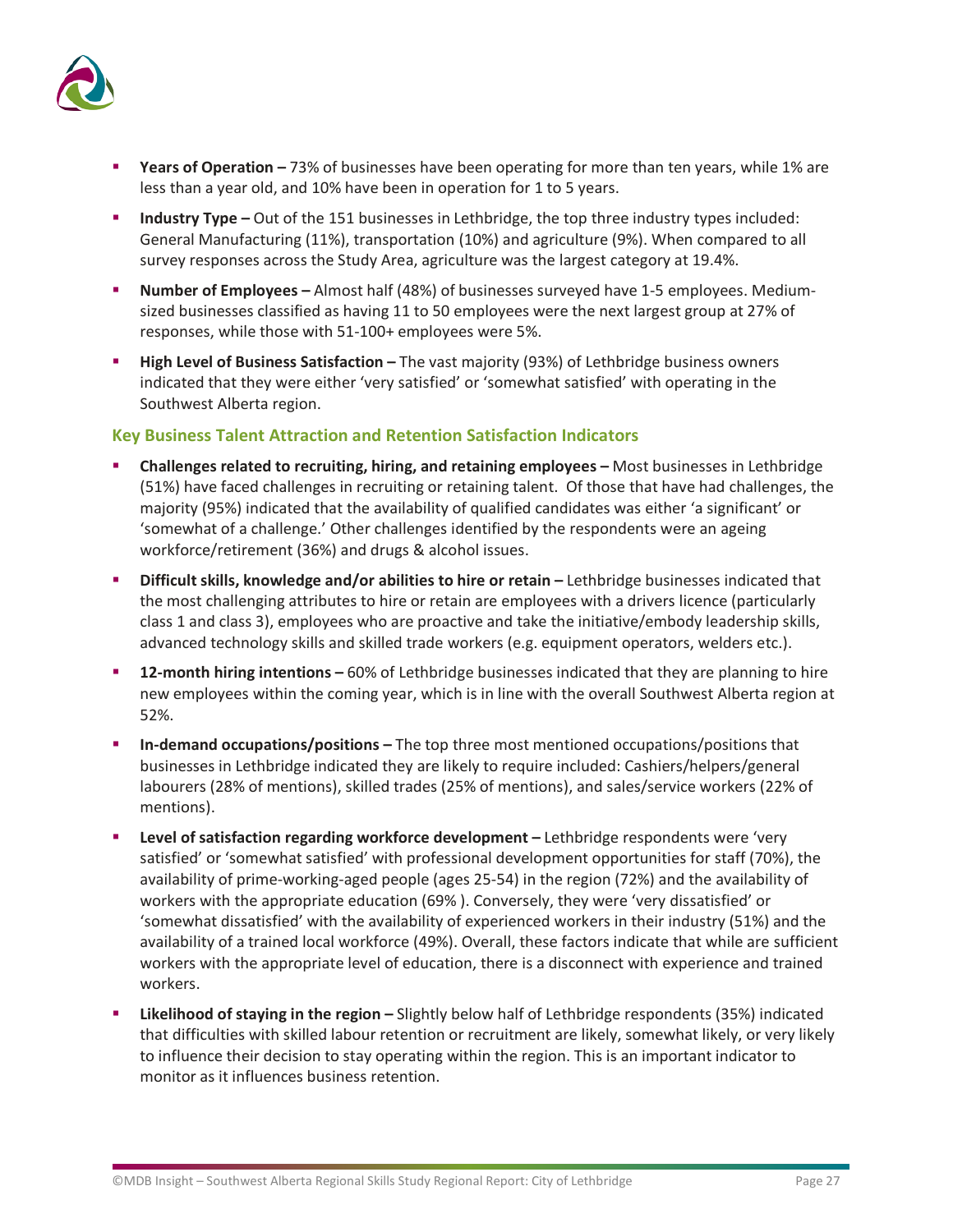![](_page_31_Picture_0.jpeg)

#### **Support Requirements**

- **Needed educational/training services –** The most commonly mentioned educational training or certification programs that Lethbridge businesses mentioned included: more class 1 and class 3 drivers licence training programs, more significant soft skill development support programs, particularly for youth, a greater focus on trade training for students during high school as respondents felt there is currently too much focus on post-secondary (university) education and fewer pathways into trades.
- **Tendency to hire local talent –** 72% of Lethbridge respondents indicated that they do not recruit labour from outside of the region, in line with the 67% reported from all survey respondents within the Southwest Alberta region. When hiring outside of Alberta, BC or Saskatchewan were the top mentioned provinces of choice.
- **Limited R&D investments within Lethbridge –** 61% of Lethbridge respondents indicated that they do not allocate any percentage of revenue towards R&D activities. Of those firms that do engage with R&D, the majority (24%) spend less than 10% of total revenue.
- **Talent retention and recruitment should be prioritized in this strategy –** 24% of Lethbridge respondents felt that the retention of talent is the most critical labour force issue that requires focus in the strategy, followed by recruitment of talent to the area (19%). Respondents also felt that better understanding what the region has to offer need significant focus.
- **Current business employee retention and attraction tactics –** Employers noted that the most common way they attract or retain employees within Lethbridge is through financial benefits such as above-average wages, better benefits, or investments in ongoing training. Some companies mentioned providing flexible working options to young families and ongoing mentorship services.
- **Spending on professional development activities –** Of those respondents who knew their professional development spend, 15% of Lethbridge respondents indicated that they do not spend anything. Of those that do spend money, 28% spend between \$1 and \$1,000 on development activities. When asked what they expect to spend on professional development next year, nearly half (46% of respondents) indicated that they expected it to remain the same.
- **Lethbridge businesses encourage employee training and development –** 82% of Lethbridge respondents indicated that they 'strongly agree' or 'somewhat agree' that they encourage and support employees that want to learn new skills by helping them complete accredited training programs.

#### **Hiring Immigrant Workers**

- **ESL/Language barriers are the most mentioned factor impeding Lethbridge businesses hiring immigrant workers –** Followed by concerns regarding the qualification's professional designations. 50% of respondents indicated that they do not feel they have any barriers preventing the hiring of immigrant workers.
- **Improved access to language and culture training was the most mentioned factor to increase the business's likelihood of hiring immigrant workers –** Followed by strategies to create and maintain a diverse workforce.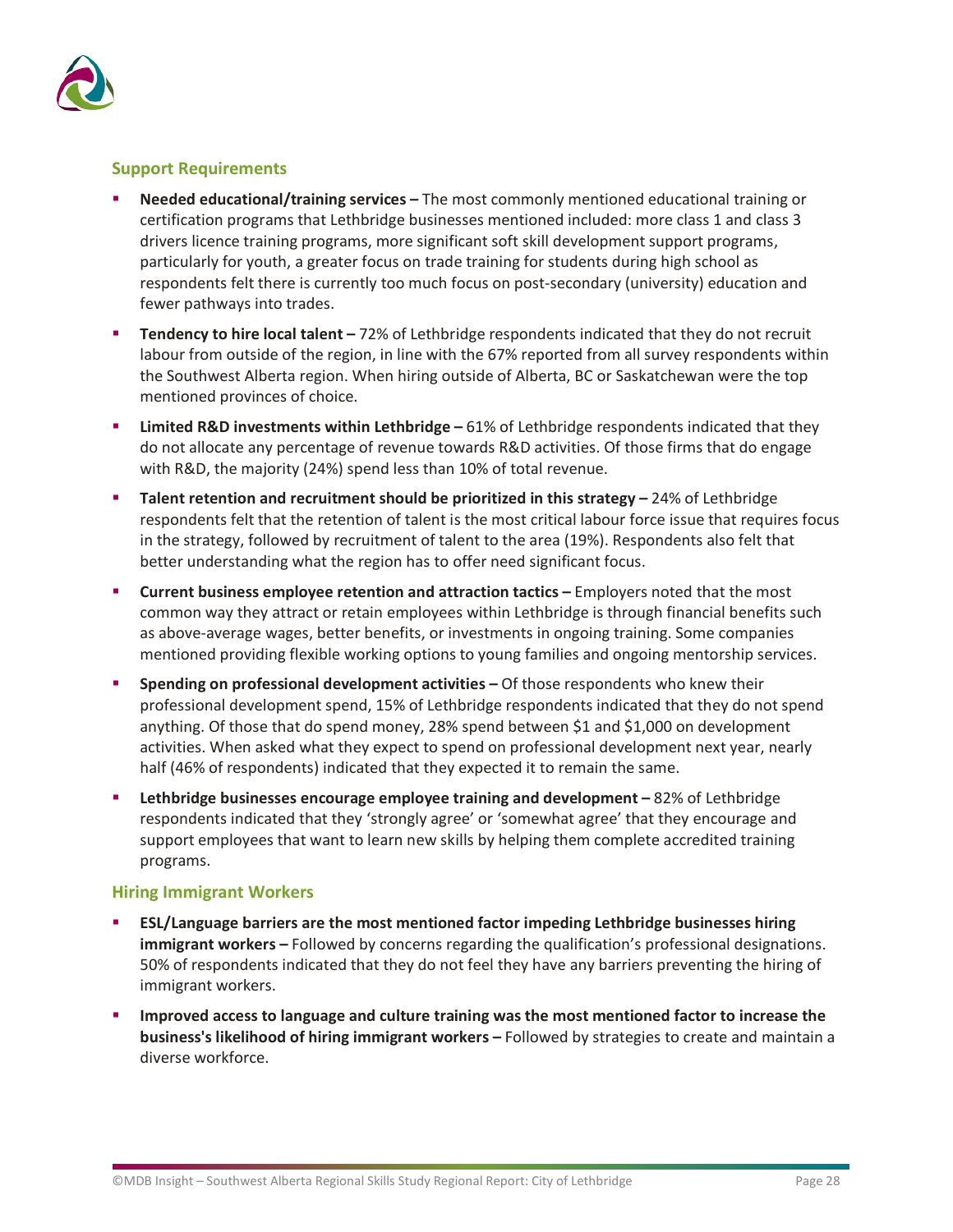![](_page_32_Picture_0.jpeg)

## <span id="page-32-0"></span>3.1.2 Local Employer Survey Part 2

#### **Profile of Local Businesses and employees**

- **Businesses type –** Of the 64 Lethbridge businesses included in this survey, 78% are locally owned and operated, compared to 81% for the entire survey region.
- **Years of operation –** The majority of Lethbridge businesses surveyed had been in operation for more than ten years (78%), with 13% operating for 1 to 5 years.
- **Industry type –** The most common industry of those Lethbridge businesses surveyed was agriculture (14%), followed by general manufacturing (11%), healthcare and social assistance (5%) and logistics and warehousing (5%).
- **Number of employees –** The majority of Lethbridge businesses surveyed were small businesses with less than ten employees (66%), three percent less than the entire survey area. Only 9% were medium to large businesses with more than 50 employees.
- **Lethbridge businesses are overall satisfied with operating within the Southwest Alberta Region –** 94% of surveyed businesses indicated that they were either 'very satisfied' or 'somewhat satisfied,' which equals the overall results gained from the whole survey region.

#### **Pre-COVID-19**

**Key Challenges when recruiting, hiring, and retaining employees –** When asked to identify challenges, the availability of qualified candidates was the top-ranked response, with 61% of respondents stating it as either a 'significant challenge' or 'somewhat of a challenge.' Drugs & alcohol issues were the secondhighest ranked challenge at 20% of total responses, followed by an ageing workforce/retirement (17% of respondents). Lethbridge businesses indicated that the availability of transportation and language barriers to be either 'not much of a challenge' or 'not a challenge' at 92% and 83%, respectively.

#### **COVID-19 Questions**

- **COVID-19 has had a significant impact on Lethbridge businesses –** 75% of Lethbridge respondents indicated that the pandemic had an impact on the health of their businesses with activity decreasing 'slightly' or 'significantly.' This result is 5% higher than the overall survey region.
- **Responses to COVID-19 –** Lethbridge business's most common response to COVID-19 was to limit employee travel, followed by shortening hours of operation and requiring employees to work from home. Overall, these findings are in line with the broader Southwest survey region.
- **Short term planning outlook –** When asked about their plans if the current COVID-19 situation worsens, Lethbridge business owners stated that they plan to continue as business as usual (45%) followed up potentially laying of additional staff (23%). Overall, both actions are in line with the total Study Area (responses +/- 1%).
- **Most Lethbridge businesses workforce surveyed cannot work remotely –** 36% of Lethbridge businesses surveyed indicated that none of their workforces was able to work remotely, lower than the survey region (46%).
- **Workforce development activities taken during COVID-19 –** Lethbridge businesses' most commonly mentioned activity taken during COVID-19 was 'considered committing to future investment in skills development,' followed by 'a re-evaluation of the skills required to support future operations.'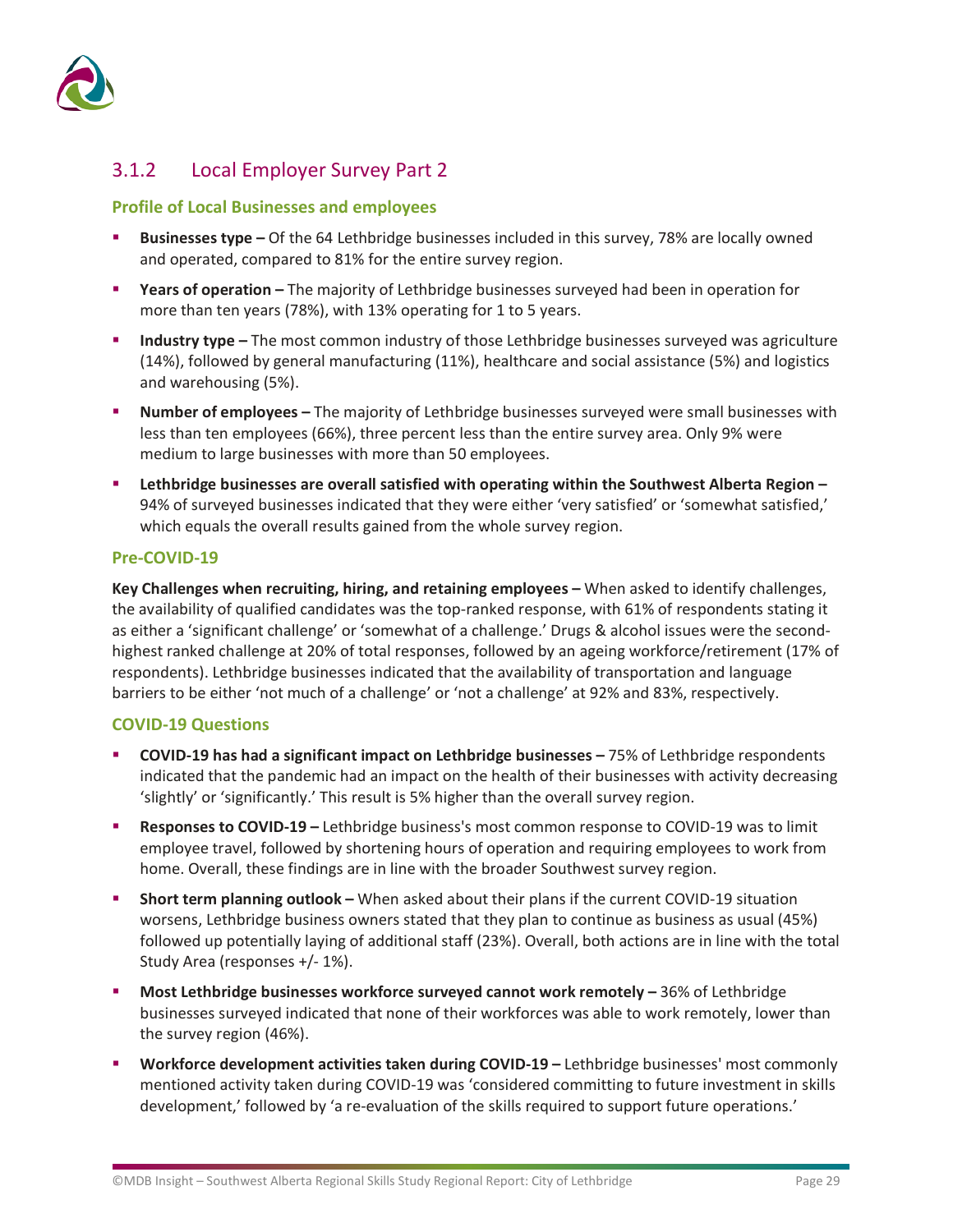![](_page_33_Picture_0.jpeg)

- **Short-term hiring intentions –** Results were primarily split around hiring intentions for the upcoming 12 months, with 55% of Lethbridge businesses indicating that they do intend to hire new employees, compared to 48% for the entire survey region. Note, this does not include rehiring those that may have been laid off due to COVID 19.
- **In-demand occupations/positions:** When asked to indicate the top in-demand occupations/positions, the most common response was skilled trades, followed by sales/service occupations and Cashier/Helper/Labourers.
- **Level of satisfaction regarding workforce development –** The availability of workers with the appropriate education was the highest-ranked response, with 72% of Lethbridge businesses being either 'very satisfied' or 'somewhat satisfied.' Businesses were also 'very satisfied' with the productivity of a trained local workforce (25%) and professional development opportunities for staff (28%). Conversely, respondents were most dissatisfied with the availability of experienced workers in their industry (44%), the availability of a diverse workforce to recruit from (31%) and availability of workers with the necessary 'soft' skills (30%).
- **Likelihood of staying in the region –** 49% of Lethbridge respondents indicated that difficulties with skilled labour retention or recruitment were 'very likely' or 'somewhat likely' to influence their decision to stay operating within the region.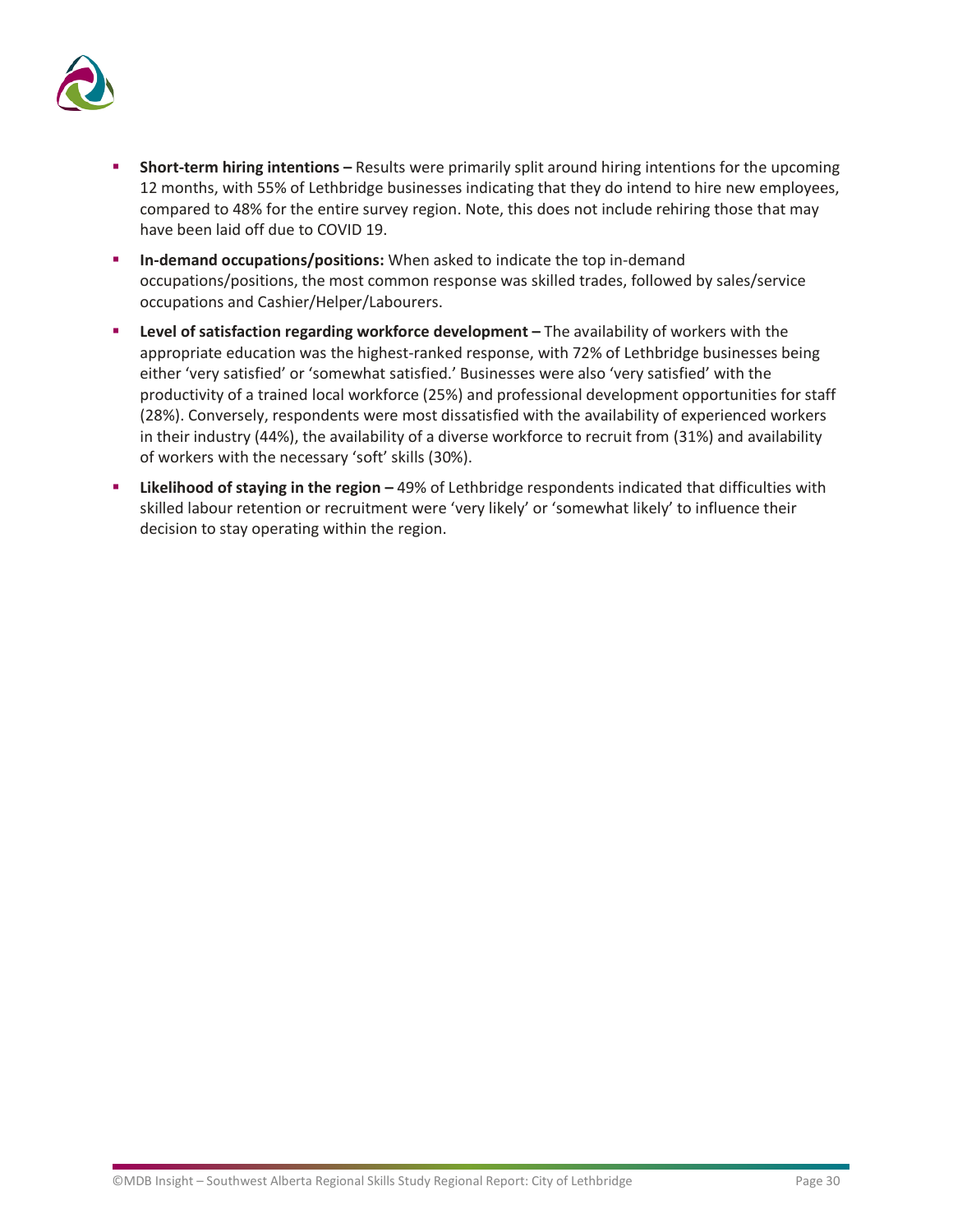![](_page_34_Picture_0.jpeg)

## <span id="page-34-0"></span>3.2 Job Seeker Survey

The survey targeted job seekers that were unemployed, underemployed, or employed and looking for new opportunities. The survey was available through a web-based link and resulted in 56 online completes in Part 1, which launched in early March and closed in mid-March. For the relaunch in late May, the survey was revised to include additional questions that were focused on COVID-19 impacts. Part two resulted in 215 completes for a total of 271 completed surveys. The Southwest Alberta Skills Partnership organizations promoted the survey broadly across the region to maximize awareness and engagement and offered a prize draw to promote participation.

## <span id="page-34-1"></span>3.2.1 Job Seeker Survey Part 1

An online survey was advertised to Job seekers in the Study Area in March 2020. The survey ended with 42 completed questionnaires from Job seekers in Lethbridge. Respondents were asked about their perceptions of the local labour market and the available jobs in the City of Lethbridge.

Some key points that the responses identified included the following:

#### Profile of Job Seekers:

- The majority (60%) of respondents were aged between 25-44 and would be considered a part of the core workforce in Lethbridge.
- 71% of respondents have lived in Lethbridge for longer than ten years
	- **Compared to 75% in the overall study group that has lived in Southwest Alberta for longer than** ten years
- 41% of respondents had a University Degree, and 98% of respondents had education beyond a high school diploma

#### Employment Characteristics of Job Seekers:

- 69% of respondents were employed in this first wave
	- This is 4% less than the overall Study Area
- 76% of respondents were seeking new/additional employment
	- This is 5% higher than the overall Study Area
- On the other hand, 53% of respondents are considering moving out of the Lethbridge to secure employment
	- **This is 9% higher than the overall Study Area**
- 56% of respondents have been actively seeking employment for over six months.

#### Job seekers current job status:

- The most significant proportion of respondents are currently working in a management (26%) or a cashier/helper/labourer role (14%)
- 76% of respondents are making less than \$35 an hour
	- **This is 11% lower than the overall Study Area**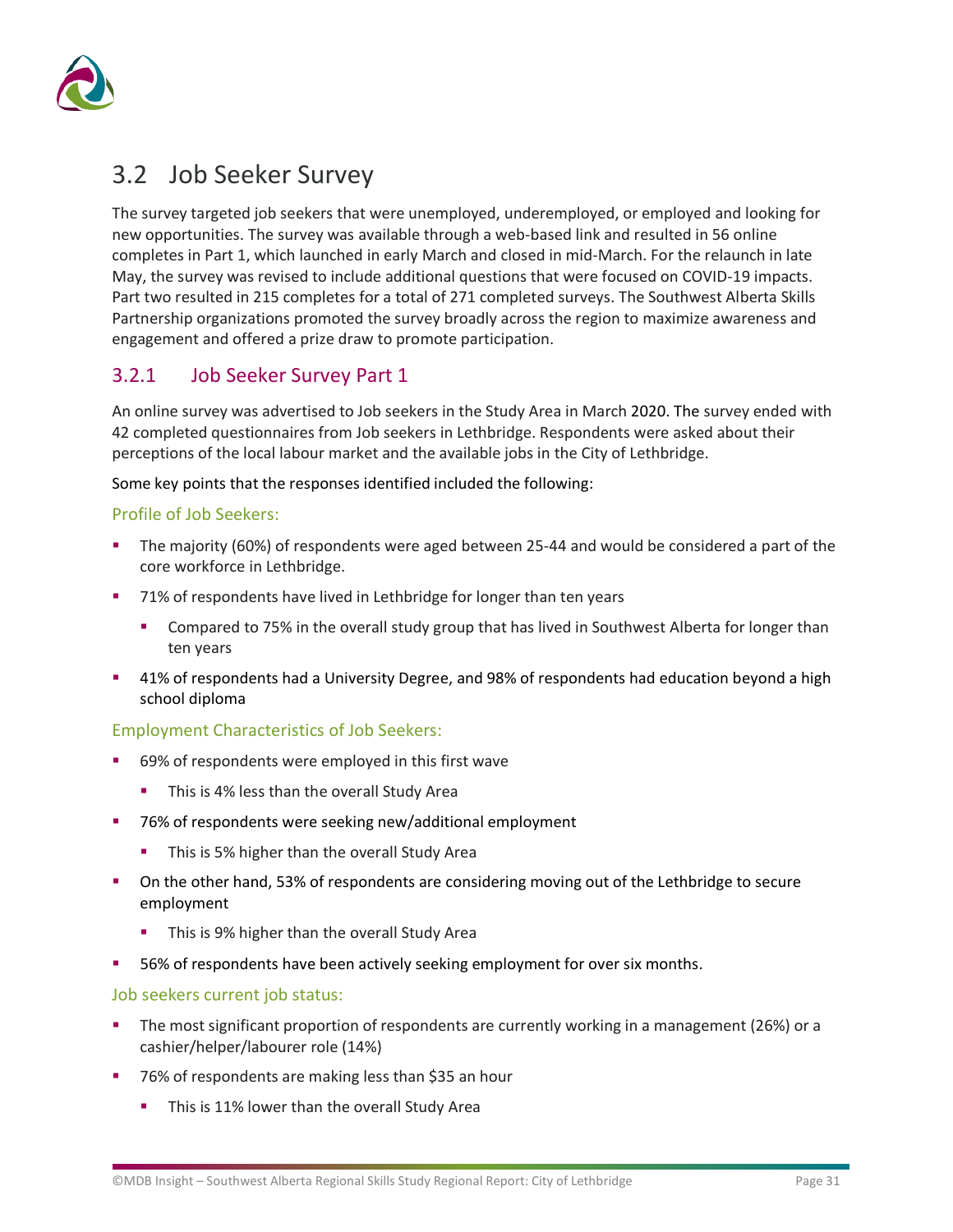![](_page_35_Picture_0.jpeg)

#### Job seekers view of the job market:

- The majority of respondents feel relevant educational programming is good or excellent (62%)
- On the other hand, respondents feel there are "poor or fair" jobs that match their skillset (81%) and offer adequate pay (62%)
	- Comparable to 75% for jobs that match their skillset and 74% for adequately paying jobs found in the overall study
- A lack of suitable job opportunities and a lack of adequately paying jobs were also the most mentioned factors that significantly hindered job seekers' ability to get a job/better job.

#### Job seekers view on the job search support system

- The majority of job seekers use online job boards (79%) such as Indeed and Workopolis or social media (57%) when looking for a job
	- Social Media usage for respondent's job search is 12% higher in Lethbridge compared to the overall study
- They also rely on job description information (69%) and employer websites (64%) to decide on their career paths
	- Comparable to 66% for job description information and 59% for employer websites found in the overall study
- A large proportion of them use federal (50%) and provincial (43%) government websites to find relevant labour market information and do not work with an employment service organization (91%).

#### Job seekers view on skills, training, and local support:

- A large portion of job seeker respondents feel access to opportunities (83%) and career/employment counselling (43%) would help them achieve their full employment potential
	- Comparable to 79% for access to opportunities and 34% for career/employment counselling found in the overall study
- **It's noteworthy that despite employment counselling being valued, few respondents work with an** employment service organization
- Many respondents also feel on the job training (50%) and a professional designation (45%) would enhance their employability
	- Comparable to 48% for on the job training and 39% for professional designation found in the overall study

### <span id="page-35-0"></span>3.2.2 Job Seeker Survey Part 2

The second release of the online survey was advertised to Job seekers in the Lethbridge in June 2020. The survey ended with 138 completed questionnaires. Respondents were asked about their perceptions of the local labour market and the available jobs in the City of Lethbridge.

Some key points that the responses identified included the following: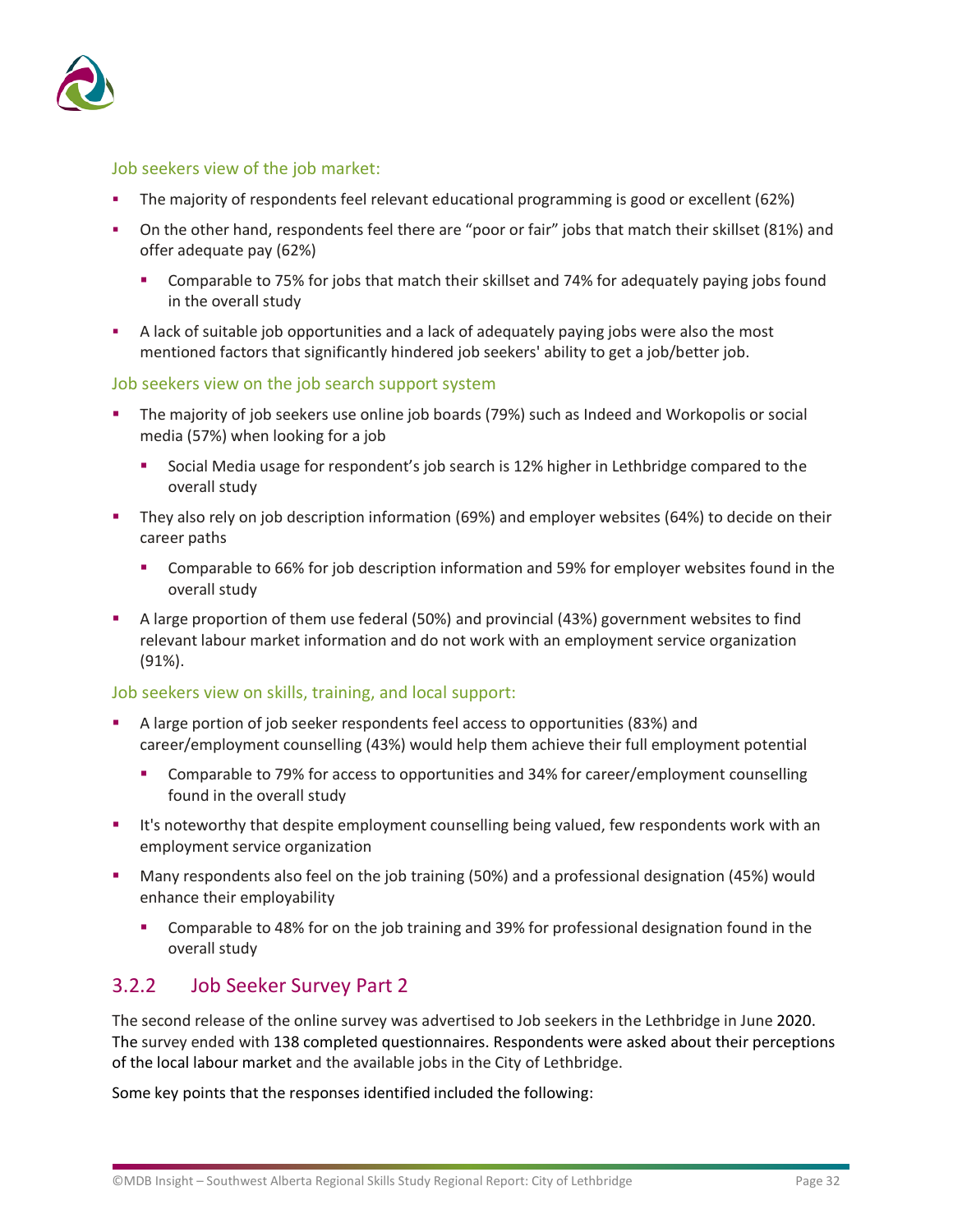![](_page_36_Picture_0.jpeg)

#### Implications of COVID-19

- 77% of respondents mentioned they were very likely or likely going to consider employment in occupations that they may not have considered in the past
	- **This is 2% lower than the overall Study Area**
- **The most mentioned sectors seeing an increase in job postings post COVID-19 were food services** (56%), healthcare (32%) and agriculture (17%)
- It was mentioned by 22.5% of respondents that no sectors had increased postings
- Furthermore, 47% of respondents are temporarily or permanently laid off, and 14% have had their hours reduced
	- This is comparable to 49% of respondents in the overall study temporarily or permanently laid off, and 16% stating their hours are reduced.

#### Profile of Job Seekers:

- A large proportion (50%) of respondents are aged between 25-44 and would be considered a part of the core workforce in Lethbridge. 13.1% of respondents were over the age of 55.
	- Lethbridge respondents were younger than the overall Study Area, with individuals aged 55+ making up 17% of respondents in the overall Study Area
- 67% of respondents have lived in Lethbridge for longer than ten years. 49% of respondents have lived in the City for over 20 years
- 31% of respondents had a university degree, and 86% of respondents had an education beyond a high school diploma
	- **EXECTED 10 FET 10 FET 10 FET 10 FET 10 FET 10 FET 10 FET 10 FET 10 FET 10 FET 10 FET 10 FET 10 FET 10 FET 10 FET 10 FET 10 FET 10 FET 10 FET 10 FET 10 FET 10 FET 10 FET 10 FET 10 FET 10 FET 10 FET 10 FET 10 FET 10 FET 10**

#### Employment Characteristics of Job Seekers:

- 44% of respondents were employed in this second wave survey
	- This is 3% less than the overall Study Area (47%)
- 78% of respondents were seeking new/additional employment
- 57% of respondents are considering moving out of the Southwest Alberta Region to secure employment
	- This is 4% higher than the overall Study Area (53%)
- 60% of respondents have been actively seeking employment for less than six months.

#### Job seekers current job status:

- The most significant proportion of respondents are currently working in healthcare (15.2%) or a sales/service role (12.3%)
	- Clerical/administrative and healthcare were the most significant proportion in the overall Study Area with both making up 13% each
- 89% of respondents are making less than \$35 an hour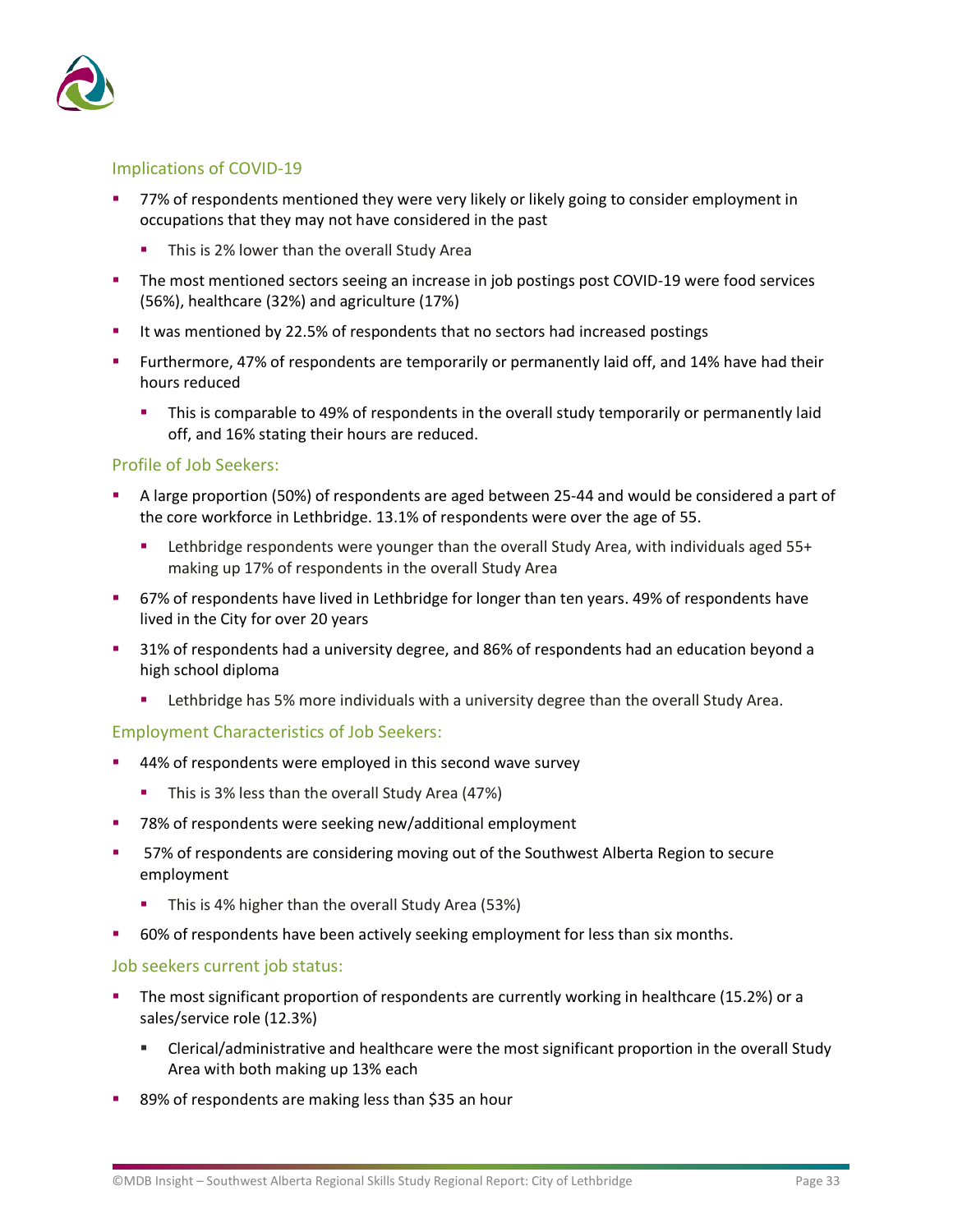![](_page_37_Picture_0.jpeg)

**This is 3% higher than the overall Study Area** 

#### Job seekers view of the job market:

- The majority of respondents feel there are "poor or fair" jobs that match their skillset (78%), opportunities to enhance their skillset (78%), relevant education programs (54%), employment assistance services (76%), and adequately paying jobs (76%)
	- Comparable to 75% of respondents in the overall Study Area rating poor or fair to jobs that match their skill set, opportunities to enhance their skillset (74%), relevant education programs (57%), employment assistance services (74%) and adequately paying jobs (74%)
- A lack of suitable job opportunities (mentioned by 87% of respondents) and a lack of adequately paying jobs (mentioned by 71% of respondents) were the most mentioned factors that significantly hindered job seekers' ability to get a job/better job.

#### Job seekers view on the job search support system

- The majority of Jobseeker respondents use online job boards (89%) such as Indeed and Workopolis or social media (64%) when looking for a job
	- 7% more people in Lethbridge use online job boards then the overall Study Area
- They also rely on job description information (mentioned by 57% of respondents) and wage rates and benefits (mentioned by 54% of respondents) to decide on their career paths
- A large proportion of them use federal (mentioned by 48% of respondents) and provincial (mentioned by 42% of respondents) government websites to find relevant labour market information and do not work with an employment service organization (94%)
	- 6% more people use federal job boards in Lethbridge relative to the overall Study Area.

#### Job seekers view on skills, training, and local support:

- A large portion of job seeker respondents feel access to opportunities (mentioned by 61% of respondents) and career/employment counselling (mentioned by 33% of respondents) would help them achieve their full employment potential
	- Comparable to 79% for access to opportunities and 34% for career/employment counselling, which was the factor job seekers in the overall Study Area stated would help them achieve their full employment potential
- Many respondents also feel on the job training (mentioned by 57% of respondents) and a certification (mentioned by 24% of respondents) would enhance their employability
	- **8%** more respondents mentioned certification in the overall Study Area relative to Lethbridge.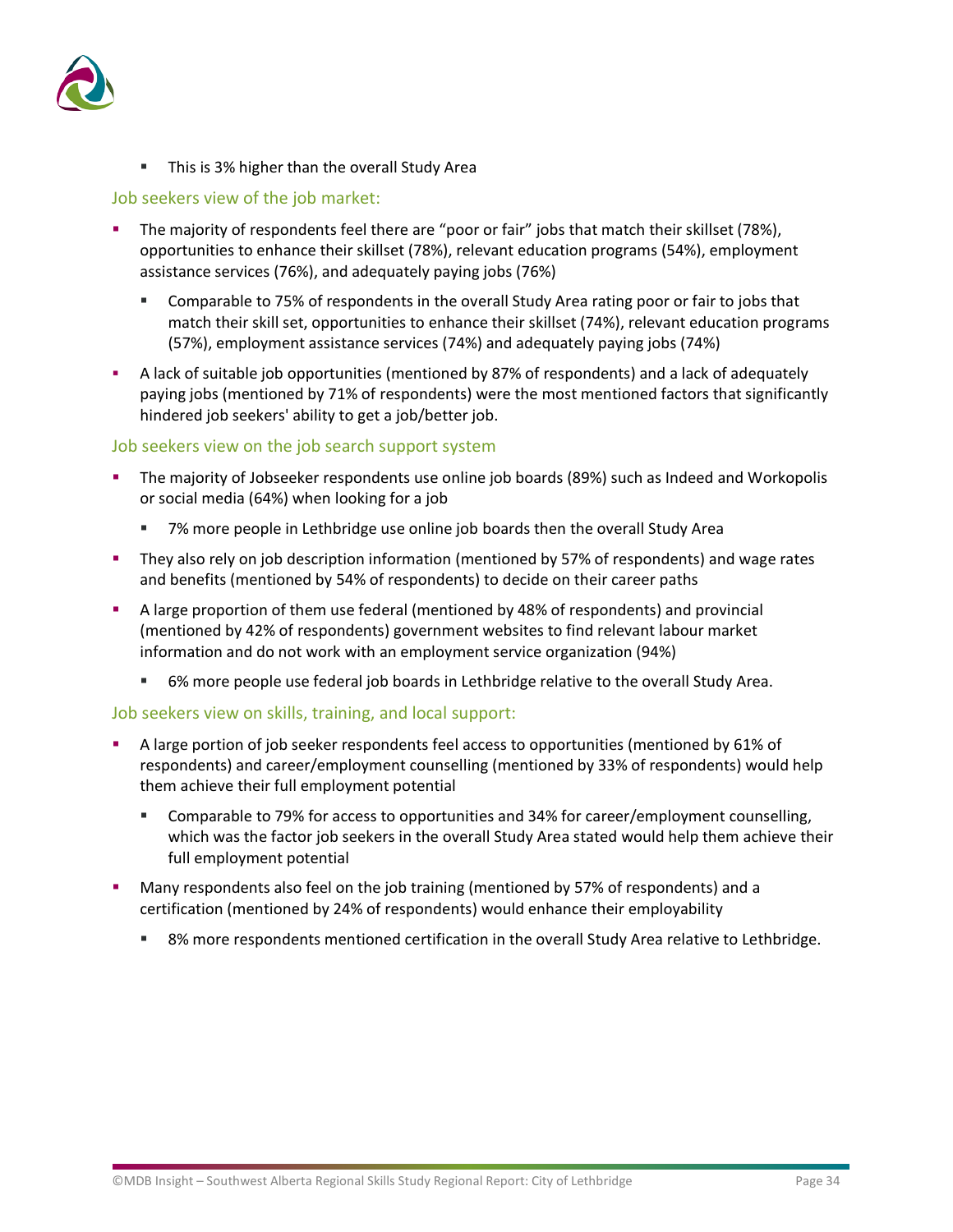![](_page_38_Picture_0.jpeg)

## <span id="page-38-0"></span>3.3 Key Informant Interviews

A total of 35 key informant interviews were completed with identified stakeholders throughout the region; these included educational representatives, businesses, immigration service providers, local government, and workforce service providers. Twenty-one interviews from the City of Lethbridge were conducted exclusive to SouthGrow interviews and provided the following Analysis.

## <span id="page-38-1"></span>3.3.1 Employers Point of View on the Local Regional Skills Gap

#### Availability of Talent

The stakeholders interviewed had a wide diversity of opinions on the general availability and quality of talent. A significant number of interviewees mentioned large numbers of unskilled or lower-skilled workers are currently looking for work in the Region and seem to be applying for jobs indiscriminately, creating challenges for the hiring staff of local businesses.

Some firms that require more specialized skillsets identified challenges in finding skilled and experienced professional-level staff in niche industries. Many of these individuals recognized the skill sets they are looking for are rare in the Region, and there are not concentrations of firms doing similar work, creating fewer opportunities. These businesses often cited the importance of internships and co-op training, where they have the opportunity to develop talent with the skills they cannot find in the market.

#### New Generation of Workers

Some stakeholders mentioned challenges related to a gap in understanding between employers and the new generation of workers, leading to a concern with employee turnover and rising hiring and training costs. Examples included millennials wanting more flexible hours and more input and decision-making ability in their work. There was a sense that young people don't understand the growth that comes with a minimum wage role or a position that is hands-on work. It was noted that career exploration events at school would help young people make more informed career decisions, and HR consultants could help firms better understand the needs of their younger workers.

#### Wage Competition

Challenges around employers' ability to pay competitive wages were also expressed. Historically, the City felt the impact of the wage war with the oil fields. However, even as the economy shifts, some stakeholders mentioned, Southern Alberta still pays less than other parts of Alberta, which can be difficult for employers when negotiating wages with a talented candidate. On the other hand, one stakeholder feels local economic development does an excellent job of attracting business and employees, and universities have contributed to growing technical talent within the community.

## <span id="page-38-2"></span>3.3.2 Employers Perspective on Job Seekers Point of View on the Local Regional Skills Gap

#### Quality of Employment Opportunities

The stakeholders interviewed had diverse opinions on the general quality of employment opportunities. Many stakeholders referenced the importance of a good match between the employment opportunity and the job seekers' skills and interests. For example, new projects are appearing in agriculture that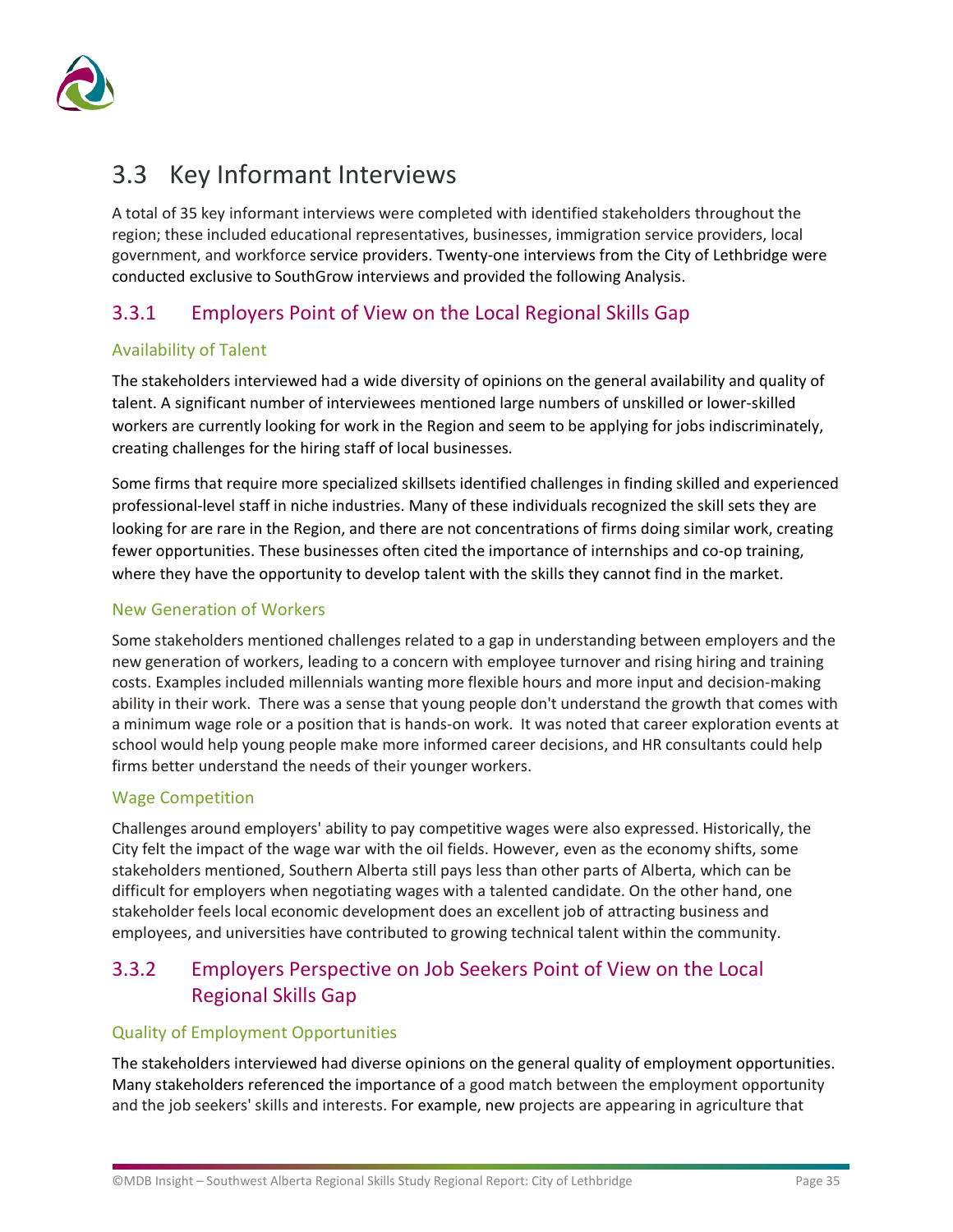![](_page_39_Picture_0.jpeg)

require technical skills for higher-paid roles. On the other hand, many mid-level and senior-level professionals' roles, such as human resources management, are not in Lethbridge and are in larger cities such as Calgary.

#### Cultural Mismatch Between Youth's Desires and The Image of Lethbridge

Stakeholders mentioned that youth want to live and work in dynamic and amenity-rich communities to support their personal and professional goals. Many younger people feel there are more opportunities with long-term earning potential in larger cities, and opportunities are limited in Lethbridge, which has a perception of an older rural city. This was mentioned alongside statements that there are fewer headquarters in Lethbridge relative to larger cities. It was suggested that organizations need to work with youth to encourage entrepreneurial thinking and help them understand the opportunities that they can create for themselves in this smaller community. Lethbridge could also improve its image by promoting rural opportunities, modernizing infrastructure, and strengthening relationships between stakeholders.

#### Gap Between Job Seeker Skills and Employer Expectations

Stakeholders mentioned that job seekers might find it challenging to find the job they want because they need more experience before obtaining the higher-level role and increased compensation that many young job-seekers desire. Many individuals also stressed the importance and expectation for job candidates to have soft skills, which are not always prevalent among job seekers. Communication skills are particularly crucial for a job seeker so they can communicate their previous experiences and vision for the future both verbally and orally to stand-out from the pool of candidates with the same formal education. Internships and co-ops, as well as committees focused on developing interest and experience in the trades for high school students, are opportunities currently taken advantage of in Lethbridge.

#### Wage Expectations

Job seekers are finding it hard to find a job that fits their wage expectancy. It was mentioned that Southwest Alberta's pace of business is slower than larger cities, and job seekers need to slow down the pace at which they want to advance their careers to match the pace of the City. This expectation may be correlated to high wages for relatively low-skilled roles seen in the oil fields relative to the lower wages that require more skills in other sectors.

#### Large Influx of Job Applications

A few interviewees mentioned that due to a large number of applicants for most jobs that may or may not be qualified for the role, serious job seekers find it harder to stand out to prospective employers. One employer mentioned they help mitigate this challenge by inviting candidates to present their resumes in person. Candidate profiles on Indeed and Monster and from Co-ops and internship programs are also helpful in finding these qualified job seekers.

### <span id="page-39-0"></span>3.3.3 Education and Training – Challenges and Opportunities

#### Challenge - Align Education and Training with Needs of Local Employers

The stakeholders interviewed had diverse opinions in terms of education and local training gaps, depending on their sector. Compared to other regions in Southern Alberta, such as Medicine Hat, Lethbridge is an education hub with many agriculture programs not offered elsewhere and secured connections to the agriculture community. This alignment between local education/training and the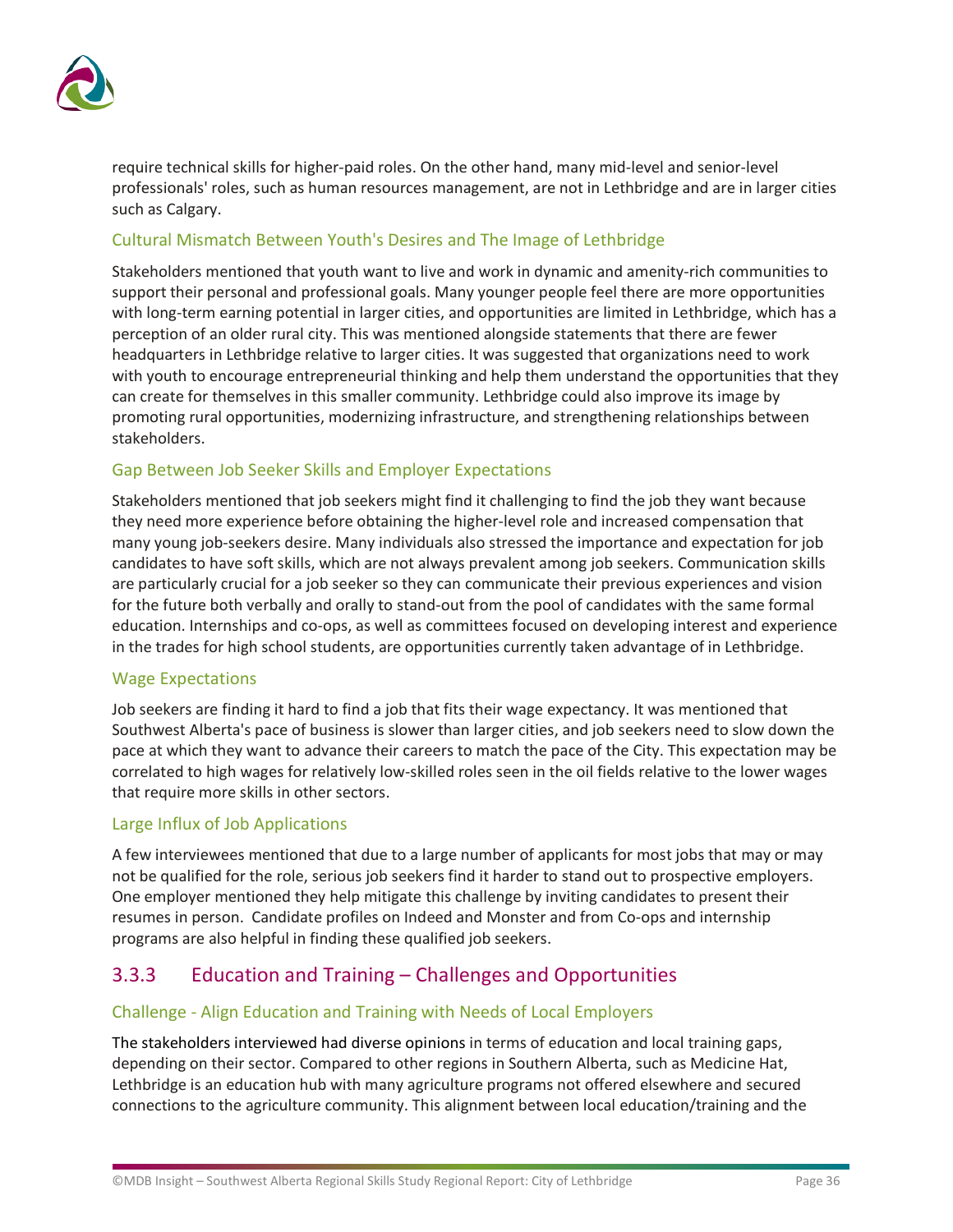![](_page_40_Picture_0.jpeg)

needs of local employers brings young people to Lethbridge. On the other hand, some sectors require local education and training institutions to better align their offerings with the needs of local employers. For example, more focus could be dedicated to expanding training for the trades as millwright plumbers and other trades students currently have to leave the Region for training. Tech sector course content needs to remain current with what is happening in the sector. Gaps were noted in robotics, lean manufacturing, robotics specialization and basic lean training. Stakeholders also expressed the need for educational institutions to teach students' soft skills to support their performance in the working world.

#### Challenge - Promoting Education in Sectors Requiring More Labour

Stakeholders mentioned that trades had seen fewer candidates interested in pursuing a long-term career, particularly in areas such as electricians and millwrights. It was noted that educational institutions could do a better job of promoting and creating awareness of the trades as a viable career option to attract higher-quality applicants to these roles.

#### Opportunity – Collaboration Between Businesses and Education/Training Institutions

The stakeholders interviewed mentioned the collaboration between businesses and education/training institutions has increased over time. There is more cooperation between high schools and postsecondary to encourage students to consider a variety of different careers. Employers mentioned they have continuous opportunities to present to students. Local business incubators also act as a link between educational institutions and businesses. Co-ops and internships were consistently mentioned as a great way to connect job seekers and employers. Networking events and job fairs were also mentioned.

#### Opportunity – Invest in Career Development at a Younger Age

A few stakeholders expressed the importance of youth developing an understanding of the relationship between skills and learning with work opportunities. Stakeholders mentioned government funding could be used to incorporate career development starting at Kindergarten. Experiential learning could also be provided at a younger age to develop better expectations for the opportunities in the working world and understanding of the importance of skills and experience to career success.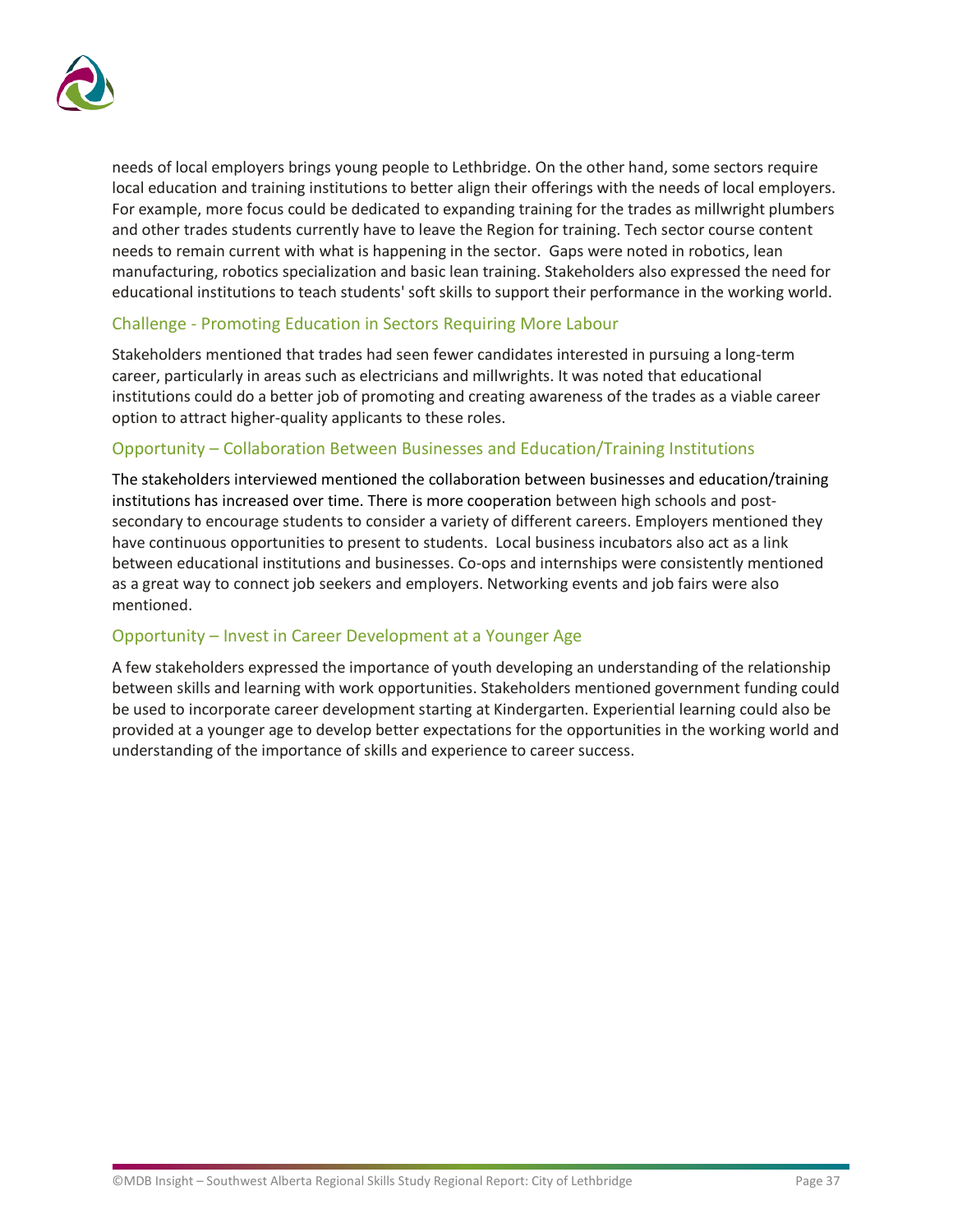![](_page_41_Picture_0.jpeg)

## <span id="page-41-0"></span>3.4 Regional Roundtables

Six roundtables were conducted with a focus on industry, education, and immigration to facilitate input from representatives. Efforts were made to include geographic representation from each Study Area region. Discussions informed on the labour market situation and talent pipeline in the region.

## <span id="page-41-1"></span>3.4.1 Educator Roundtable

An education roundtable was conducted via Zoom to gather perspectives from education and training representatives, with a total of 12 individuals participating. Key themes included:

- COVID-19 is creating a great deal of uncertainty, creating high unemployment, and shifting the skills required by employers
- **IMPROVING ACCOMBUT IN 2018 IMPROVING THE UPS INTER** improving and encouraging employers to invest in training is a primary focus
- **There is broad consensus that youth need to have more opportunities for experiential learning,** including tours, co-ops, and internships
- **Participants agreed that new graduates are having difficulty articulating soft skills and experience** when they apply for their first job, making it more difficult for them to find employment

#### According to educators, the top challenges facing employers are:

 Soft Skills, disconnect between employers and job seekers, COVID Uncertainty and Difficulty clarifying soft skills and experience

#### The top challenges educators are facing:

- Funding, New program competencies in skills areas, Employers not funding professional development
- There is a consensus that due to lack of funding and the need to be more effective, education institutions will need to work together with industry to:
	- **Develop and access LMI, including alumni tracking**
	- **Provide more up to date, flexible and online programming**
	- **EXECONNET CONNECT STATE:** Connect Students to jobs by making them aware of the opportunities
	- **Improve Experiential Learning**
	- **There is a consensus that a wide variety of excellent programs are available but not always easy** to access or do not have broad awareness, highlighting the need for improved LMI and coordination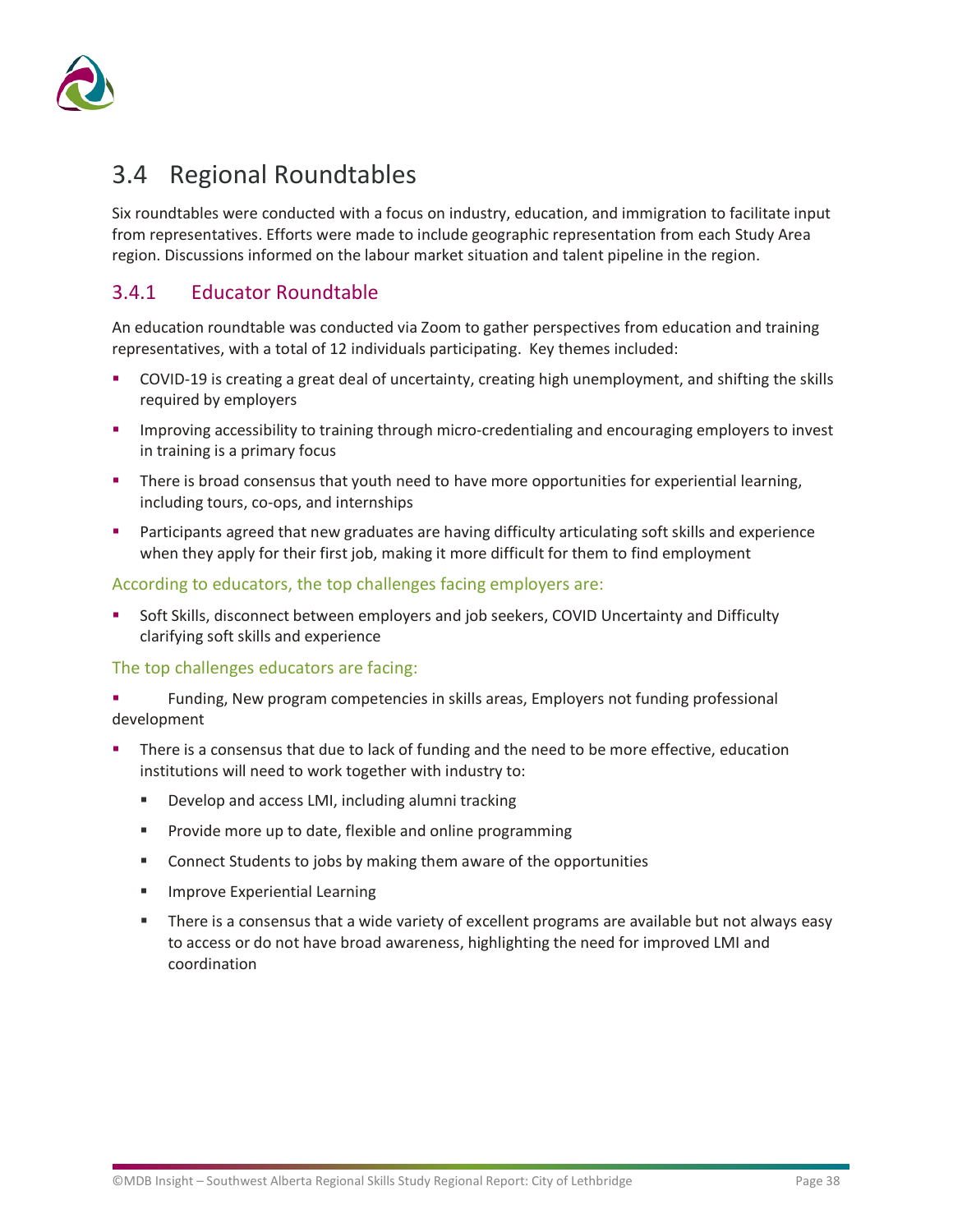![](_page_42_Picture_0.jpeg)

## <span id="page-42-0"></span>3.4.2 Industry Roundtable

An Industry roundtable was completed with identified stakeholders throughout the region.

Top Workforce Challenges Employers are Facing:

- Lack of Soft Skills among staff
- Wages and the high expectations of new graduates
- Recruitment and attracting workforce to the region is difficult, lack of awareness of the area and what it has to offer in both lifestyle and work opportunities
- Continuous learning access and support
- **Transition Training**
- **The ratio of new grads to retirees is concerning to several businesses, specifically in the trucking** industry
- Micro credentialing, including a system of recognition of soft skills, was an area of interest for the employers
- **EXEC** Lack of awareness of all the programming and supports that exist in the region
- A clear desire to collaborate more closely with Secondary and Post Secondary institutions to improve student awareness of local opportunities, career pathways and experiential learning
- A desire to make the process of connecting with students more accessible and less labour intensive
- **Employers would like to see KPI's relating to post-secondary outcomes, placements, and retention in** the region
- **Employers are also interested in collaborating on training to make it more accessible locally at a** lower cost, particularly in LEAN Manufacturing
- Employers suggested making co-ops mandatory

#### Positions Employers are having difficulty finding filling

- Sheet metal mechanics, Engineers, Technologists, Production Staff (Technology Ready), Management, LEAN Trained, Mechanical Millwrights, Qualified truckers
- Skills Gaps Employers are facing
	- Leadership, Communication, Continuous Learning mindset, Divers Licenses, Soft Skills, Digital Literacy (HTML)
	- People who can code or do programming and design websites etc. and people who are competent using a computer and using software related to their job.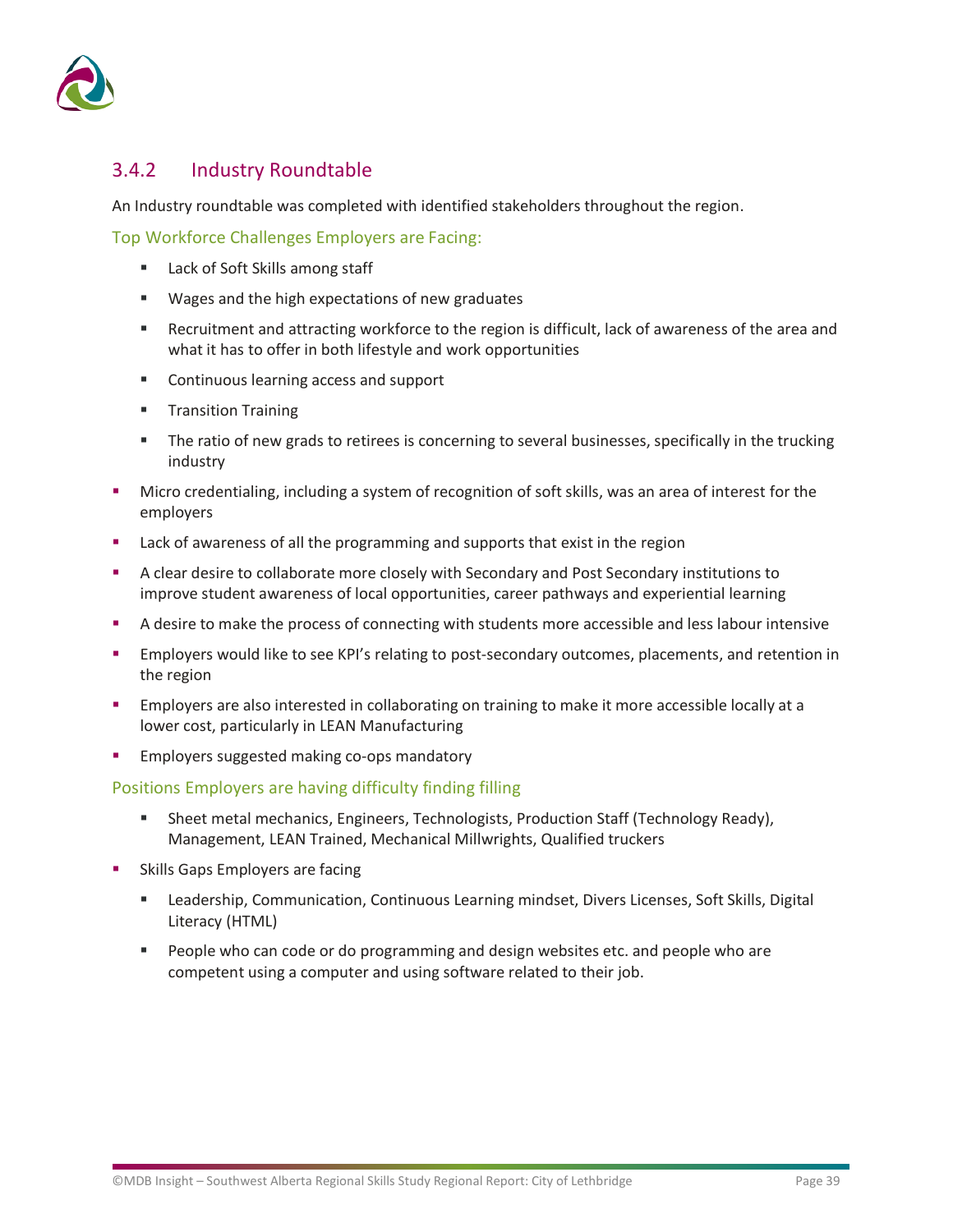![](_page_43_Picture_0.jpeg)

### <span id="page-43-0"></span>3.4.3 Immigration Roundtables

Working in collaboration with Lethbridge Local Immigration Partnership (LIP) / Lethbridge Family Services, two roundtables were conducted via Zoom. The first session engaged immigrant-serving organizations and some local businesses to gather perspectives on immigrant integration to the workplace and into the community. The second session engaged new immigrants to the region. A total of 20 individuals participated in these sessions.

#### Session Themes Support Providers

- The service providers agree there are significant barriers to attracting and retaining immigrants in the Southwest Alberta Region
- **There are a wide variety of services available to support both businesses and immigrants, but there** have been disconnects in both awareness and access
- There is a desire to collaborate and engage with additional partners to improve services and access

#### Session Themes Immigrants

- Newcomers are facing barriers in getting jobs and integrating into Southwest Alberta, including:
	- ESL, getting the first job and recognized Canadian experience or references and recognition of skills as compared to credentials
- Supports Requested include:
	- Improved access to existing services, transition programming, career bridging, job shadowing and resume writing
- Participants would like to encourage employers to be more open to hiring immigrants and have more inclusive corporate cultures
- Continue to promote and make information more accessible to the immigrant community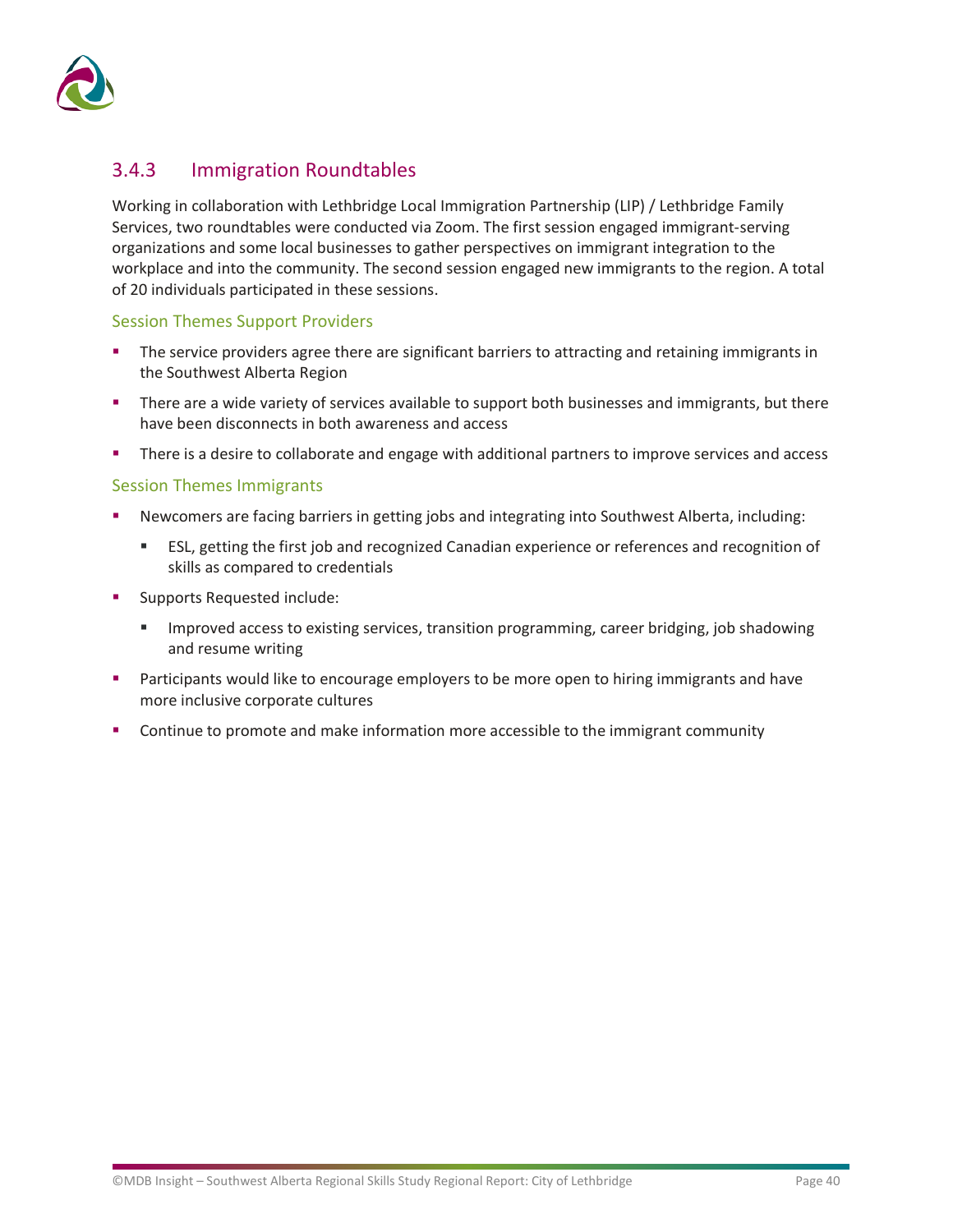![](_page_44_Picture_0.jpeg)

# <span id="page-44-0"></span>4. Aligning Talent Supply and Demand

## <span id="page-44-1"></span>4.1 Local Labour Force

This section examines the top 10 occupations employed in each identified industry sector, as well as the employment projections for these occupations, the skill level required according to Stats Canada, and the current pipeline of workers, to identify the labour skill gaps. This analysis only considers individuals graduating from post-secondary institutions in the Lethbridge Service Area, and high-school students enrolled in grade 12 in local schools. Occupations under the skill level A are matched to university graduate number, skill level B to college graduates, and skill level C and D are matched to the grade 12 enrollment number.

## <span id="page-44-2"></span>4.1.1 Renewable Energy

Based on retirements and economic activity, it is projected that the renewable energy sector will require a total of 42 new workers by 2025. Considering only the individuals graduating from post-secondary institutions in the Lethbridge Service Area, it is evident that if the graduate numbers trend continues, workers graduating just from Lethbridge College and the University of Lethbridge could meet the demand for workers in the top in-demand occupations in the renewable energy sector. However, it is recognized that graduates are mobile and may not remain in the community post-graduation. This suggests an opportunity to engage graduates further, and promote the assets of the region, as a means of retaining them upon graduation. However, there is likely to be a significant workforce considering transitioning to renewable energy from the depressed oil and gas sector. This workforce has the potential to reduce opportunities for new graduates, pushing them out of the region in search of work.

| <b>NOC</b>                                                   | <b>2025 Projection Demand</b> | Skill Level <sup>3</sup> |
|--------------------------------------------------------------|-------------------------------|--------------------------|
| <b>Total (All NOC in Renewable Energy)</b>                   | 42                            | N/A                      |
| 7244 Electrical power line and cable workers                 |                               |                          |
| 2133 Electrical and electronics engineers                    |                               | $\mathbf{\mathsf{H}}$    |
| 9241 Power engineers and power systems operators             |                               |                          |
| 0912 Utilities managers                                      |                               | А                        |
| 1111 Financial auditors and accountants                      |                               | А                        |
| 7243 Power system electricians                               |                               | в                        |
| 1221 Administrative officers                                 |                               | R                        |
| 7511 Transport truck drivers                                 |                               |                          |
| 6552 Other customer and information services representatives |                               |                          |
| 2171 Information systems analysts and consultants            |                               | А                        |

#### **Figure 24: Labour Force Demand – Renewable Energy**

<span id="page-44-3"></span><sup>&</sup>lt;sup>3</sup> Based on the National Classification Code Skill Matrix, developed by the Government of Canada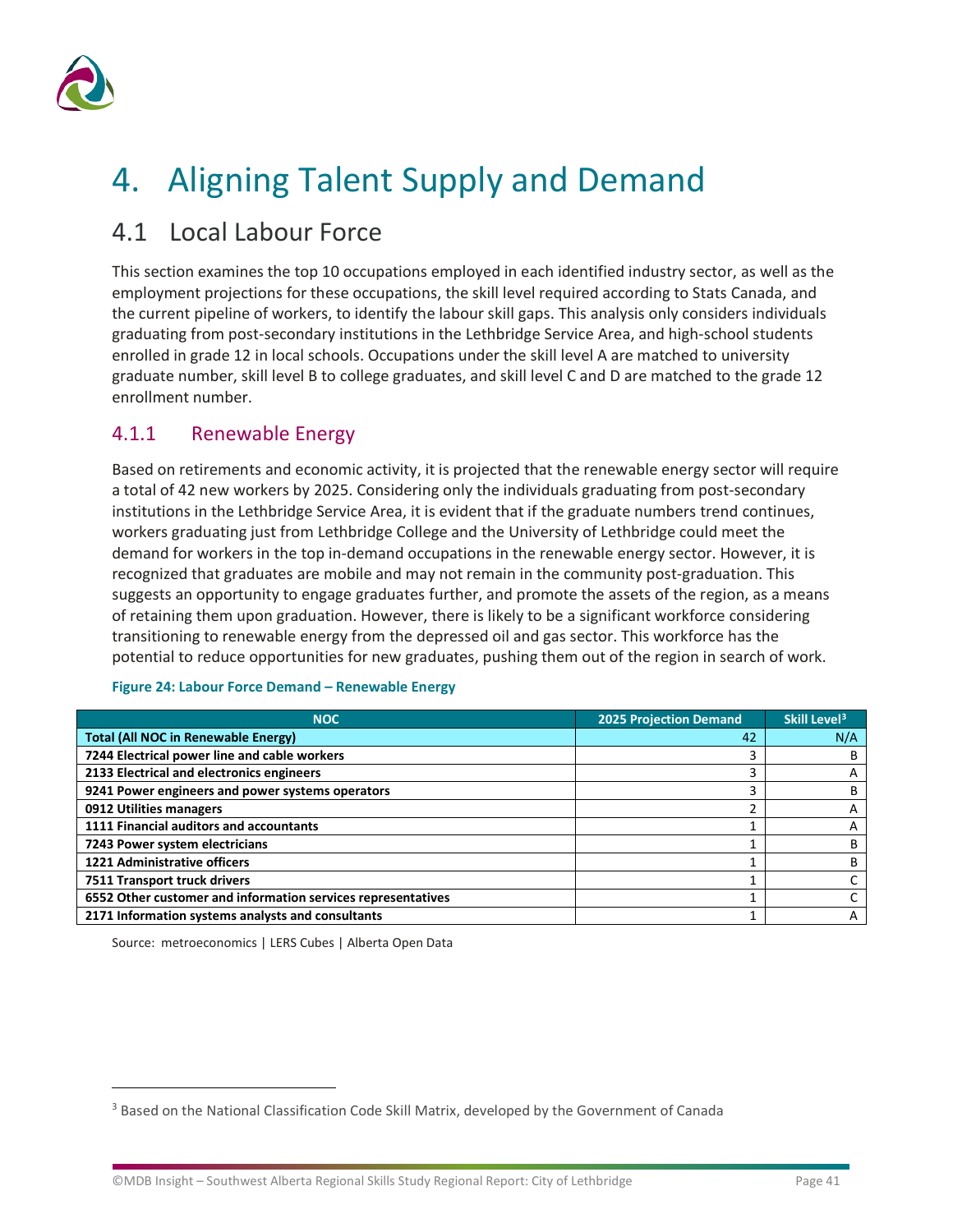![](_page_45_Picture_0.jpeg)

## <span id="page-45-0"></span>4.1.2 Agricultural Manufacturing

The agricultural manufacturing sector will decline by a total of 6 workers by 2025; in fact, only six of the business subsectors will experience growth in the next five years. Considering only the unique individuals graduating from post-secondary institutions in the Lethbridge Service Area, and individuals enrolling in grade 12 in local high schools. It is evident that if the graduate numbers trend continues, the pipeline of workers could meet the demand for workers in the top in-demand occupations in the agricultural manufacturing sector if retained in the region.

#### **Figure 25: Labour Force Demand – Agricultural Manufacturing**

| <b>NOC</b>                                                                       | <b>2025 Projection</b><br><b>Demand</b> | <b>Skill Level</b> |
|----------------------------------------------------------------------------------|-----------------------------------------|--------------------|
| <b>Total (All NOC in Agriculture Manufacturing)</b>                              | -6                                      | N/A                |
| 6332 Bakers                                                                      | 4                                       |                    |
| 6421 Retail salespersons                                                         |                                         |                    |
| 6411 Sales and account representatives - wholesale trade<br>(non-technical)      |                                         |                    |
| 7514 Delivery and courier service drivers                                        |                                         |                    |
| 6711 Food counter attendants, kitchen helpers and related<br>support occupations |                                         |                    |
| 1431 Accounting and related clerks                                               |                                         |                    |

Source: metroeconomics | LERS Cubes | Alberta Open Data

### <span id="page-45-1"></span>4.1.3 Other Manufacturing

Other manufacturing will experience a minimal increase in the next five years. Metroeconomic's projections show the net increase would be only one person for the whole sector; this considers the industries that will increase, minus the industries that will experience declines.

Considering only the unique individuals graduating from post-secondary institutions in the Lethbridge Service Area, and individuals enrolling in grade 12 in local high schools. It is evident that if the graduate numbers trend continues, the pipeline of workers could meet the demand for workers in the top indemand occupations in the other manufacturing sector.

#### **Figure 26: Labour Force Demand – Other Manufacturing**

| <b>NOC</b>                                                                                 | <b>2025 Projection Demand</b> | <b>Skill Level</b> |
|--------------------------------------------------------------------------------------------|-------------------------------|--------------------|
| <b>Total (All NOC in Other Manufacturing)</b>                                              |                               | N/A                |
| 7315 Aircraft mechanics and aircraft inspectors                                            | 4                             | в                  |
| 7237 Welders and related machine operators                                                 |                               | B                  |
| 7233 Sheet metal workers                                                                   | ำ                             | B                  |
| 9537 Other products assemblers, finishers and inspectors                                   |                               |                    |
| <b>7272 Cabinetmakers</b>                                                                  |                               | B                  |
| 9416 Metalworking and forging machine operators                                            |                               |                    |
| 2244 Aircraft instrument, electrical and avionics mechanics, technicians<br>and inspectors |                               | B                  |
| 7235 Structural metal and platework fabricators and fitters                                |                               | B                  |
| 0911 Manufacturing managers                                                                |                               | Α                  |
| 9612 Labourers in metal fabrication                                                        |                               | D                  |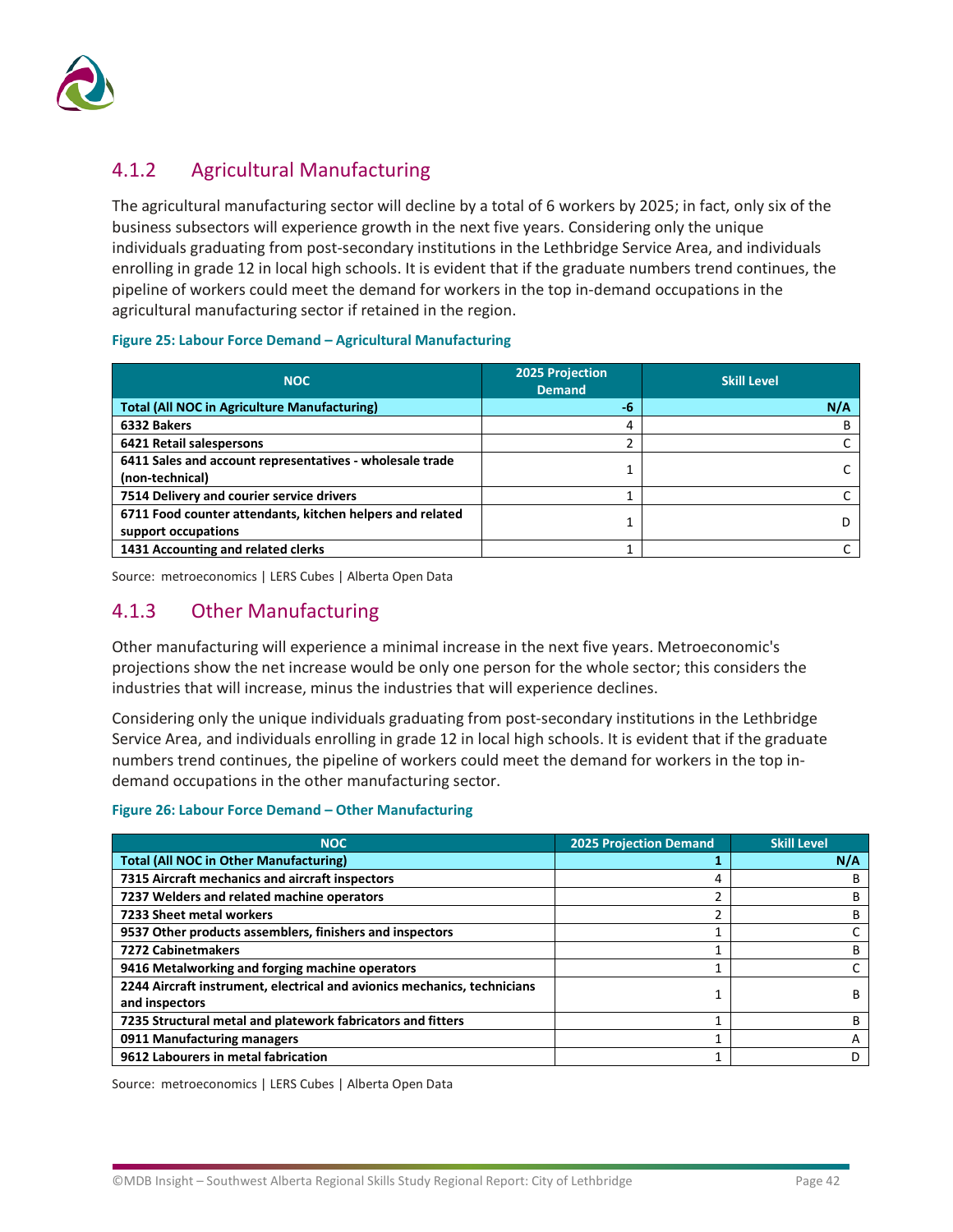![](_page_46_Picture_0.jpeg)

### <span id="page-46-0"></span>Tourism

The tourism sector will require 614 new workers by 2025. Most of these workers will be needed in occupations such as food counter attendants, kitchen helpers and related support occupations; food and beverage servers; and cooks. Most of these occupations do not require formal education, with some exceptions. Thus, considering only the unique individuals graduating from post-secondary institutions in the Lethbridge Service Area, and individuals enrolling in grade 12 in local high schools. It is evident that if the graduate numbers trend continues, the pipeline of workers could meet the demand for workers in the top in-demand occupations in the tourism sector.

#### **Figure 27: Labour Force Demand – Tourism**

| <b>NOC</b>                                                                       | <b>2025 Projection</b><br>Demand | <b>Skill Level</b> |
|----------------------------------------------------------------------------------|----------------------------------|--------------------|
| <b>Total (All NOC in Tourism)</b>                                                | 614                              | N/A                |
| 6711 Food counter attendants, kitchen helpers and related support<br>occupations | 132                              |                    |
| 6513 Food and beverage servers                                                   | 95                               |                    |
| 6322 Cooks                                                                       | 76                               | B                  |
| 0631 Restaurant and food service managers                                        | 60                               | А                  |
| 6611 Cashiers                                                                    | 24                               | D                  |
| 6311 Food service supervisors                                                    | 24                               | B                  |
| 6321 Chefs                                                                       | 21                               | B                  |
| 5254 Program leaders and instructors in recreation, sport and fitness            | 18                               | B                  |
| <b>6512 Bartenders</b>                                                           | 16                               |                    |
| 6511 Maîtres d'hôtel and hosts/hostesses                                         | 14                               | C                  |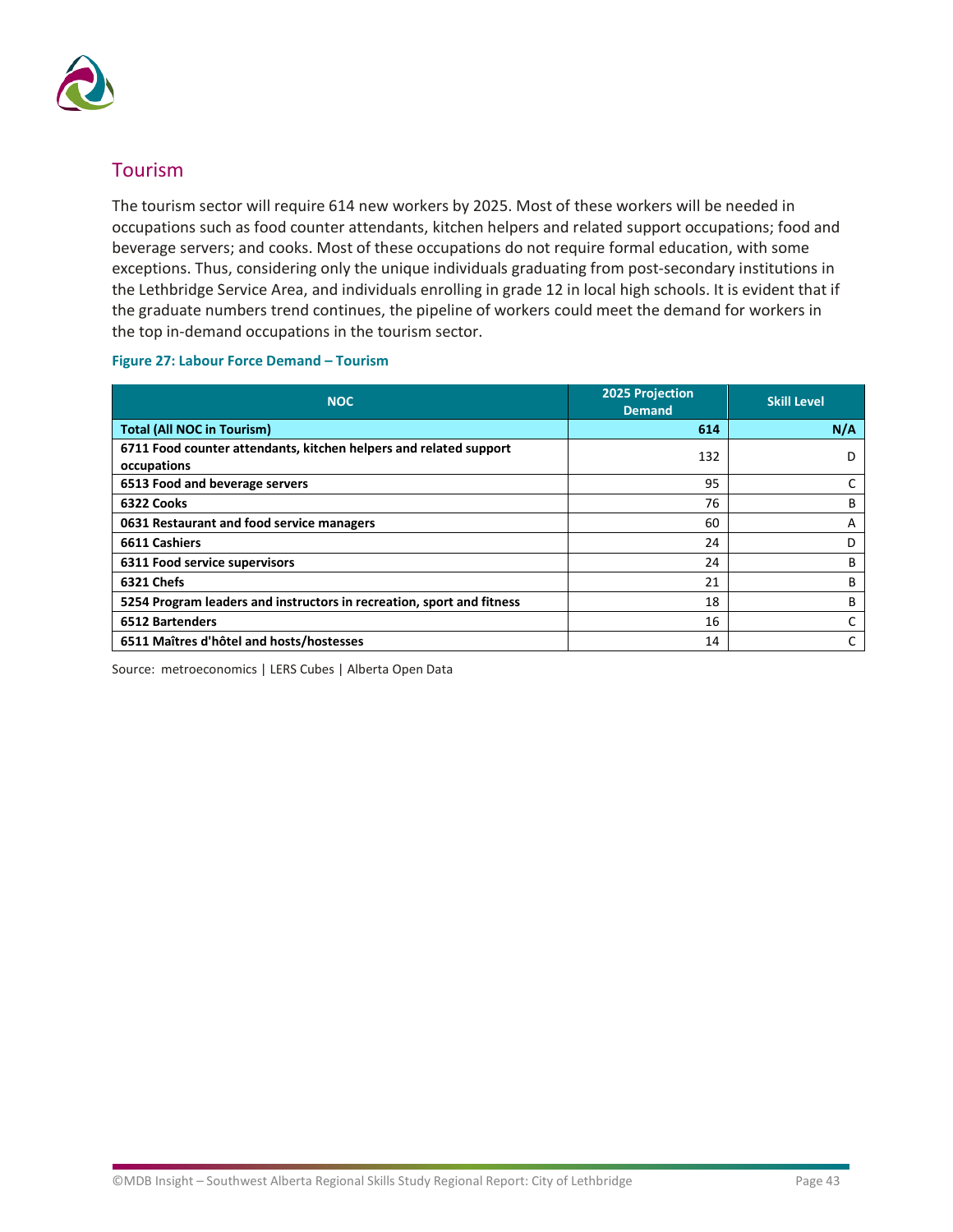![](_page_47_Picture_0.jpeg)

## <span id="page-47-0"></span>4.1.4 Transportation, Logistics and Warehousing

The transportation, logistics and warehousing sector will require 262 new workers by 2025. Most of these workers will be needed in occupations such as transport truck drivers, material handlers, and retail and wholesale trade managers. Most of these occupations do not require formal education and can be filled with individuals with a high school diploma or less educational attainment.

Considering only the unique individuals graduating from post-secondary institutions in the Lethbridge Service Area, and individuals enrolling in grade 12 in local high schools. It is evident that if the graduate numbers trend continues, the pipeline of workers could meet the demand for workers in the top indemand occupations in the transportation, logistics and warehousing sector.

#### **Figure 28: Labour Force Demand – Transportation Logistics and Warehousing**

| <b>NOC</b>                                                               | <b>2025 Projection Demand</b> | <b>Skill Level</b> |
|--------------------------------------------------------------------------|-------------------------------|--------------------|
| <b>Total (All NOC in Transportation, Logistics &amp; Warehousing)</b>    | 262                           | N/A                |
| 7511 Transport truck drivers                                             | 55                            |                    |
| <b>7452 Material handlers</b>                                            | 17                            |                    |
| 0621 Retail and wholesale trade managers                                 | 11                            | A                  |
| 7514 Delivery and courier service drivers                                | 9                             |                    |
| 7513 Taxi and limousine drivers and chauffeurs                           | 9                             |                    |
| 6411 Sales and account representatives - wholesale trade (non-technical) | 8                             |                    |
| <b>1512 Letter carriers</b>                                              | 8                             |                    |
| 7512 Bus drivers, subway operators and other transit operators           | 7                             |                    |
| 1521 Shippers and receivers                                              |                               |                    |
| 1511 Mail, postal and related workers                                    | 6                             |                    |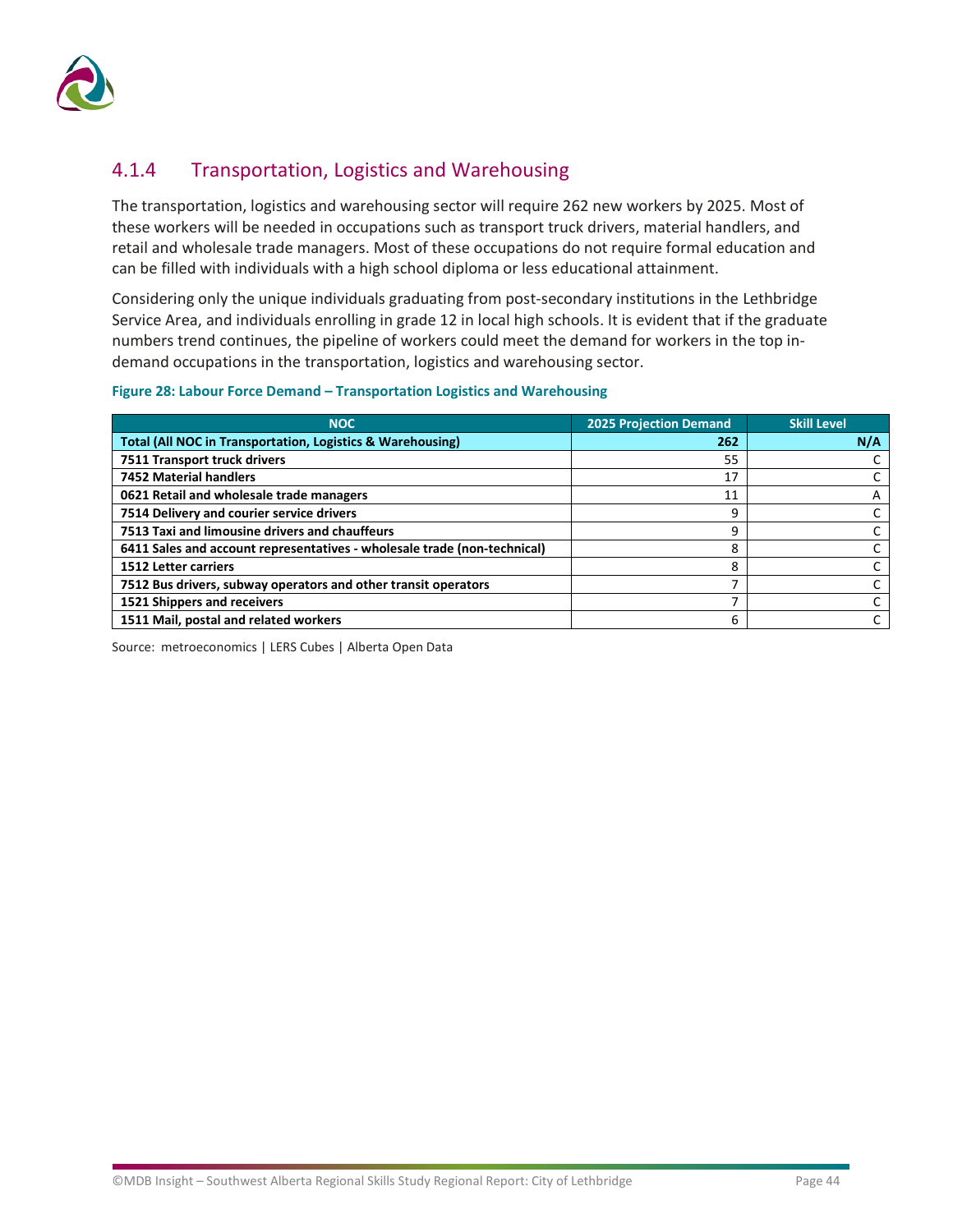![](_page_48_Picture_0.jpeg)

## <span id="page-48-0"></span>4.1.5 Agriculture

The agriculture sector will require 47 new workers by 2025. Most of these workers will be needed in occupations such as retail and wholesale trade managers, managers in agriculture, and sales and account representatives -wholesale trade (non-technical). Although the top two occupations are managerial occupations, the rest of the top ten occupations are mostly skill level C "occupations usually require secondary school and occupation-specific training."

Considering only the unique individuals graduating from post-secondary institutions in the Lethbridge Service Area, and individuals enrolling in grade 12 in local high schools. It is evident that if the graduate numbers trend continues, the pipeline of workers could meet the demand for workers in the top indemand occupations in the agriculture sector.

#### **Figure 29: Labour Force Demand – Agriculture**

| <b>NOC</b>                                                               | 2025 Projection Demand | <b>Skill Level</b> |
|--------------------------------------------------------------------------|------------------------|--------------------|
| <b>Total (All NOC in Agriculture)</b>                                    | 47                     | N/A                |
| 0621 Retail and wholesale trade managers                                 | 4                      | A                  |
| 0821 Managers in agriculture                                             | 4                      | A                  |
| 6411 Sales and account representatives - wholesale trade (non-technical) |                        |                    |
| <b>7452 Material handlers</b>                                            |                        |                    |
| 8431 General farm workers                                                |                        |                    |
| 6421 Retail salespersons                                                 |                        |                    |
| 7312 Heavy-duty equipment mechanics                                      |                        | B                  |
| 7511 Transport truck drivers                                             |                        |                    |
| 1521 Shippers and receivers                                              |                        |                    |
| 9617 Labourers in food and beverage processing                           |                        |                    |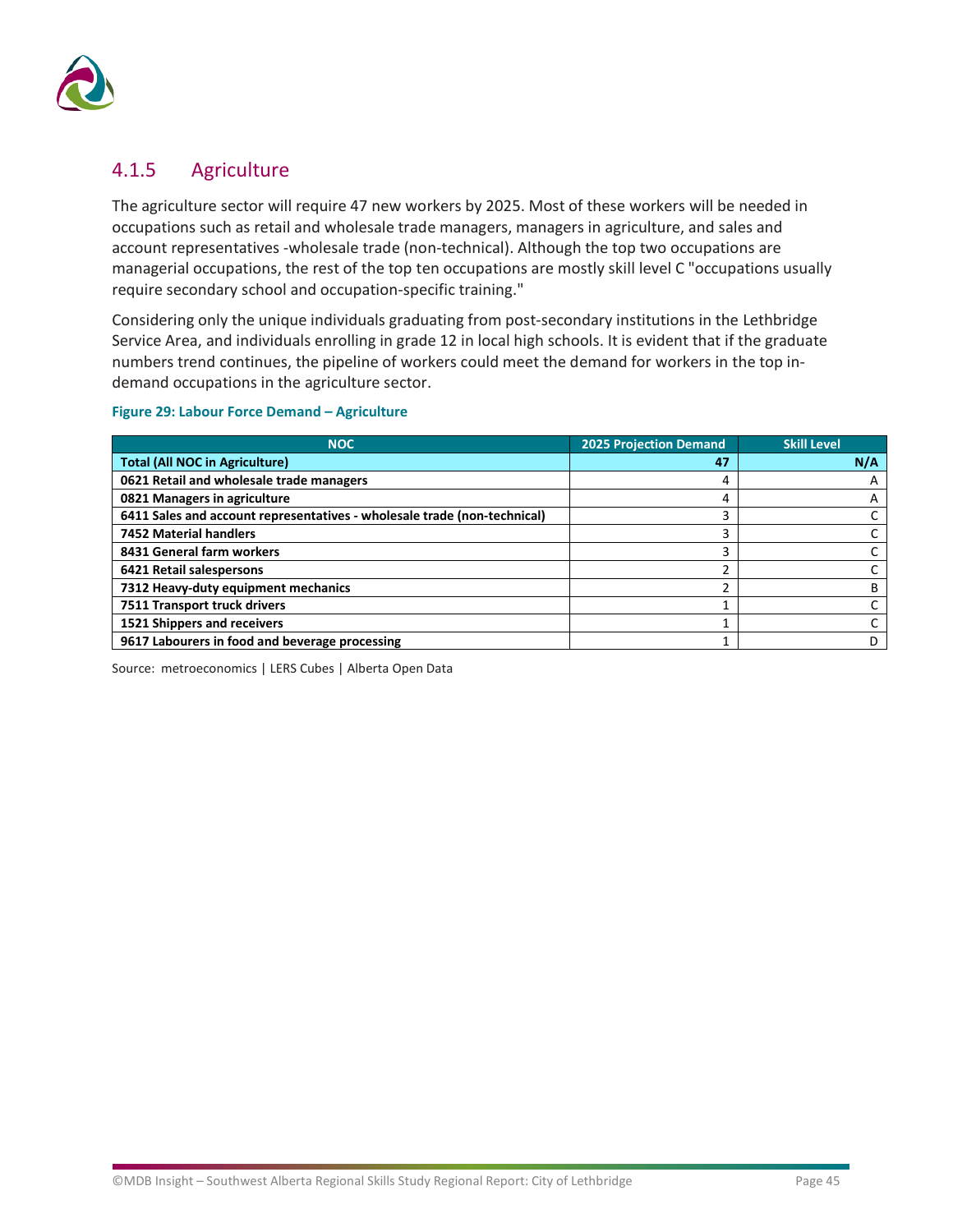![](_page_49_Picture_0.jpeg)

## <span id="page-49-0"></span>4.1.6 Healthcare and Social Assistance

The healthcare and social assistance sector will require 1,041 new workers by 2025. This sector will experience the most significant employment growth among all the key industries in the City of Lethbridge. Most of this growth will take place in occupations such as registered nurses and registered psychiatric nurses, nurse aides, orderlies and patient services associates, and social and community services workers.

Considering only the unique individuals graduating from post-secondary institutions in the Lethbridge Service Area, and individuals enrolling in grade 12 in local high schools. It is evident that if the graduate numbers trend continues, the pipeline of workers could meet the demand for workers in the top indemand occupations in the healthcare and social assistance sector.

#### **Figure 30: Labour Force Demand – Healthcare and Social Assistance**

| <b>NOC</b>                                                   | <b>2025 Projection Demand</b> | <b>Skill Level</b> |
|--------------------------------------------------------------|-------------------------------|--------------------|
| <b>Total (All NOC in Healthcare &amp; Social Assistance)</b> | 1,041                         | N/A                |
| 3012 Registered nurses and registered psychiatric nurses     | 147                           | A                  |
| 3413 Nurse aides, orderlies and patient service associates   | 106                           |                    |
| 4212 Social and community service workers                    | 53                            | в                  |
| <b>1414 Receptionists</b>                                    | 44                            |                    |
| 4214 Early childhood educators and assistants                | 38                            | в                  |
| 3233 Licensed practical nurses                               | 34                            | в                  |
| 1411 General office support workers                          | 32                            |                    |
| 4411 Home child care providers                               | 31                            |                    |
| 3112 General practitioners and family physicians             | 30                            | A                  |
| 3411 Dental assistants                                       | 26                            |                    |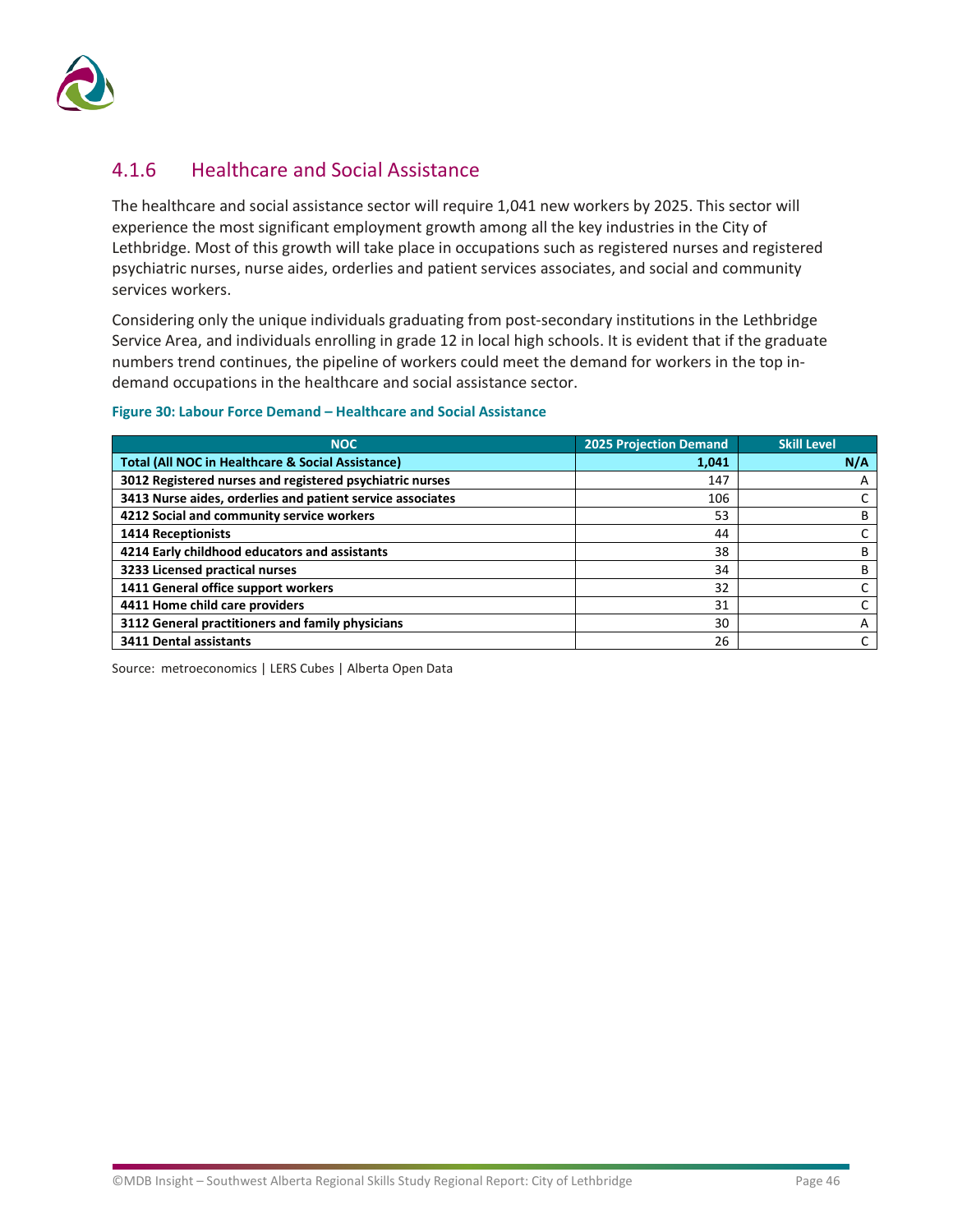![](_page_50_Picture_0.jpeg)

## 4.2 Regional Skills Gap Analysis

The following figures depict workforce challenges and requirements in the Study Area that have been identified throughout the stages of the project. The figures illustrate the challenges in General / Soft Skills, Specialized Skills, Technologies and Tools and Equipment and the sources through which these challenges were identified. Rankings were determined through a weighted point system with Vicinity Jobs being allocated 3 points, (3), Common Skills Matrix (2), Engagement Activities (1 for a mention in each activity for a possible total of 3), Trends (1). Key themes reiterated through these phases include the need to improve on soft skills (e.g., interpersonal skills), reducing the experience gap for new graduates entering the workforce, and providing more training and support to help individuals upskill. These can include introductory technology courses (e.g., Adobe Suite) or more specialized training for skilled trades and project management.

| <b>General / Soft Skills</b>                 |                                        |                              |               |                      |          |  |  |  |
|----------------------------------------------|----------------------------------------|------------------------------|---------------|----------------------|----------|--|--|--|
| <b>Challenge Area</b>                        | <b>Engagement</b>                      | <b>Common Skills Matrix*</b> | <b>Trends</b> | <b>Vicinity Data</b> | Points** |  |  |  |
| Ability to Learn                             | Business Survey, Interviews, Workshops | Yes                          | Yes           | Yes                  | 9        |  |  |  |
| Interpersonal Skills                         | Business Survey, Interviews, Workshops | Yes                          | Yes           | Yes                  | 9        |  |  |  |
| Work Ethic                                   | Business Survey, Interviews, Workshops | Yes                          | Yes           | Yes                  | 9        |  |  |  |
| <b>Computer Literacy</b>                     | Business Survey, Workshops, Interviews | Yes                          | Yes           | Yes                  | 9        |  |  |  |
| General Labour                               | Business Survey, Workshops, Interviews | Yes                          | Yes           | Yes                  | 9        |  |  |  |
| <b>Communications Skills</b>                 | <b>Business and Job Seeker Survey</b>  | Yes                          | Yes           | Yes                  | 8        |  |  |  |
| Ability to communicate in English            | Workshops, Business Survey             | Yes                          | Yes           | Yes                  | 8        |  |  |  |
| Time Management and Prioritization           | <b>Business Survey</b>                 | Yes                          | Yes           | Yes                  |          |  |  |  |
| Teamwork                                     | <b>Business Survey</b>                 | N/A                          | Yes           | Yes                  |          |  |  |  |
| <b>Customer Service</b>                      | <b>Business Survey</b>                 | Yes                          | N/A           | Yes                  | 4        |  |  |  |
| Sales/Service Skills                         | <b>Business Survey</b>                 | Yes                          | N/A           | Yes                  | 4        |  |  |  |
| Critical thinking and problem-solving skills | N/A                                    | Yes                          | Yes           | N/A                  | 3        |  |  |  |

#### <span id="page-50-0"></span>**Figure 31: Identified Workforce Challenges: General / Soft Skills**

\*Technical Report: Southwest Alberta Regional Skills Study Skills Gaps Analysis, Common Skills Matrix \*\* Rankings were determined through a weighted point system Vicinity Jobs (3), Common Skills Matrix (2), Engagement Activities (1 for a mention in each activity for a possible total of 3), Trends (1).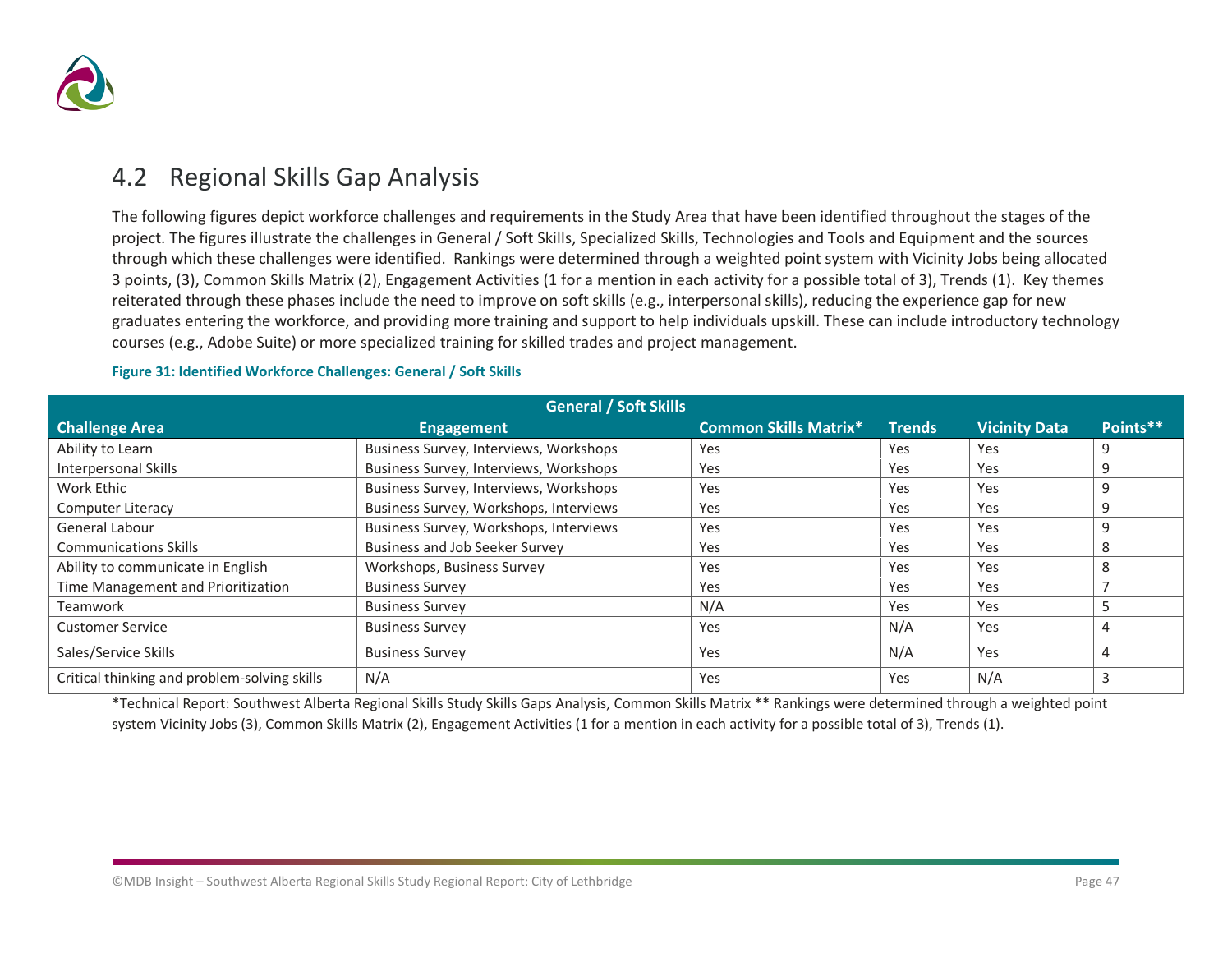![](_page_51_Picture_0.jpeg)

#### **Figure 32: Identified Workforce Challenges: Specialized Skills**

| <b>Specialized Skills</b>                 |                                        |                              |               |                      |                |  |  |  |  |
|-------------------------------------------|----------------------------------------|------------------------------|---------------|----------------------|----------------|--|--|--|--|
| <b>Challenge Area</b>                     | <b>Engagement</b>                      | <b>Common Skills Matrix*</b> | <b>Trends</b> | <b>Vicinity Data</b> | Total**        |  |  |  |  |
| <b>Analytical Skills</b>                  | Business Survey, Interviews, Workshops | Yes                          | Yes           | Yes                  | 9              |  |  |  |  |
| <b>Budgeting</b>                          | <b>Business Survey</b>                 | Yes                          | N/A           | Yes                  | 6              |  |  |  |  |
| Project Management                        | <b>Business Survey</b>                 | Yes                          | N/A           | Yes                  | 6              |  |  |  |  |
| <b>Skilled Trades</b>                     | <b>Business Survey, Interviews</b>     | Yes                          | Yes           | N/A                  | 5              |  |  |  |  |
| <b>Report Writing</b>                     | N/A                                    | Yes                          | N/A           | Yes                  | 5              |  |  |  |  |
| Marketing                                 | N/A                                    | Yes                          | N/A           | Yes                  | 5              |  |  |  |  |
| Ability to operate agricultural equipment | Interviews                             | Yes                          | Yes           | N/A                  | 4              |  |  |  |  |
| Training/Teaching                         | N/A                                    | Yes                          | Yes           | Yes                  | 4              |  |  |  |  |
| Maintain Equipment                        | <b>Business Survey</b>                 | Yes                          | N/A           | Yes                  | 4              |  |  |  |  |
| <b>Maintain Financial Records</b>         | <b>Business Survey</b>                 | Yes                          | N/A           | Yes                  | $\overline{4}$ |  |  |  |  |
| Management/Leadership skills              | <b>Business Survey</b>                 | Yes                          | Yes           | N/A                  | 4              |  |  |  |  |
| <b>Inventory Management</b>               | N/A                                    | N/A                          | N/A           | Yes                  | 3              |  |  |  |  |
| <b>Food Service</b>                       | <b>Business Survey</b>                 | Yes                          | N/A           | N/A                  | 3              |  |  |  |  |
| Electricians                              | <b>Business Survey, Workshops</b>      | N/A                          | N/A           | N/A                  | $\overline{2}$ |  |  |  |  |
| Millwrights                               | <b>Business Survey, Interviews</b>     | N/A                          | N/A           | N/A                  | $\overline{2}$ |  |  |  |  |
| Plumbing                                  | <b>Business Survey, Interviews</b>     | N/A                          | N/A           | N/A                  | $\overline{2}$ |  |  |  |  |
| Engineering                               | <b>Business Survey, Workshops</b>      | N/A                          | N/A           | N/A                  | $\overline{2}$ |  |  |  |  |
| Recruiting/Hiring                         | N/A                                    | Yes                          | N/A           | N/A                  | 2              |  |  |  |  |
| Purchasing                                | N/A                                    | Yes                          | N/A           | N/A                  | $\overline{2}$ |  |  |  |  |
| <b>Safety Training</b>                    | <b>Business Survey</b>                 | N/A                          | N/A           | N/A                  | 1              |  |  |  |  |
| Ability to operate construction equipment | Interviews                             | N/A                          | N/A           | N/A                  | $\mathbf{1}$   |  |  |  |  |
| Heavy Equipment Technician                | <b>Business Survey</b>                 | N/A                          | N/A           | N/A                  | $\mathbf{1}$   |  |  |  |  |
| Mechanics                                 | <b>Business Survey</b>                 | N/A                          | N/A           | N/A                  | 1              |  |  |  |  |
| Animal Husbandry                          | <b>Business Survey</b>                 | Yes                          | N/A           | N/A                  | 1              |  |  |  |  |
| <b>Graphic Design</b>                     | <b>Business Survey</b>                 | N/A                          | N/A           | N/A                  | 1              |  |  |  |  |
| <b>Carpentry Skills</b>                   | <b>Business Survey</b>                 | N/A                          | N/A           | N/A                  | $\mathbf{1}$   |  |  |  |  |
| Accounting                                | <b>Business Survey</b>                 | N/A                          | N/A           | N/A                  | 1              |  |  |  |  |
| <b>Culinary Skills</b>                    | <b>Business Survey</b>                 | N/A                          | N/A           | N/A                  | $\mathbf{1}$   |  |  |  |  |
| Welding                                   | <b>Business Survey</b>                 | N/A                          | N/A           | N/A                  | $\mathbf{1}$   |  |  |  |  |

\*Technical Report: Southwest Alberta Regional Skills Study Skills Gaps Analysis, Common Skills Matrix \*\* Rankings were determined through a weighted point system Vicinity Jobs (3), Common Skills Matrix (2), Engagement Activities (1 for a mention in each activity for a possible total of 3), Trends (1).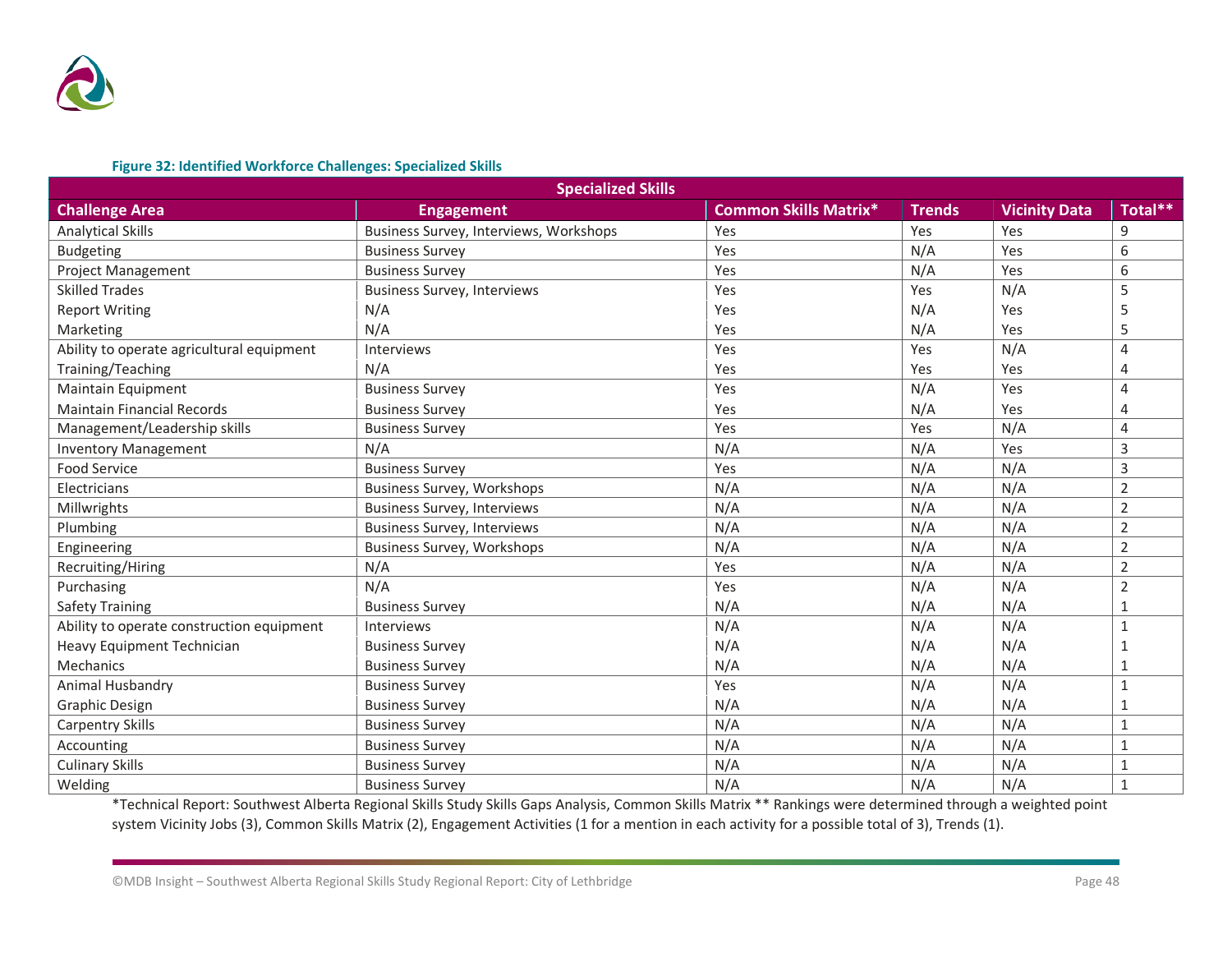![](_page_52_Picture_0.jpeg)

#### **Figure 33: Identified Workforce Challenges: Technologies**

| <b>Technologies</b>                        |                                                          |                              |               |                      |         |  |  |  |  |
|--------------------------------------------|----------------------------------------------------------|------------------------------|---------------|----------------------|---------|--|--|--|--|
| <b>Challenge Area</b>                      | <b>Engagement</b>                                        | <b>Common Skills Matrix*</b> | <b>Trends</b> | <b>Vicinity Data</b> | Total** |  |  |  |  |
| Technical Skills (Comfort using machinery) | Industry Sessions, Business Survey, Job Seeker<br>Survey | Yes                          | Yes           | Yes                  | 9       |  |  |  |  |
| Technical Skills (Comfort using machinery) | Industry Sessions, Business Survey, Job Seeker<br>Survey | Yes                          | Yes           | Yes                  | 9       |  |  |  |  |
| Microsoft Office Suite                     | N/A                                                      | Yes                          | Yes           | Yes                  | 6       |  |  |  |  |
| Driver Licenses and Certification          | Business Survey, Workshops, Interviews                   | Yes                          | Yes           | N/A                  | 6       |  |  |  |  |
| Adobe Suite (Photoshop)                    | N/A                                                      | N/A                          | N/A           | Yes                  | 4       |  |  |  |  |
| <b>LEAN Manufacturing</b>                  | Workshops, Business Survey, Interviews                   | N/A                          | Yes           | N/A                  | 4       |  |  |  |  |
| Data and statistical analysis              | <b>Business Survey</b>                                   | Yes                          | N/A           | N/A                  |         |  |  |  |  |
| <b>Computer Programming</b>                | <b>Business Survey</b>                                   | N/A                          | N/A           | N/A                  |         |  |  |  |  |
| Robotics Expertise                         | <b>Interviews</b>                                        | N/A                          | N/A           | N/A                  |         |  |  |  |  |

\*Technical Report: Southwest Alberta Regional Skills Study Skills Gaps Analysis, Common Skills Matrix \*\* Rankings were determined through a weighted point system Vicinity Jobs (3), Common Skills Matrix (2), Engagement Activities (1 for a mention in each activity for a possible total of 3), Trends (1).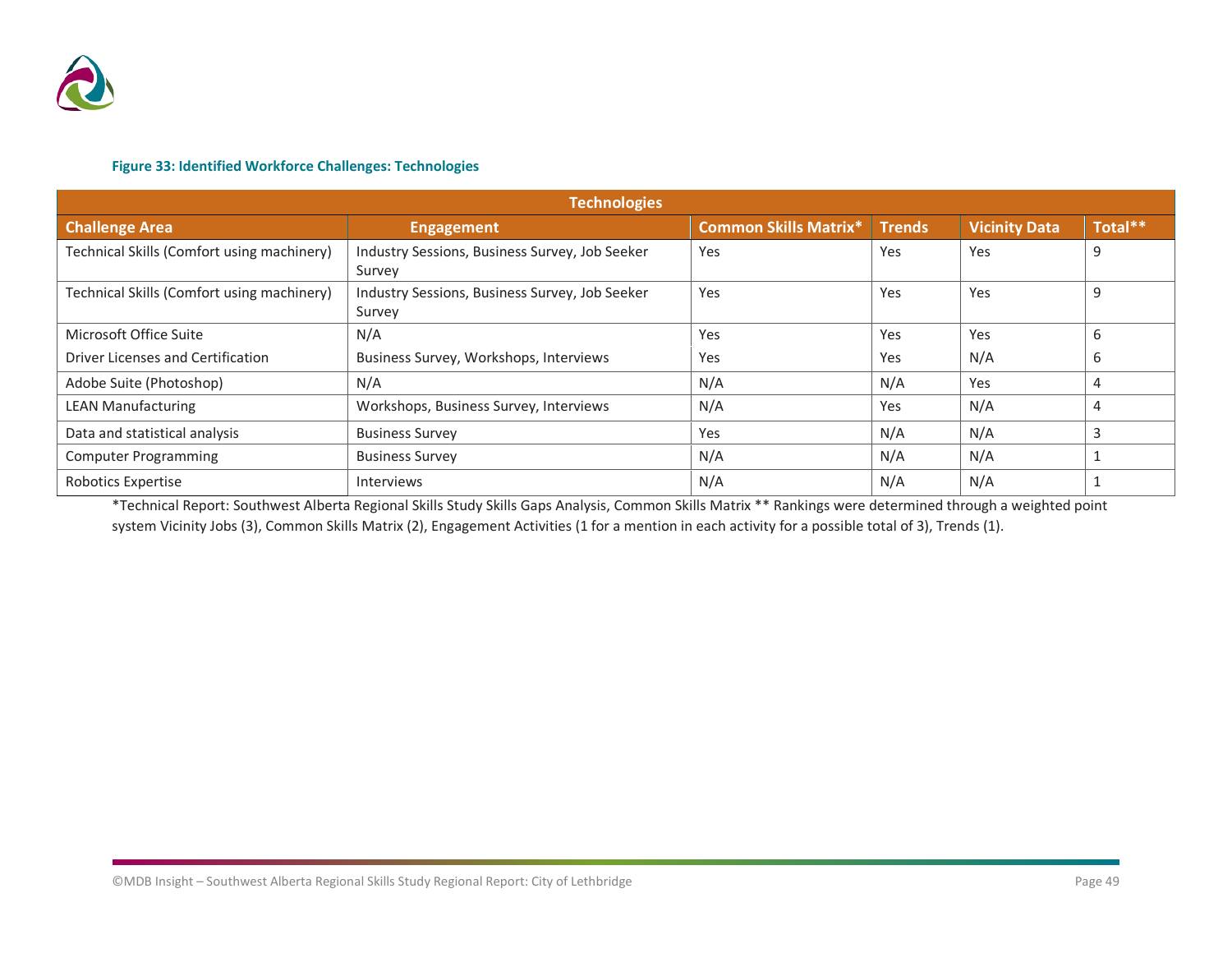![](_page_53_Picture_0.jpeg)

#### **Figure 34: Identified Workforce Challenges: Tools and Equipment**

| <b>Tools and Equipment</b> |                   |                              |               |                      |         |  |  |  |
|----------------------------|-------------------|------------------------------|---------------|----------------------|---------|--|--|--|
| <b>Challenge Area</b>      | <b>Engagement</b> | <b>Common Skills Matrix*</b> | <b>Trends</b> | <b>Vicinity Data</b> | Total** |  |  |  |
| Forklifts                  | N/A               | N/A                          | N/A           | Yes                  |         |  |  |  |
| Power Tools                | N/A               | N/A                          | N/A           | Yes                  |         |  |  |  |
| Conveyors                  | N/A               | N/A                          | N/A           | Yes                  |         |  |  |  |
| <b>Boilers</b>             | N/A               | N/A                          | N/A           | Yes                  |         |  |  |  |
| Skid steers                | N/A               | N/A                          | N/A           | Yes                  | В       |  |  |  |
| Disposal units             | N/A               | N/A                          | N/A           | Yes                  |         |  |  |  |
| Lawnmowers                 | N/A               | N/A                          | N/A           | Yes                  |         |  |  |  |

\*Technical Report: Southwest Alberta Regional Skills Study Skills Gaps Analysis, Common Skills Matrix \*\* Rankings were determined through a weighted point system Vicinity Jobs (3), Common Skills Matrix (2), Engagement Activities (1 for a mention in each activity for a possible total of 3), Trends (1)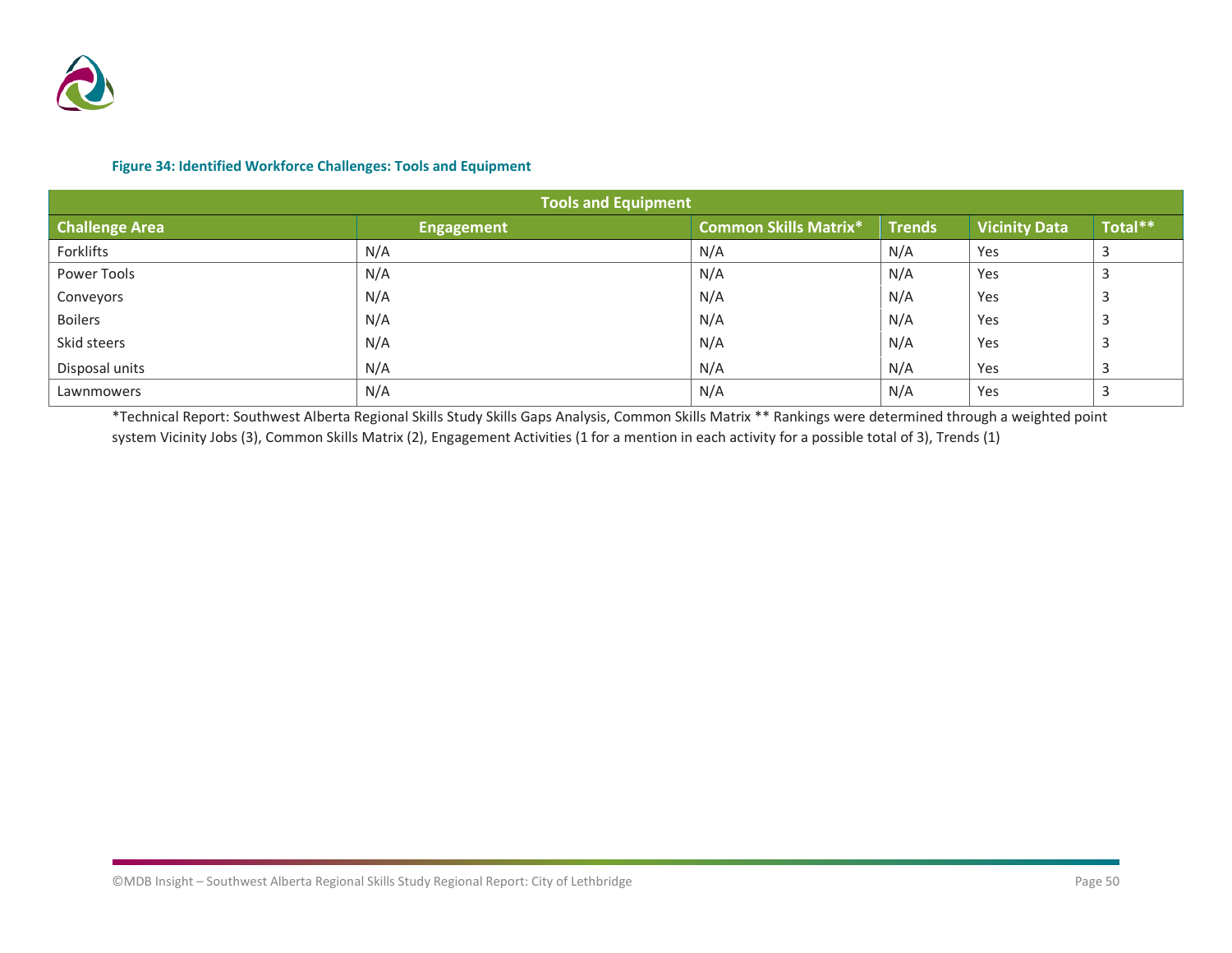![](_page_54_Picture_0.jpeg)

# <span id="page-54-0"></span>5. Strategic Directions

This strategic plan is the culmination of all research, analysis, and community stakeholder input. While each pillar offers a series of objectives and tactical actions, they are designed to work in concert, each building on and influencing the overall impact towards addressing identified labour force challenges and skills gaps in the Study Area.

## Pillar 1: Labour Market Information

Access to relevant and recent LMI is paramount to informed decision making. Regional service providers, residents, businesses, and academia all need to be current in their knowledge and understanding of what is happening in the labour market, both locally at the community level, regionally, and beyond. Keeping informed on provincial policies and their implications, economic shifts, employment and unemployment activity, employer hiring or downsizing, enrollments all support the identification of challenges, opportunities, trends, and priorities. Making this information available in a clear, concise, and useable manner expands knowledge to employers, job seekers, students, businesses, local intermediaries, and governments. It also supports opportunities for greater collaboration and collective efforts to prioritize and respond in a timely manner.

It has been long identified in Canada that access to local labour market information is still challenging, even though our labour market intelligence (LMI) system is recognized as one of the best in the world<sup>[4](#page-54-1)</sup>.

Currently, in the Study Area, employer and job seeker needs and education pipeline data are not broadly understood, not easily accessible, or consolidated for easy access. Completed employer surveys, interviews, and the talent pipeline analysis all illustrated gaps.

The majority of job seekers surveyed indicated that there is a lack of suitable job opportunities in the region. In contrast, nearly half of all businesses surveyed indicated a lack of suitable applicants. These perceptions indicate that a gap exists between supply and demand for labour that may be addressed through better LMI.

An essential aspect of this pillar is the establishment of a centralized, shared and accessible platform for data that is currently being collected by the members of the partnership, or through established and credible organizations that focus on LMI collection and dissemination. One such organization is the newly formed Labour Market Information Council, which would serve as a great resource and potential link from a regional LMI site. The next step is collecting data to fill gaps, including alumni tracking, improving LMI literacy, job postings and relevant data that can be extracted, and simplifying the language and methods used to communicate skills proficiencies or deficits. Understand that different audiences, such as job seekers and employers, require a different approach than researchers, institutions, and government. It is not simply putting information on a website, instead of disseminating it in a manner that can be used.

There was a wide variety of perceptions of which skills existed and were needed in the workforce that clashed with available data. Stakeholders indicated they would like to have access to better information.

<span id="page-54-1"></span><sup>4</sup> Advisory Panel on Labour Market Information; Working Together to Build a Better Labour Market Information System for Canada Final Report, May 20, 2009;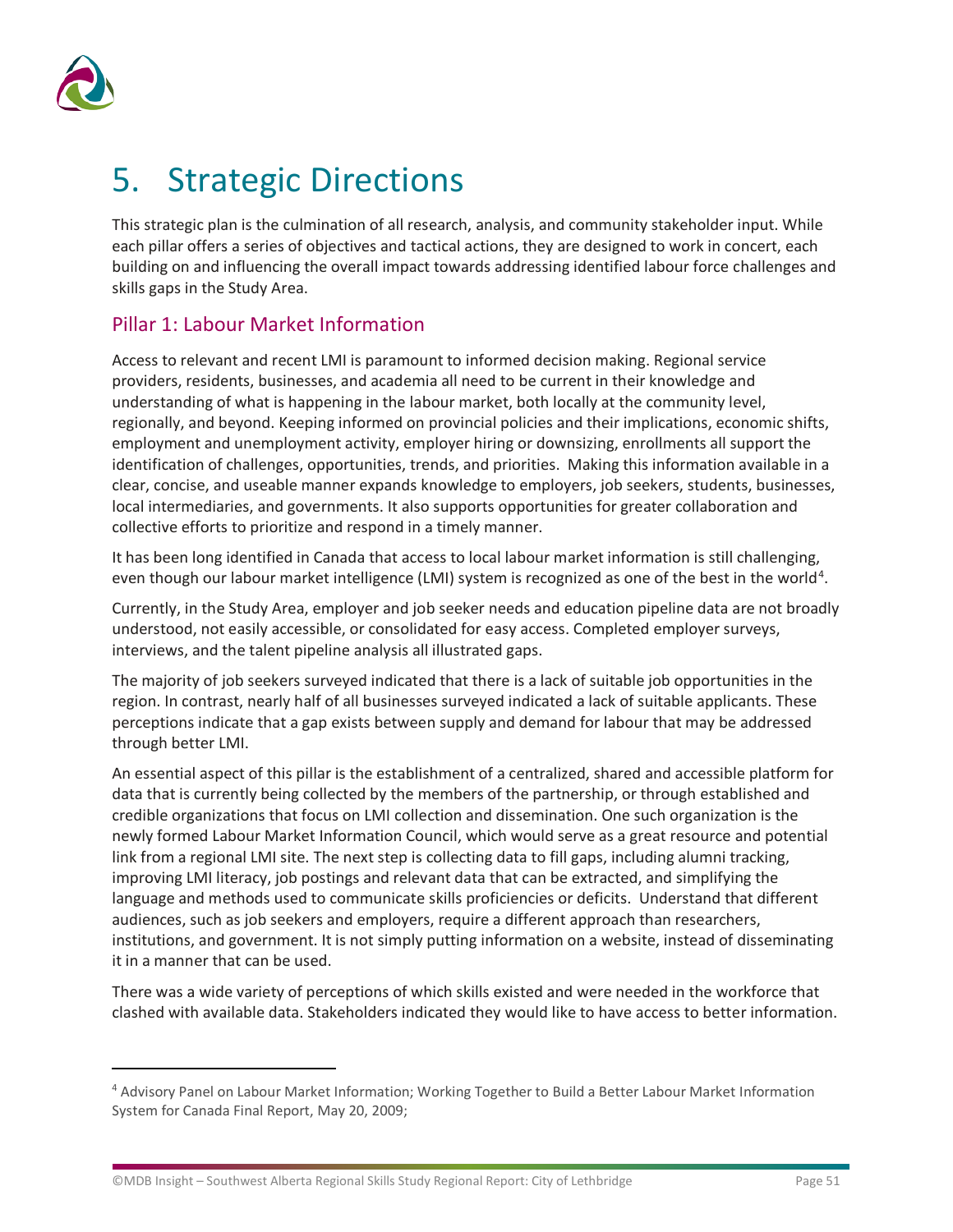![](_page_55_Picture_0.jpeg)

### Pillar 2: Talent Retention

Demand for talent, particularly specialized talent, is growing, locally, regionally, and worldwide. It is recognized that COVID 19 has slowed this demand in select geographies and sectors due to the economic fallout and business closures. However, to remain competitive in the battle for talent, it is necessary to remain vigilant and responsive to identified talent needs. Talent retention demands proactive and thoughtful consideration of targeted strategies that support an evidence-based understanding of what talent is needed, what talent is available and the influencing factors that support talent retention and skills development. Significant efforts will be necessary to ensure that local talent remains in the area, beginning with those who come to the region for education and migrants. As with business retention, there is a greater return on investment to keep workers in the area than to try to attract new workers. The region is projected to see population growth over the coming years, and this creates an opportunity to further build the available labour pool, through retention and attraction. The assets of the region can play a significant influencing role in that regard.

A significant component of retention is aligning the workforce with the jobs available now and through sector growth into the future. This spans occupations across all skill levels, and all who chose to be active in the labour market. Communities can improve retention by improving access to reskilling, retraining, workplace integration, and workforce readiness services.

A survey conducted by Lethbridge College indicated that 6-months post-graduation, 51% of graduates were no longer living in the Lethbridge area. The local labour pool attracted to the University of Lethbridge and Lethbridge College represents the most promising long-term pipeline of talent into the region. Efforts to integrate this population into the community and strengthen their exposure to life in Southwest Alberta may prove favourable and support retention.

Engaging broader community support to help facilitate experiential learning prospects such as co-ops and internships to link graduates to local businesses is a prime opportunity. These may include maker spaces, familiarization tours, and hands-on learning at the secondary and post-secondary level, further exposing students with the community and providing local employers with the opportunity to interact with potential future employees.

Employers have indicated they want to participate in experiential learning, but they perceive the current programs as onerous. Educational institutions can benefit from understanding the barriers experienced by employers and students and strengthening the process to achieve positive outcomes. These efforts support talent retention.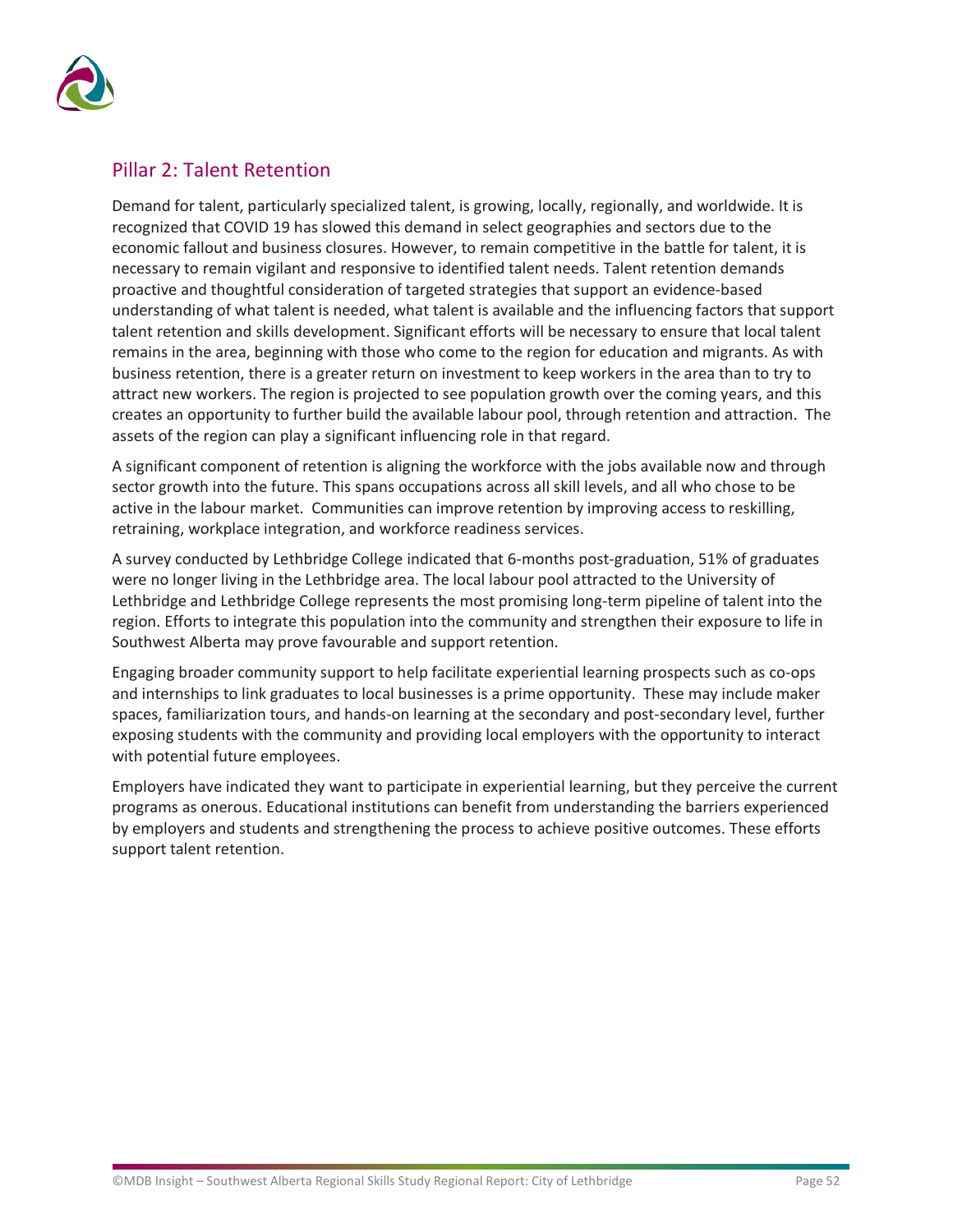![](_page_56_Picture_0.jpeg)

### Pillar 3: Skills Alignment

At the core of an aligned labour market is the need to ensure that those skills, competencies, and abilities that employers are seeking are present in the labour force. Where specific skills are absent, the role of local post-secondary and training providers is amplified. Talent readiness to enter the labour market, to transition within the labour market, and to remain current in skills, knowledge, and abilities support a community's competitiveness and attraction for both business and labour force participants. This benefits from a deep alignment between education and trainers and employers. Employers are best positioned to inform on what skills they need and where the gap exists within the existing labour force. Educators are well-positioned to be responsive to these needs and to create an opportunity for skills development and upskilling.

There has been a significant workforce shift over the last few decades wherein employers are less willing or able to train entry-level employees. A growing share of the responsibility for training falls to individuals, and educational institutions must be responsive. Combine this trend with the lower direct employment experience of recent graduates; it is not surprising the most commonly identified labour force gaps with new graduates was lack of experience. Based on the research, this was followed closely with the lack of soft skills.

A significant challenge identified by employers was the relatively slower pace that education institutions could adapt their programming to support the integration of newer technology. Given the recent rise in the use of technology to carry out business as a result of COVID, the importance of a responsive strategy to improve on technology use and technology learning rises in importance.

Preparing the next generation of Alberta workers starts with integrating work and learning. As automation erodes entry-level jobs, companies will expect students to mix higher-level technical and soft skills. <sup>[5](#page-56-0)</sup> Addressing the skills gap ensures a focus is placed on the specificity for skills development, through responsive and flexible learning channels and credentialing.

One issue raised through interviews and workshop sessions was the lack of commonly understood terminology to describe soft skills and non-work skills experience. A component of this project has been the development of skills profiles of top occupations projected to be in demand over the next five years. Building on these profiles, it would be helpful to continue to articulate the specific skills required and to ensure clear communication of this insight to those looking to develop or enhance their skills. These profiles lay the groundwork to develop career pathways, skills transferability, and employer identified skills needs. They may also inform on programming development, the introduction of microcredentialing, or programming updates.

<span id="page-56-0"></span><sup>5</sup> [https://coppoa.ca/;](https://coppoa.ca/) accessed 8-31-2020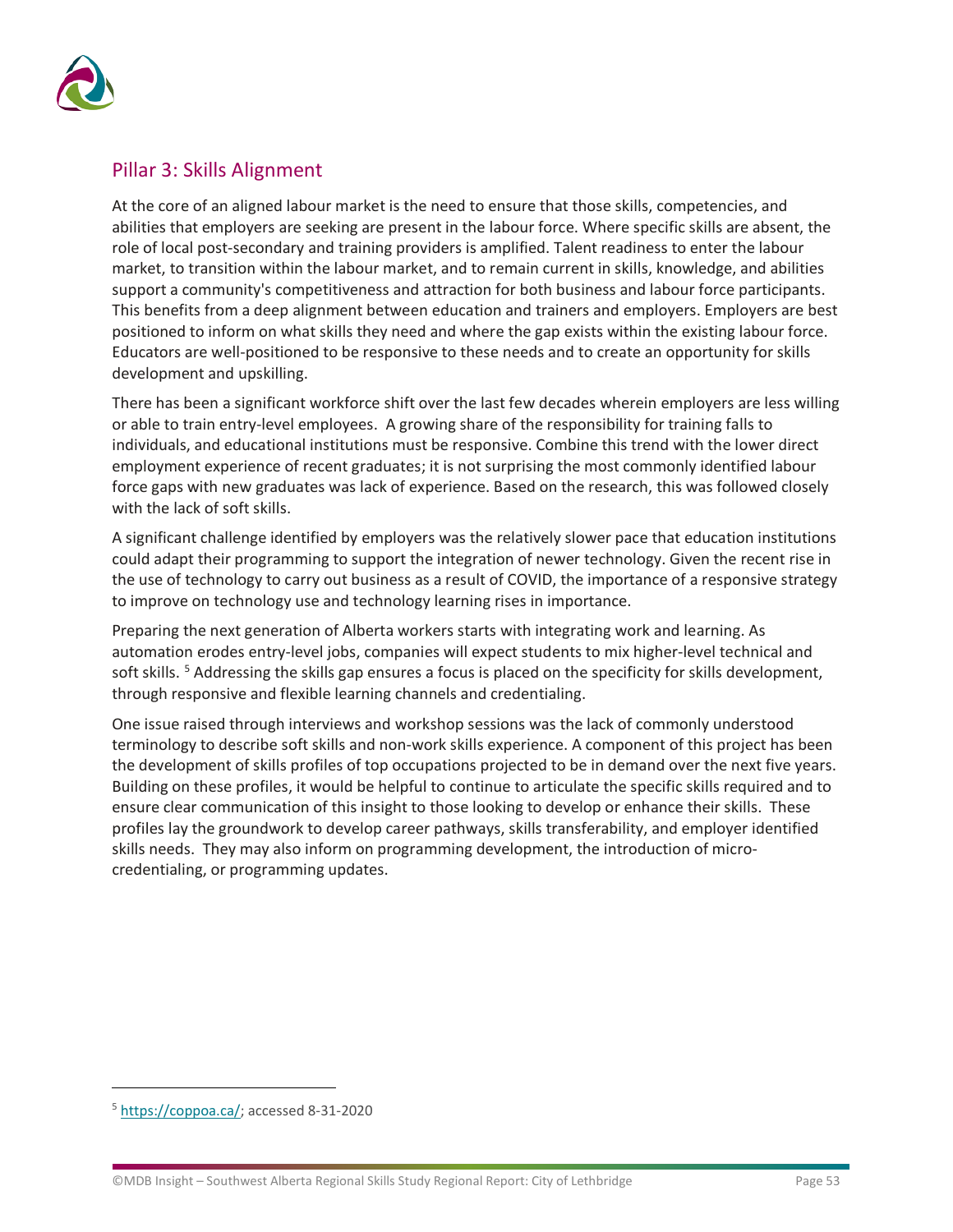![](_page_57_Picture_0.jpeg)

### Pillar 4: Talent Attraction

A key factor impacting the ability of businesses to recruit talent successfully is the narrative and persona of the community and surrounding region. The Study Area, and particularly the smaller communities within, has recognized challenges to attracting residents, who are often active participants in the labour market. This amplifies the necessity of a reflective and common message that showcases the area and all it has to offer. A clearly stated value proposition supports consistent communication that can be utilized by local employers in the promotion of their business and their employment opportunities. Part of this message should showcase the success stories of those that have chosen the region and the assets that drew them to the area.

Communities are encouraged to utilize existing professional associations, established entrepreneurs, employment support organizations, and other networks to connect newcomers with those that call the region home. This is an important aspect of promoting a welcoming community.

Documenting and sharing with employers' best practices in modernizing workplaces and adapting to the needs of the changing labour market reflects input received through the consultation process. This could include best practices addressing ESL/Language and cultural barriers, which were the most mentioned factors to businesses hiring immigrant workers. These businesses' best practices are critical as they were the most preferred method identified by employers on engaging with further immigration support information.

The Registered Apprenticeship Program (RAP) was viewed as a complementary program that helps build a connection between youth, educational institutions, and employers, providing the all-important onthe-job experience job seekers need to explore career pathways. There were negative aspects of RAP (e.g., transportation challenges for apprentices, higher insurance costs for employers), but the benefits outweigh the burden.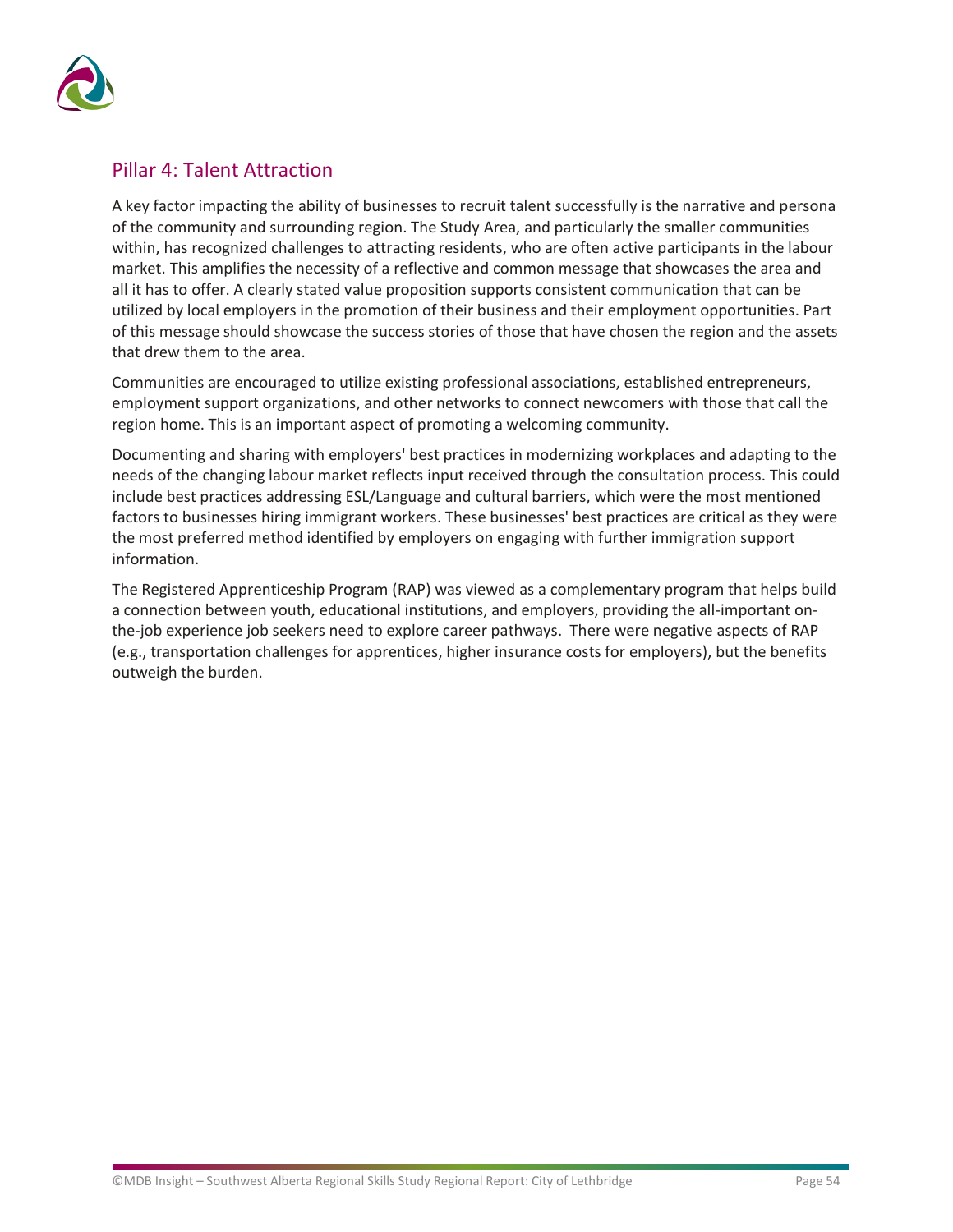![](_page_58_Picture_0.jpeg)

# <span id="page-58-0"></span>6. Moving from Strategy Development to Action

This skills gap study has resulted in the identification of common themes emerging through the data analysis and the engagement undertaken over the lifecycle of the project. It is this evidence that grounds the formation of a strategic plan to respond to the emerging priorities and advance Southwest Alberta towards a more balanced labour market. While the emphasis is placed on validating what skills gaps exist, and how that might be addressed, additional priorities were also identified as requiring attention. In total, the strategy presents four independently important foundation pillars, and collectively they are necessary to achieve the desired goal, that being an aligned labour market.

In the regional strategy, a series of thirteen objectives are offered as recommendations with tactical actions applied to support implementation and impact. Actions have been assigned a timeline that informs on which actions should move forward in the short (0-18 months), medium (2-3 years), and longer-term (3-5 years). Actions have also been identified as regional, local or both and assigned an estimated cost \$ (0-\$5,000), \$\$ (\$5,000 -\$10,000 and \$\$\$ (\$10,000+). Again, it is important to take into consideration changes in the economy and the region, as this may shift timelines for implementation.

In its simplest form, this strategic plan addresses the disconnect between labour supply and labour demand. It articulates and informs on existing skills gaps and the important role post-secondary institutions and local training providers can play in bridging this gap. For the region to remain competitive in their economy, it is necessary that a proactive, evidence-informed approach be utilized to ensure the labour force is best positioned to contribute actively. This means employers can access talent with the skills necessary to perform services or create products, and job seekers recognize and respond to the assets that make Southwest Alberta a place they are happy to call home.

It is important to note that this must be fluid, as unforeseen circumstances will drive the necessity to review the strategy regularly to validate its relevance. Never has this been more evident than in current times, where COVID forced the shutdown of many local economies and shifted the tight labour market to one that saw record unemployment rates.

## <span id="page-58-1"></span>6.1 Critical Path Action Plan

The Southwest Alberta Skills Study Partnership includes communities and educational institutions within the Study Area with differing levels of resources and capacity. Recognizing these differences has led to the development of critical path action plans specific to each partner community. The following action plan represents the objectives and actions for the city of Lethbridge. There is an opportunity for the city to work collaboratively with other communities or as part of the regional Study Area to maximize efforts and outcomes.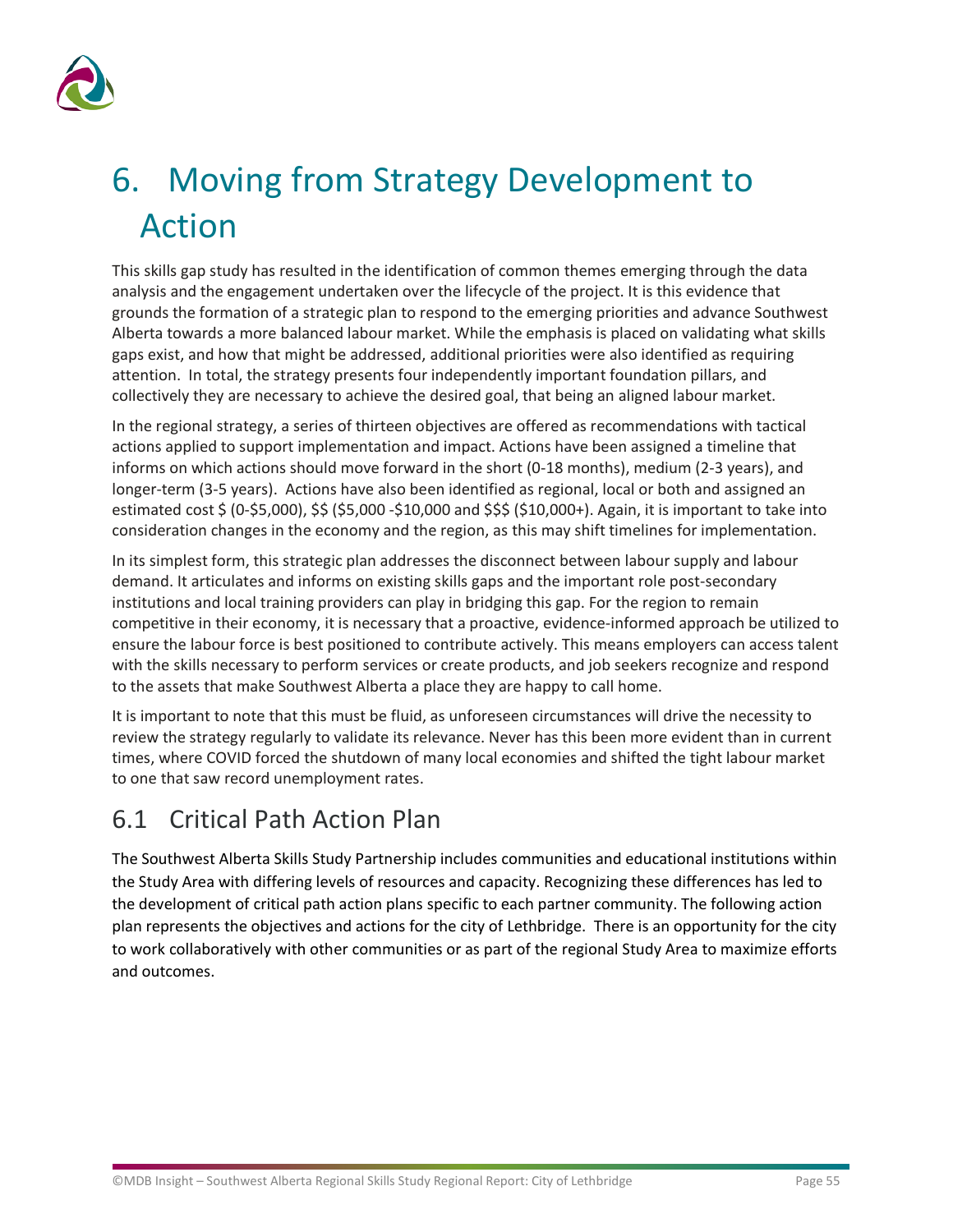![](_page_59_Picture_0.jpeg)

# Pillar 1: Labour Market Information

| <b>Objective #1</b> | Develop a Comprehensive, Central and Current Labour Market Information<br><b>System</b>                                                                                                                                                | <b>Priority</b><br><b>Timing</b> |   |  | Cost | <b>Scale</b> |
|---------------------|----------------------------------------------------------------------------------------------------------------------------------------------------------------------------------------------------------------------------------------|----------------------------------|---|--|------|--------------|
|                     |                                                                                                                                                                                                                                        | S                                | М |  | \$   | L&R          |
| Action #1           | Support the development of or contribute to a regional/community business<br>database to support future business outreach and engagement. (Business<br>database developed through this initiative will be shared as a starting point). | $\checkmark$                     |   |  | \$\$ | L&R          |
|                     |                                                                                                                                                                                                                                        |                                  |   |  |      |              |
| <b>Objective #2</b> | <b>Disseminate Relevant LMI to Inform Decisions and Promote Opportunity</b>                                                                                                                                                            | <b>Priority</b><br><b>Timing</b> |   |  |      |              |
|                     |                                                                                                                                                                                                                                        |                                  |   |  | Cost | <b>Scale</b> |
|                     |                                                                                                                                                                                                                                        | S.                               | М |  | \$   | L&R          |

# <span id="page-59-0"></span>Pillar 2: Talent Retention

| <b>Objective #3</b> | <b>Foster Work Integrated Learning</b>                                                                                                                                                                                                                                                                                                                                                |              | <b>Priority</b><br><b>Timing</b> |  | Cost | <b>Scale</b> |
|---------------------|---------------------------------------------------------------------------------------------------------------------------------------------------------------------------------------------------------------------------------------------------------------------------------------------------------------------------------------------------------------------------------------|--------------|----------------------------------|--|------|--------------|
|                     |                                                                                                                                                                                                                                                                                                                                                                                       | S            | м                                |  | \$   | L&R          |
| Action #3           | Continue to engage local business associations and local businesses to promote<br>and encourage experiential work term opportunities (internships, co-ops,<br>apprenticeships) to increase participation and career awareness for local<br>secondary and post-secondary students.                                                                                                     | $\checkmark$ |                                  |  | \$   | L&R          |
|                     |                                                                                                                                                                                                                                                                                                                                                                                       |              |                                  |  |      |              |
| <b>Objective #4</b> | <b>Create In-depth Awareness of Local Careers</b>                                                                                                                                                                                                                                                                                                                                     |              | <b>Priority</b><br><b>Timing</b> |  |      |              |
|                     |                                                                                                                                                                                                                                                                                                                                                                                       |              |                                  |  | Cost | <b>Scale</b> |
|                     |                                                                                                                                                                                                                                                                                                                                                                                       | S            | М                                |  | \$   | L&R          |
| Action #4           | Host "familiarization tours" with local businesses that are experiencing growth<br>to expose faculty members, career counsellors, and administration from local<br>educational institutions to local workplaces. These tours should be tailored to<br>educators and foster education - business relations.<br>This strengthens educators understanding of how workplaces have changed |              | $\checkmark$                     |  | \$   |              |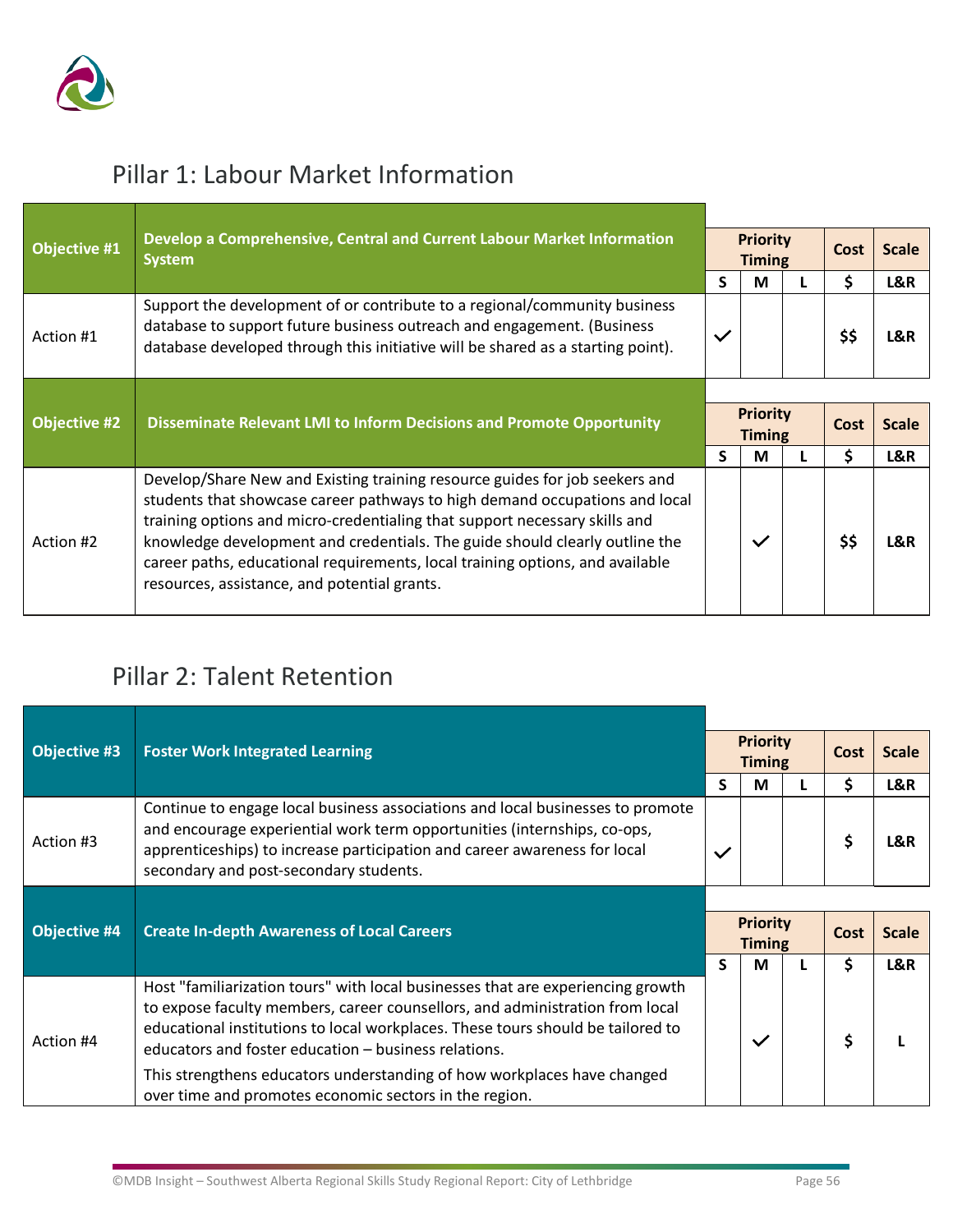![](_page_60_Picture_0.jpeg)

| <b>Objective #5</b> | <b>Retain Graduates</b>                                                                                                                                                                                                                                                 |                                  | <b>Priority</b><br><b>Timing</b> |  |      | <b>Scale</b> |
|---------------------|-------------------------------------------------------------------------------------------------------------------------------------------------------------------------------------------------------------------------------------------------------------------------|----------------------------------|----------------------------------|--|------|--------------|
|                     |                                                                                                                                                                                                                                                                         | S                                | M                                |  | \$   | L&R          |
| Action #5           | Promote mentorship programming for businesses and educational institutions<br>to foster graduate connections within the community and within a sector or<br>local business.<br>This further supports knowledge exchange, career exploration, and skills<br>development. | $\checkmark$                     |                                  |  | \$   | L&R          |
|                     |                                                                                                                                                                                                                                                                         |                                  |                                  |  |      |              |
| <b>Objective #6</b> | <b>Support Business Talent Retention Efforts</b>                                                                                                                                                                                                                        | <b>Priority</b><br><b>Timing</b> |                                  |  | Cost | <b>Scale</b> |
|                     |                                                                                                                                                                                                                                                                         | S                                | M                                |  | \$   | L&R          |
| Action #6           | Continue to work with businesses to promote existing provincial and federal<br>COVID-19 recovery initiatives to rehire workers.                                                                                                                                         | $\checkmark$                     |                                  |  | \$   | L&R          |

# Pillar 3: Skills Alignment

| <b>Objective #7</b> | <b>Support Career Development and Upskilling</b>                                                                                                                                                                                                                                                                              | <b>Priority</b><br><b>Timing</b> |                                  |  | Cost | <b>Scale</b> |
|---------------------|-------------------------------------------------------------------------------------------------------------------------------------------------------------------------------------------------------------------------------------------------------------------------------------------------------------------------------|----------------------------------|----------------------------------|--|------|--------------|
|                     |                                                                                                                                                                                                                                                                                                                               | S                                | М                                |  | \$   | L&R          |
| Action #7           | Support the development of deeper alignment between local school boards,<br>colleges, and universities and employers, ensuring students, graduates, and<br>teachers understand career paths and required skills.<br>Consider the formation of a Talent Supply Table to foster regular discussions<br>and information sharing. |                                  | $\checkmark$                     |  | \$   | L&R          |
|                     |                                                                                                                                                                                                                                                                                                                               |                                  |                                  |  |      |              |
| <b>Objective #8</b> | Support the Integration of the Immigrant Workforce                                                                                                                                                                                                                                                                            |                                  | <b>Priority</b><br><b>Timing</b> |  | Cost | <b>Scale</b> |
|                     |                                                                                                                                                                                                                                                                                                                               | S                                | M                                |  | \$   | L&R          |
| Action #8           | Connect businesses with immigrant services providers and support the<br>development of transitional employment programming for new immigrants<br>that include ESL and cultural training.                                                                                                                                      |                                  |                                  |  | \$   |              |
| <b>Objective #9</b> | <b>Support the Development of Indigenous Talent</b>                                                                                                                                                                                                                                                                           |                                  |                                  |  |      |              |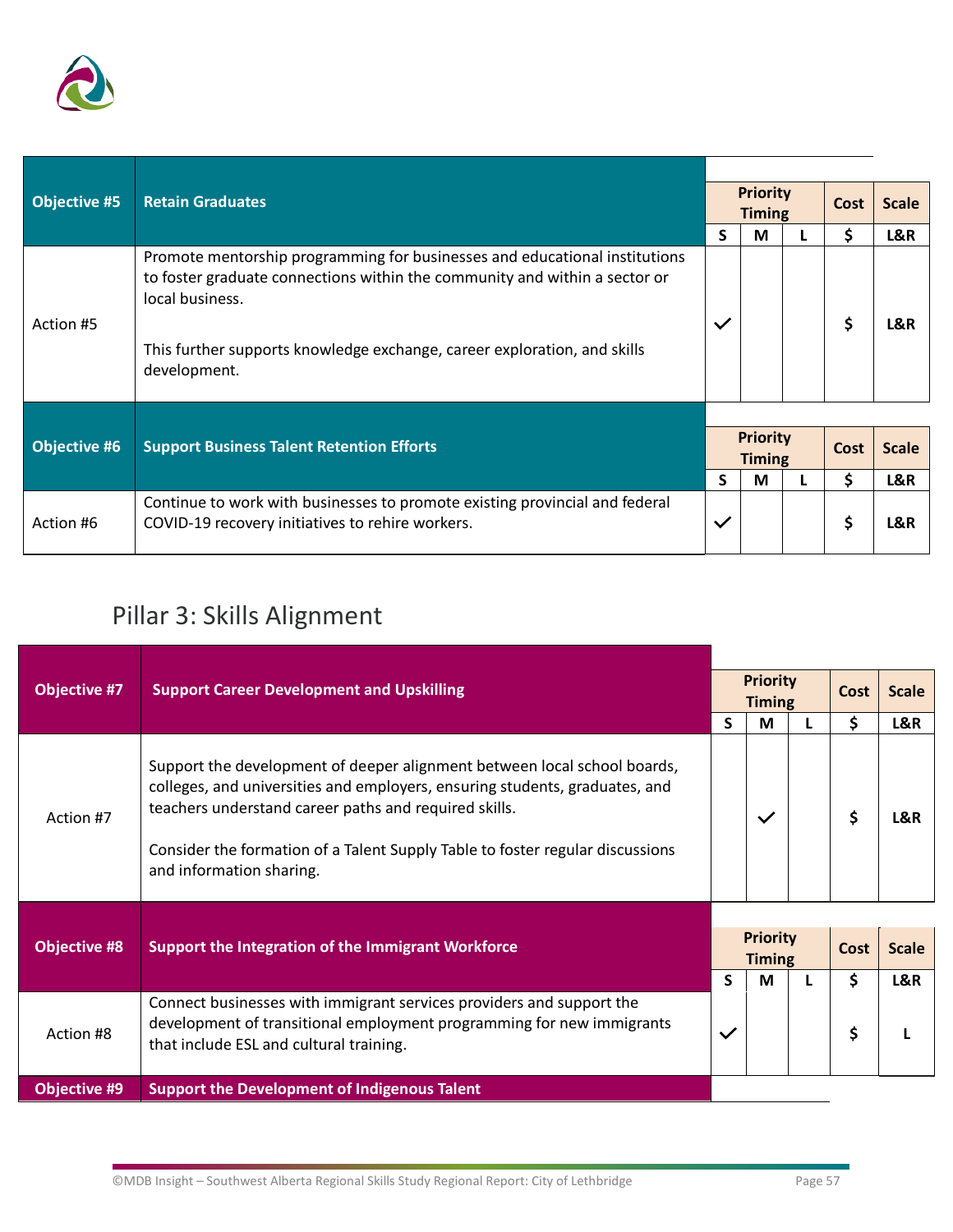![](_page_61_Picture_0.jpeg)

|           |                                                                                                            | <b>Priority</b><br><b>Timing</b> |   |  | Cost |     |  |  | Scale |
|-----------|------------------------------------------------------------------------------------------------------------|----------------------------------|---|--|------|-----|--|--|-------|
|           |                                                                                                            |                                  | M |  |      | L&R |  |  |       |
| Action #9 | Work with Indigenous Governments and Economic Development Agencies to<br>share LMI data and opportunities. |                                  |   |  | \$\$ | L&R |  |  |       |

# Pillar 4: Talent Attraction

| <b>Objective #10</b> | <b>Promote Welcoming Communities</b>                                                                                                                                                                                                                                                                                                                                                                                                                |              | <b>Priority</b><br><b>Timing</b> |              | <b>Cost</b> | <b>Scale</b> |
|----------------------|-----------------------------------------------------------------------------------------------------------------------------------------------------------------------------------------------------------------------------------------------------------------------------------------------------------------------------------------------------------------------------------------------------------------------------------------------------|--------------|----------------------------------|--------------|-------------|--------------|
|                      |                                                                                                                                                                                                                                                                                                                                                                                                                                                     | $\mathsf{s}$ | M                                | L            | \$          | L&R          |
| Action #10           | Continue economic development efforts on diversifying and growing the economy<br>(e.g., renewable sector) to grow the overall number of jobs in the region. Focus on<br>areas that create long-term, meaningful employment opportunities.                                                                                                                                                                                                           |              | $\checkmark$                     |              | \$          | L&R          |
| Action #11           | Create a targeted marketing campaign encouraging skilled workers to relocate to<br>the region. Provide materials and support to businesses that are recruiting talent.                                                                                                                                                                                                                                                                              |              | $\checkmark$                     |              | \$\$        | L&R          |
| Action #12           | Continue to work with local employers and employees who recently moved to the<br>region and have been successful and promote their positive experiences via online<br>and offline channels.                                                                                                                                                                                                                                                         |              | $\checkmark$                     |              | \$          | L            |
|                      |                                                                                                                                                                                                                                                                                                                                                                                                                                                     |              |                                  |              |             |              |
| <b>Objective #11</b> | <b>Foster Business Culture, Inclusiveness and Diversity</b>                                                                                                                                                                                                                                                                                                                                                                                         |              | <b>Priority</b><br><b>Timing</b> |              | <b>Cost</b> | <b>Scale</b> |
|                      |                                                                                                                                                                                                                                                                                                                                                                                                                                                     | $\mathsf{S}$ | M                                | $\mathbf{L}$ | \$          | L&R          |
| Action #13           | Encourage businesses to promote corporate culture as a company benefit and a<br>key consideration for potential employees. Focus on leveraging regional brand,<br>local assets, employer perks, and workplace culture, incentives, and inclusive<br>practices. This may be in the form of an employer guide, webpage, or a<br>publication that depicts the return on investment.                                                                    | $\checkmark$ |                                  |              | \$          | L&R          |
| Action #14           | Utilize on-line resources designed to guide stronger inclusiveness <sup>6</sup> , and share<br>with employers to foster the concept of a "welcoming and inclusive workplace<br>culture" among businesses to promote diversity in the workplace.                                                                                                                                                                                                     |              | $\checkmark$                     |              | \$\$        | L&R          |
| Action #15           | Consider creating a welcome package bundle for workers who relocate to the<br>region for work. This package could include discounts for local services (e.g.,<br>community gyms, pools, etc.), local deals from businesses, and more.<br>Collaboration with the business community to develop appropriate incentives is<br>advised. Investigate creating a promotion campaign highlighting the package and<br>sense of community across the region. | $\checkmark$ |                                  |              | \$          | L&R          |

<span id="page-61-0"></span><sup>&</sup>lt;sup>6</sup> See for example: [https://www.shrm.org/hr-today/news/hr-magazine/0418/pages/6-steps-for-building-an](https://www.shrm.org/hr-today/news/hr-magazine/0418/pages/6-steps-for-building-an-inclusive-workplace.aspx)[inclusive-workplace.aspx;](https://www.shrm.org/hr-today/news/hr-magazine/0418/pages/6-steps-for-building-an-inclusive-workplace.aspx) [https://business.linkedin.com/talent-solutions/blog/diversity/2017/50-ideas-for](https://business.linkedin.com/talent-solutions/blog/diversity/2017/50-ideas-for-cultivating-diversity-and-inclusion-in-the-workplace)[cultivating-diversity-and-inclusion-in-the-workplace](https://business.linkedin.com/talent-solutions/blog/diversity/2017/50-ideas-for-cultivating-diversity-and-inclusion-in-the-workplace)

<sup>©</sup>MDB Insight – Southwest Alberta Regional Skills Study Regional Report: City of Lethbridge Page 58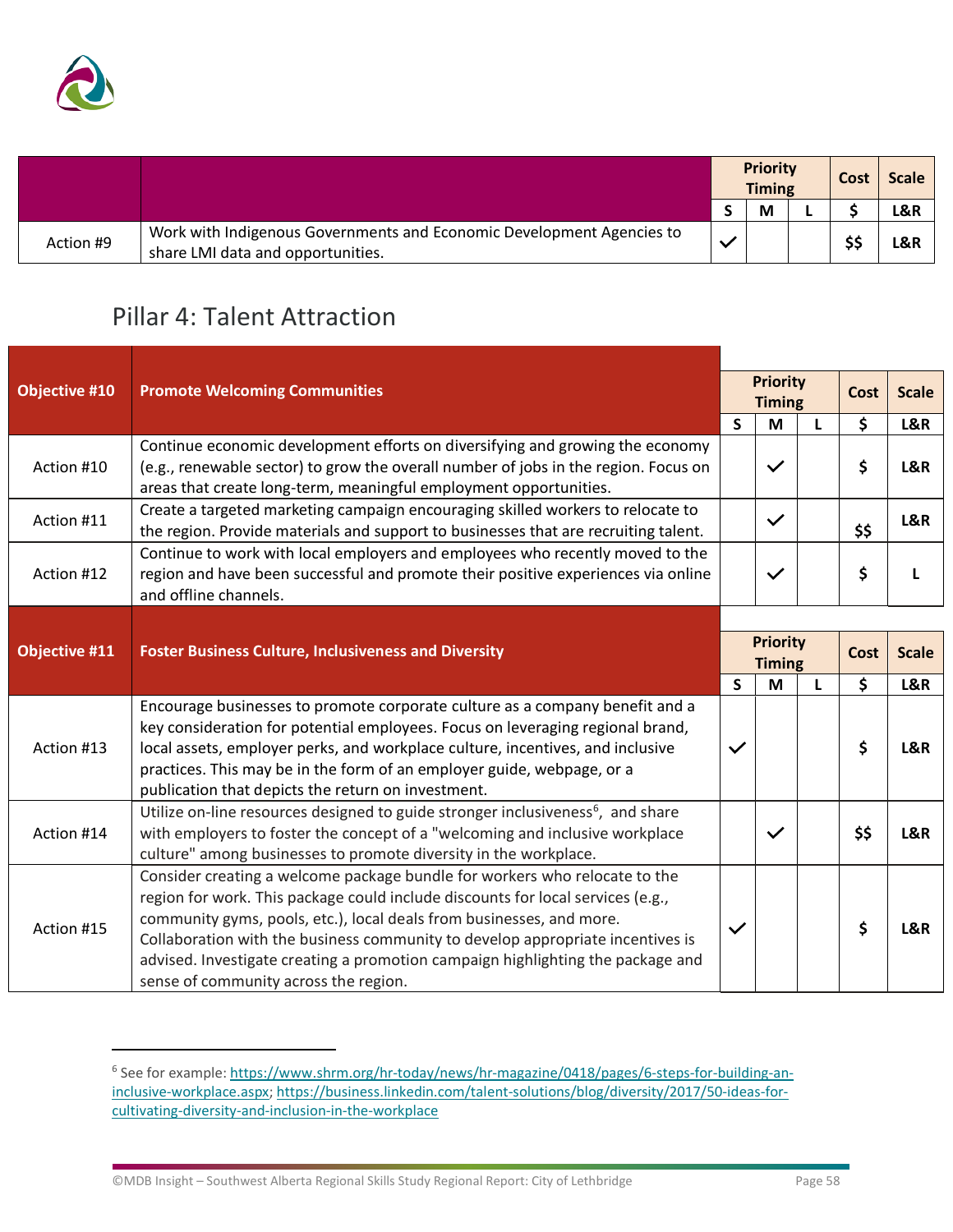![](_page_62_Picture_0.jpeg)

#### Tools and Projects Active in the Region

Member of the Southwest Alberta Skills Partnership has identified tools and projects active in the region that support the objectives and actions.

- Lethbridge Brighter Together Brand: chooselethbridge.ca/userfile/file/Brighter%20Together%20Business%20Health%20Infographic.pdf
- Choose Lethbridge is currently working with: Career Transitions www.careersteps.ca/
- Choose Lethbridge is currently tracking graduate by program band: chooselethbridge.ca/?p=0&action=table&subaction=view&ID=1613

## <span id="page-62-0"></span>6.2 Local Assets Inventory

A lifestyle asset inventory in the City of Lethbridge identified 392 health care amenities, 136 education institutions, 123 social services, 133 cultural and recreational assets, and 134 environmental assets. The number of each of these asset categories indicates that the region offers a variety of services and opportunities for residents of Lethbridge; this characteristic might support broader business attraction and retention efforts. When considering the influencing factors that are top of mind for those seeking to relocate for career considerations, the opportunities must be known. Beyond job opportunities, more attention is now given to understanding the influencing factors of quality of life, including affordable housing, transportation and walkability, tourism and cultural assets, post-secondary and life-long learning accessibility, health care, school, social and sports programming for children. The Study Area has a wide variety of lifestyle assets that present a significant opportunity to showcase the value proposition of the region as a component of the talent attraction and retention effort.

For further detail, see complete Asset Inventory – City of Lethbridge.

**Source Note:** Data for this report has been sourced from D&B Hoovers, which maintains the world's largest commercial database from Dun & Bradstreet<sup>[7](#page-62-1)</sup>. The Categories in this report correspond with the 2017 North American Industry Classification System (NAICS). This industry classification system was developed by the statistical agencies of Canada, Mexico and the United States<sup>[8](#page-62-2)</sup>.

<span id="page-62-1"></span><sup>7</sup> D&B Hoovers, dnb.com/products/marketing-sales/dnb-hoovers.html

<span id="page-62-2"></span><sup>8</sup> Stats Canada NAICS Codes, statcan.gc.ca/imdb/p3VD.pl?Function=getVD&TVD=1181553